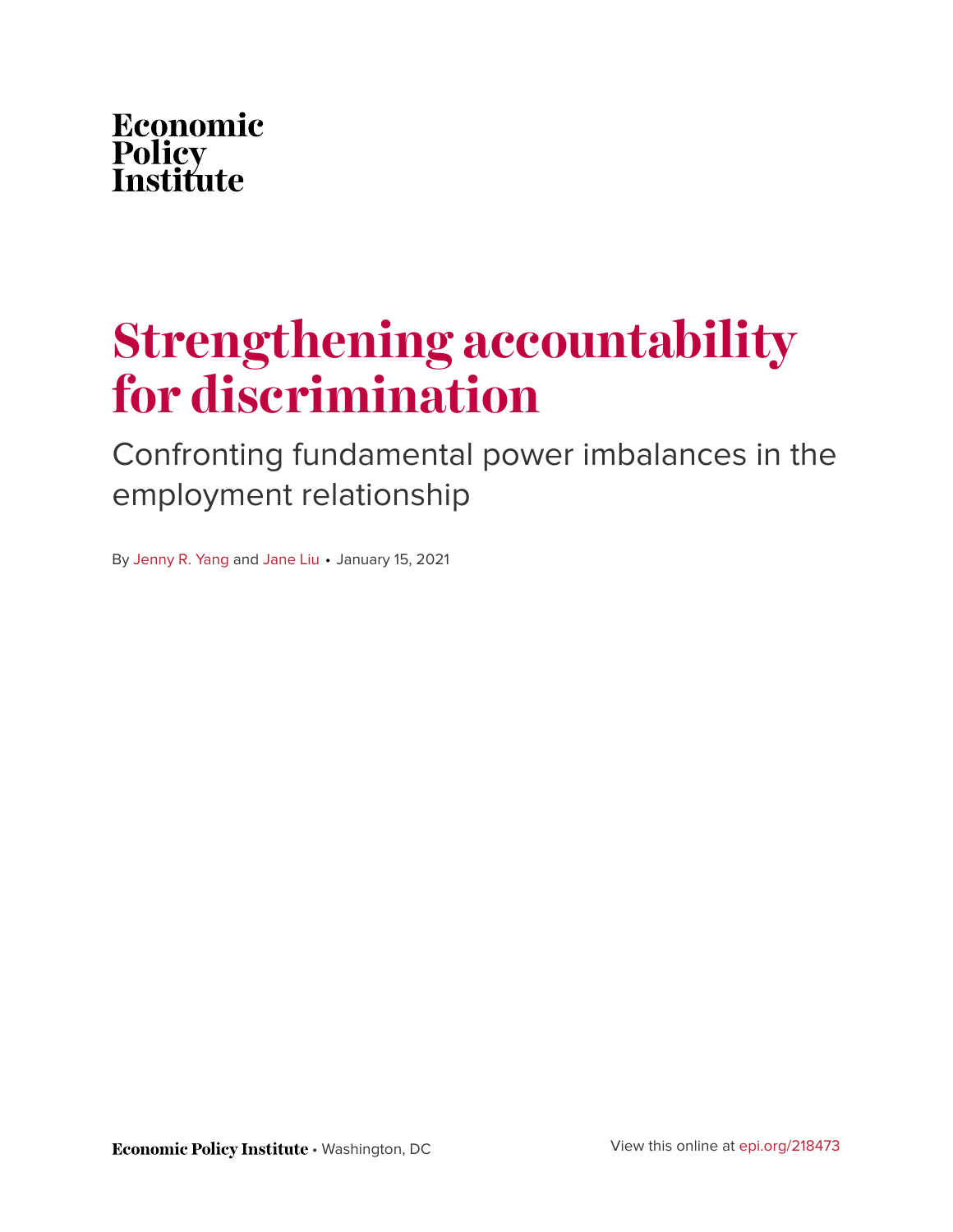<span id="page-1-0"></span>Over a half century after transformative civil rights laws such as Title VII of the Civil Rights Act of 1964 made discrimination illegal, America is still grappling with its history of racial injustice and the profound ongoing impact of systemic discrimination. The promise of our nation's anti-discrimination laws has not been fully realized because our current enforcement and legal system has failed to confront the fundamental power imbalance underpinning the employment relationship. At the root of the problem is a system that places the primary responsibility for enforcing anti-discrimination laws on individual workers, who must file complaints with their employer or a government agency. Yet the enforcement system does not adequately protect workers from retaliation. The problem is compounded by the dramatic asymmetries of information and resources between employers and employees, asymmetries that often create insurmountable hurdles for workers to defend their rights. This power imbalance has enabled employers to write contractual rules, including forced arbitration clauses and nondisclosure agreements that strip away employee rights and undermine effective enforcement.

In addition, federal anti-discrimination laws such as Title VII have carved out from protections many of our most vulnerable workers, such as domestic workers and migrant farmworkers on small farms, by excluding smaller employers. Furthermore, courts have interpreted our antidiscrimination laws in ways that have not confronted the vast information and power imbalances between employers and workers. And businesses are increasingly outsourcing labor to reduce labor costs and responsibility for workers by contracting out work to independent contractors (who may be misclassified employees) or through temporary staffing agencies. These models create hurdles for workers in obtaining protection under anti-discrimination laws and have fostered a lack of accountability for widespread discrimination in hiring as well as rampant sexual harassment.

Due to this failure of our legal and institutional structures

### **SECTIONS**

- 1. [Executive summary](#page-1-0) 1
- 2. [Introduction](#page-6-0) 6
- 3. [The problem of](#page-8-0) [employment](#page-8-0) [discrimination and our](#page-8-0) [current enforcement](#page-8-0) [system](#page-8-0) • 8
- 4. [Power and information](#page-10-0) [asymmetries weaken](#page-10-0) [workers' rights and](#page-10-0) [undermine employer](#page-10-0) [accountability](#page-10-0) • 10
- 5. [Legal system creates](#page-23-0) [gaps in protections](#page-23-0) [and enables](#page-23-0) [employers to write](#page-23-0) [rules that undermine](#page-23-0) [accountability](#page-23-0) • 23
- 6. [Conclusion](#page-37-0) 37

[About the authors](#page-37-1) • 37 [Acknowledgments](#page-38-0) • 38 [Endnotes](#page-38-1) • 38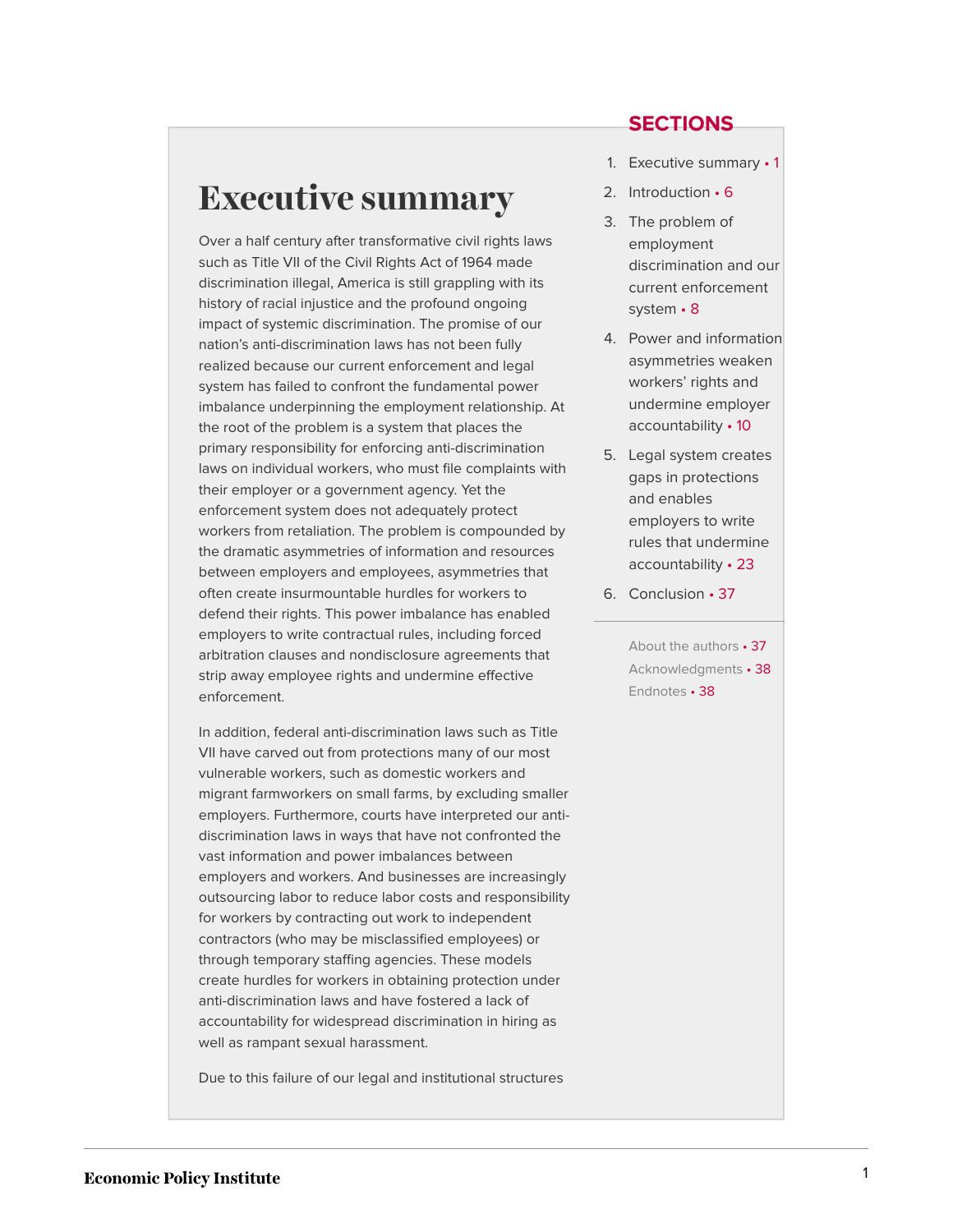to confront vast information and power imbalances between employers and workers, particularly the most vulnerable workers, our enforcement scheme allows systemic discrimination to go unaddressed. The few workers who speak up do so at great risk and face a small chance of success. As a result, many workers do not come forward to report discrimination, and, with little chance of accountability for harm, organizations do not make it a priority to address the problems.

To fulfill the promise of our anti-discrimination laws, the laws must be consistently enforced, and they must reliably protect workers who come forward to raise concerns. To that end, we must confront head-on the fundamental problem of a system that places the primary burden of enforcement on workers. Instead, our enforcement mechanisms should be restructured to rebalance the power disparities and place a greater responsibility on entities better situated to address discrimination in the workplace. In other words, rather than primarily focusing on proving discrimination after the fact, our laws must create more powerful incentives for employers to adopt practices designed to prevent discrimination, audit systems for bias, and proactively correct problems. For example, technology has intensified information and power asymmetries as employers adopt artificial intelligence-driven hiring screens and subject workers to increasing surveillance. Employers should have a greater obligation to audit systems for bias before these hiring screens are used and disclose how these systems operate and make decisions.

In addition, to counter the power imbalance between workers and employers, government enforcement agencies need greater resources to vindicate workers' rights, especially on behalf of the most vulnerable workers. To root out problems while protecting workers, enforcement agencies can strengthen relationships with stakeholders, including worker organizations and employer associations, to help identify patterns of violations and barriers to compliance. Finally, our courts need to interpret anti-discrimination laws with a much deeper understanding of the practical realities of the power and information imbalances in the employment relationship to provide workers with a meaningful private right of action.

The solutions to the problems of information asymmetries and unequal bargaining power must work together by integrating (1) policies that encourage employer transparency and require data collection to support prevention and accountability; (2) greater resources for government agencies and workers' advocates, to level the playing field and enable workers to take a stand against discrimination; (3) revitalized legal doctrines that align with the language and purpose of anti-discrimination laws; and (4) legal protections for workers to address significant gaps in coverage under federal anti-discrimination laws and to preclude employer practices, including forced arbitration clauses and nondisclosure agreements, that coerce employees to contract away their rights and undermine enforcement of anti-discrimination laws.

At a time when our nation is grappling with staggering inequities that leave our most vulnerable workers at great risk of exploitation, discrimination, and retaliation, it is urgent that we restructure our enforcement system to rebalance the power disparities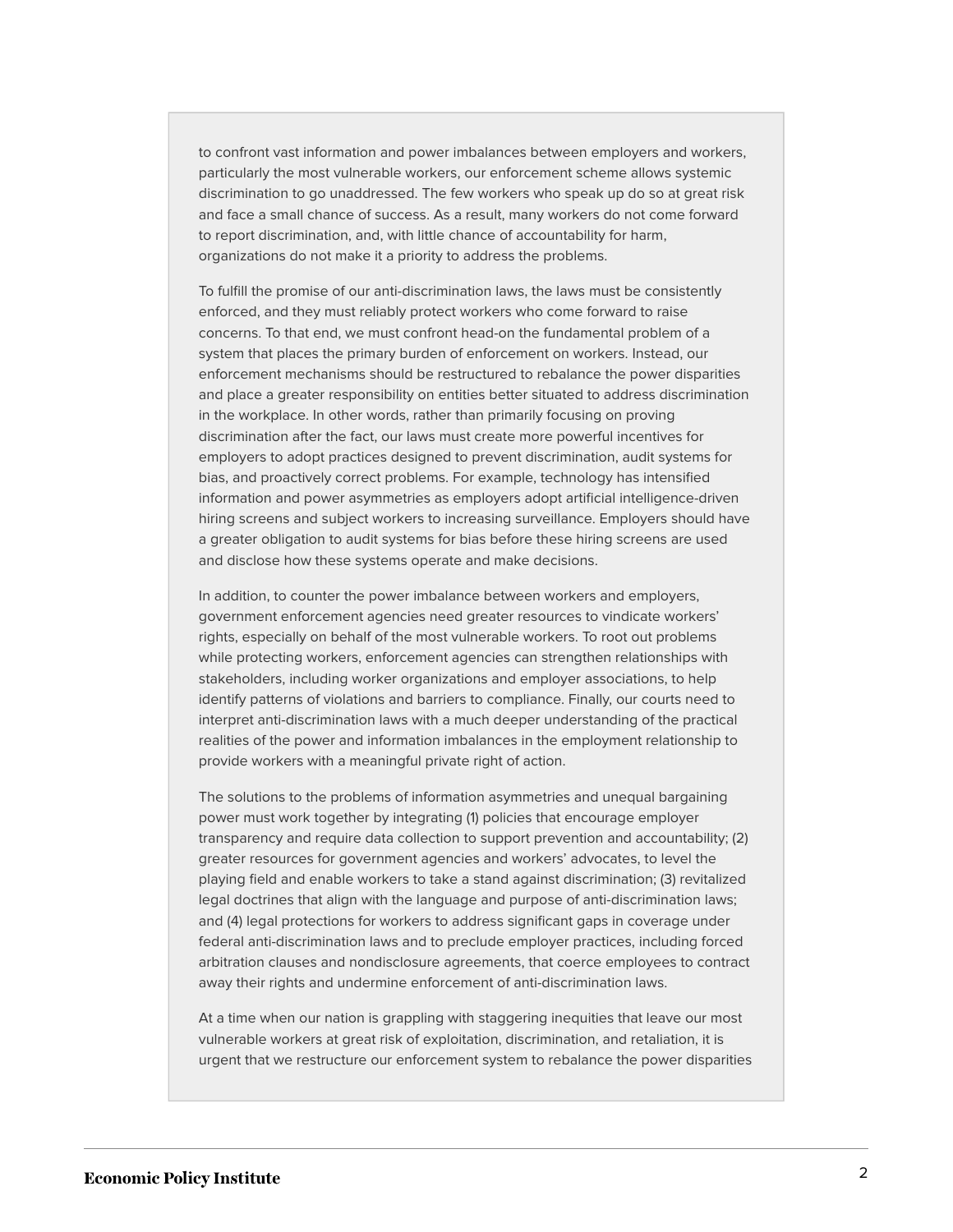between employers and workers and ensure meaningful accountability for discrimination.

# **Key solutions to confront power and information asymmetries**

Stronger incentives for employers to prioritize anti-discrimination efforts through greater employer transparency and accountability structures

- **Employers should be required to collect data on their employment practices and** disclose certain information to enforcement agencies, workers, their unions, and the public, in order to create greater transparency and accountability.
- **Employers need to strengthen their internal complaint systems by moving away** from a compliance and liability avoidance model to one that proactively addresses and prevents discrimination and retaliation. They must ensure that human resources departments have the resources and leadership buy-in to effectively implement anti-discrimination efforts. To identify patterns of discrimination and retaliation, employers should track discrimination and retaliation complaints and longer-term outcomes, including turnover, pay, and promotion rates, for those who come forward.
- **Employers should provide alternative complaint and dispute resolution** mechanisms that offer a range of options for resolving employee concerns while also protecting workers from retaliation; these mechanisms include ombuds offices and means for confidential or anonymous reporting.

Strengthened enforcement by government agencies and engagement with stakeholders, including worker organizations and employer associations that can promote compliance

Federal, state, and local enforcement agencies require significantly greater funding to meet the need for robust investigation and enforcement of employment discrimination claims. The two major federal enforcement agencies—the U.S. Equal Employment Opportunity Commission, which enforces anti-discrimination laws against private employers and investigates concerns of discrimination by public employers for litigation by the U.S. Department of Justice, and the U.S. Department of Labor's Office of Federal Contract Compliance Programs, which ensures that federal government contractors satisfy anti-discrimination and affirmative action requirements—are vastly underresourced. Both agencies need budgets that are at least double the level they were during the Obama administration in order to provide vital staffing and resources to incentivize stronger employer action to promote equal opportunity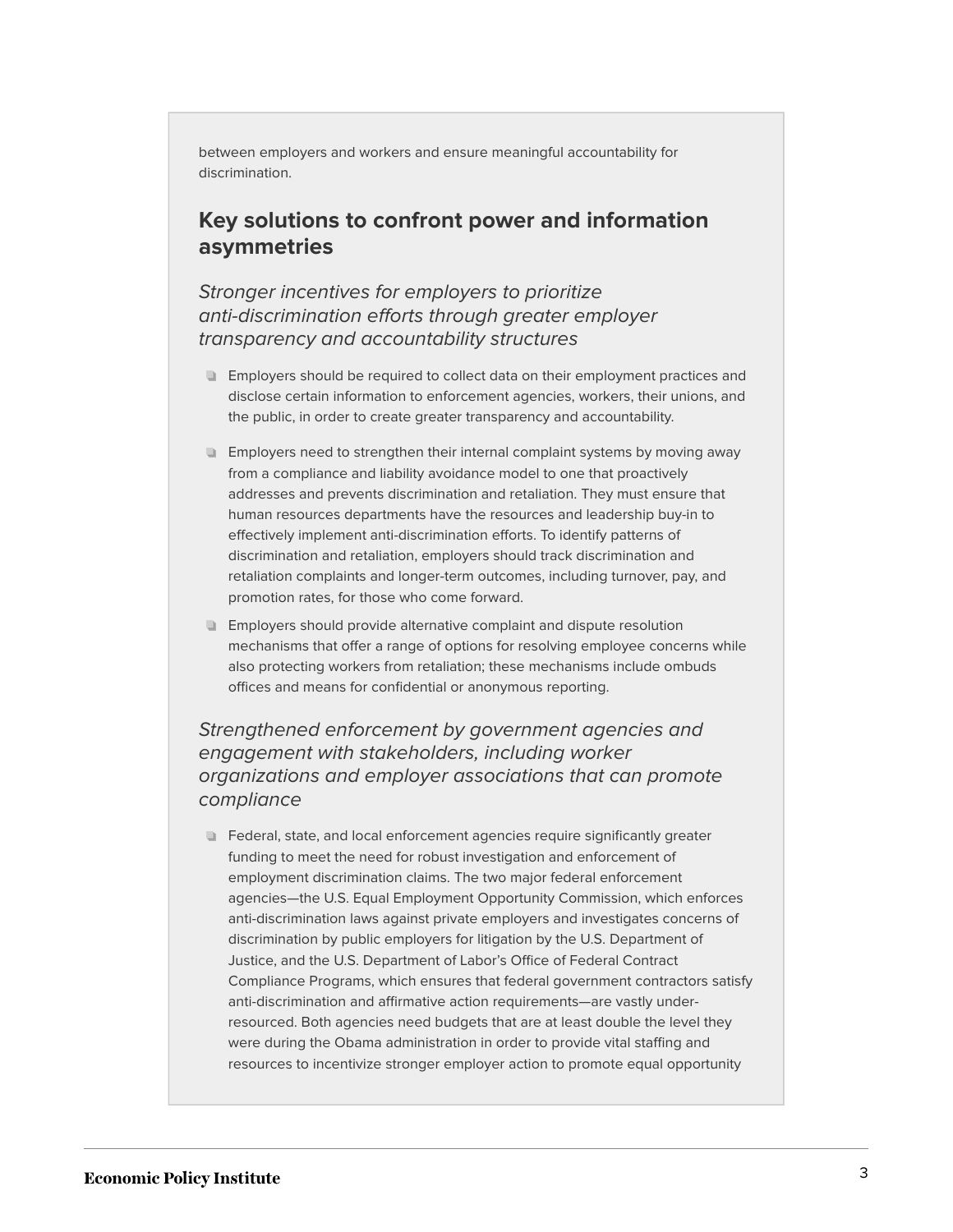for millions of workers across the country.

- **Unions can play a critical role by obtaining information and demographic data** regarding employer hiring, pay, and other employment practices as part of the collective bargaining process; by pursuing justice for members facing discrimination; and by bargaining with employers for contract language and concrete measures to protect workers' civil rights.
- In furtherance of their mission, government agencies should build relationships with community organizations, unions, and worker centers to strengthen outreach and education to workers and increase engagement with employer groups that can assist in promoting employer compliance.

#### Legal protections to prevent coercive employment contracts and to ensure that all workers are protected by anti-discrimination laws

- Legal protections for workers should prohibit inequitable employer practices such as forced arbitration agreements, nondisclosure agreements, and no-rehire clauses, all of which coerce employees to contract away rights that are integral to discrimination prevention and enforcement of anti-discrimination laws.
- **Legal protections should ensure that all workers are covered under our anti**discrimination laws, regardless of the size of their employer or their status as independent contractors or temporary workers.

#### Revitalization of legal doctrines to align with Title VII's language and purpose

- **Policymakers should advance legislation and policies to eliminate onerous legal** standards and evidentiary hurdles for workers who file lawsuits and revitalize legal doctrines to align with the language and broad purpose of Title VII and other anti-discrimination laws.
- The Supreme Court's recent Bostock v. Clayton County decision provides a promising opportunity to re-examine the "intent" standard in Title VII disparate treatment cases to align with the plain language of the statute. Title VII prohibits an employer from discriminating against an employee "because of" the employee's race, sex, or other protected status. Yet courts have created an "intent" standard requiring evidence of racist, sexist, or otherwise discriminatory "animus" to establish a violation. The Bostock decision frames Title VII's but-for causation standard as whether an employee was treated differently "because of" a protected basis, without regard to the employer's specific state of mind. The Bostock decision provides a foundation for courts to re-examine their narrow and often insurmountable standards for "but-for causation" and intent.
- **To promote equal access to justice, our judicial system needs more federal** judges with significant legal experience representing workers and litigating civil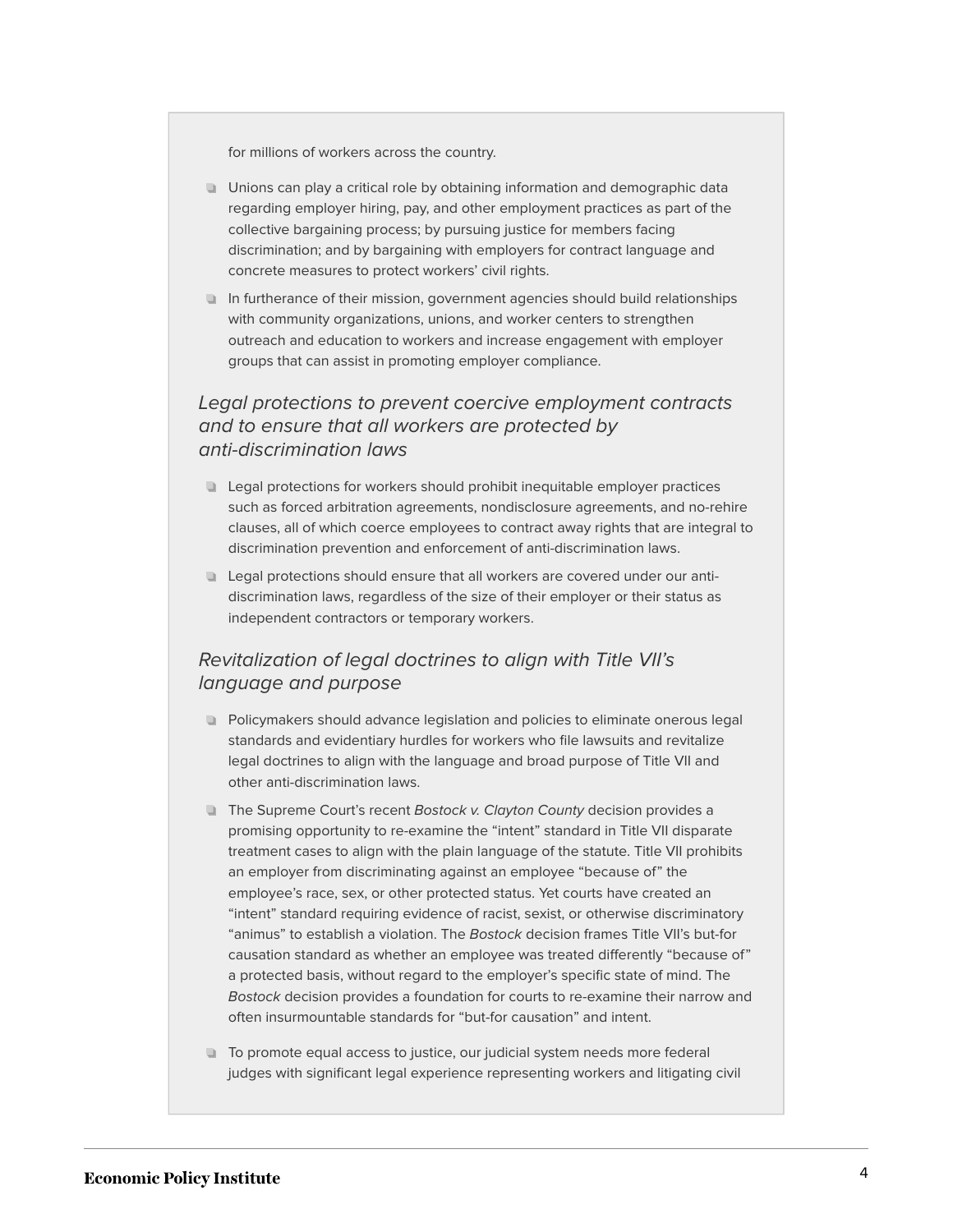rights cases to ensure that courts approach employment discrimination cases with an understanding of the power and information asymmetries between workers and employers.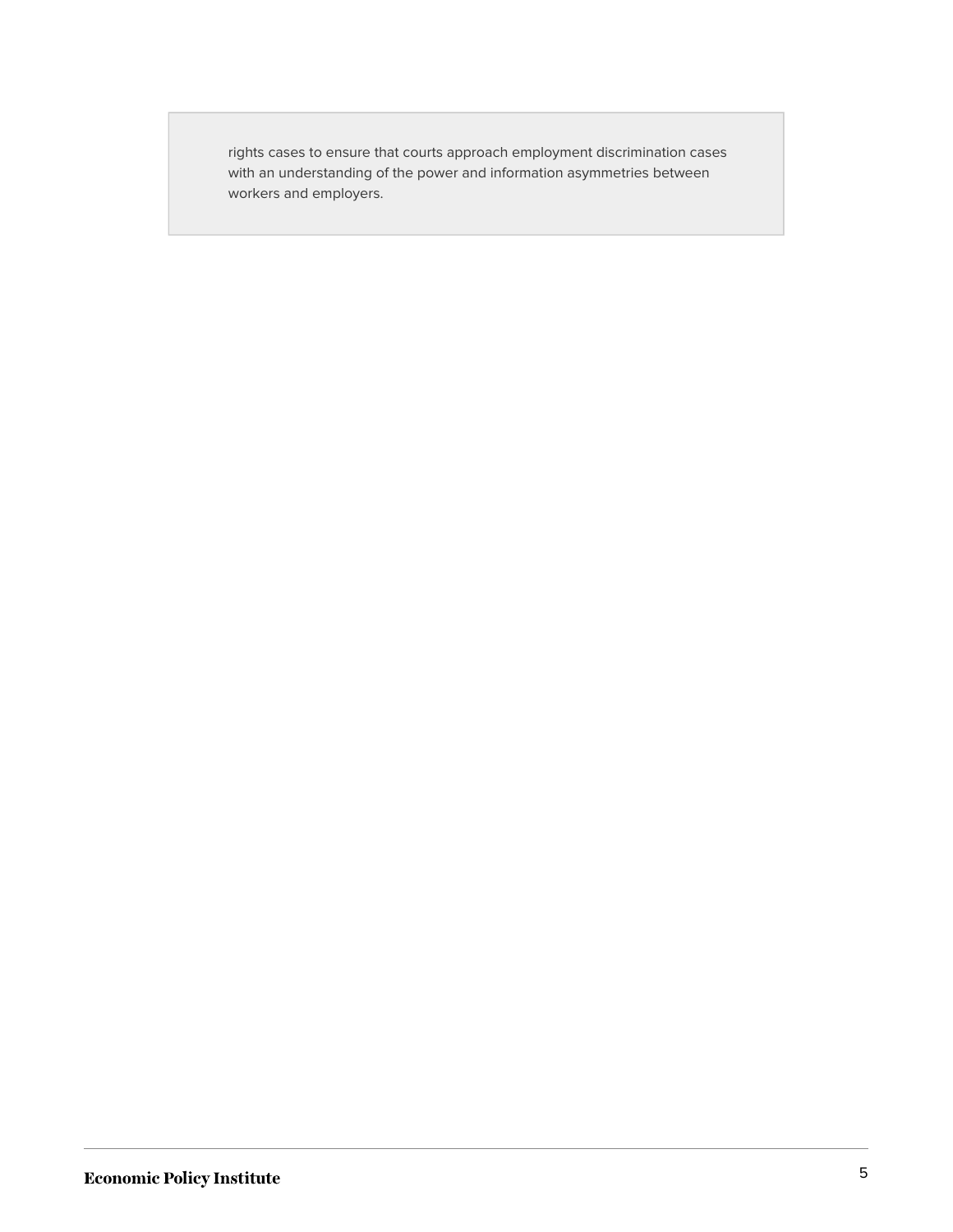# <span id="page-6-0"></span>**Introduction**

Over a half century after transformative civil rights laws such as Title VII of the Civil Rights Act of 1964 made discrimination illegal, our nation is still grappling with its history of racial injustice and the profound impact of ongoing systemic discrimination. Although America's anti-discrimination laws have led to substantial progress in tackling egregious discrimination, many structural forms of discrimination remain entrenched in our employment systems. The promise of these laws has not been fully realized because the nation's enforcement system does not effectively confront the fundamental power imbalance underpinning the employment relationship. Many of the legal doctrines and organizational practices that predominate today fall short of creating meaningful accountability for discrimination. Because workers encounter a vast information asymmetry, along with economic vulnerability, the predominant complaint-driven system of enforcement often creates insurmountable hurdles for challenging systems that perpetuate discrimination. An extreme resource imbalance between employers and workers undergirds a legal system that has empowered employers to write contractual rules that strip away employee rights and undermine accountability for discrimination. In addition, federal anti-discrimination laws create gaps in coverage for many of our most vulnerable workers, leaving them without fundamental civil rights protections.

<span id="page-6-2"></span><span id="page-6-1"></span>Workplace discrimination plays a persistent and central role in the social and economic inequalities facing our nation. The Covid-19 crisis has exacerbated the harm of longstanding occupational segregation and deep economic inequality. Black, Latinx, Native American, and Asian American workers are facing disproportionately higher rates of unemployment than white workers.<sup>[1](#page-38-2)</sup> Moreover, Black and Latinx workers are overrepresented in hazardous and low-paying jobs deemed essential and face greater economic and health insecurity from Covid-19 than white workers.<sup>[2](#page-38-3)</sup> The pandemic has also ignited racism against Asian Americans who have faced increased xenophobia, harassment, and hate crimes.<sup>[3](#page-39-0)</sup> Workers of color, particularly Black men, are experiencing a slower recovery of jobs than white workers. $4$  Workers with disabilities likewise are facing disproportionately higher unemployment and slower recovery of jobs.<sup>[5](#page-39-2)</sup> Women, and especially women of color, have been disproportionately hit by unemployment and a growing child care crisis impacting both caregivers and those who rely on them to work.<sup>[6](#page-39-3)</sup>

<span id="page-6-7"></span><span id="page-6-6"></span><span id="page-6-5"></span><span id="page-6-4"></span><span id="page-6-3"></span>The surge in economic insecurity and job loss raises new and unprecedented concerns as workers, particularly low-income workers, are increasingly fearful of filing complaints in an unstable job market and are already facing retaliation for organizing.<sup>[7](#page-39-4)</sup> Even more troubling, research indicates that Black workers are twice as likely as white workers to report that they or someone at work may have been punished or fired for raising safety concerns about Covid-19.<sup>[8](#page-39-5)</sup>

<span id="page-6-8"></span>These conditions have magnified inequities. The momentum building for racial justice in response to police killings of Black Americans has put a sharp focus on inequality and the role of structural racism in perpetuating discrimination across the nation's social and economic systems. Thus, we are in a critical moment to reexamine employment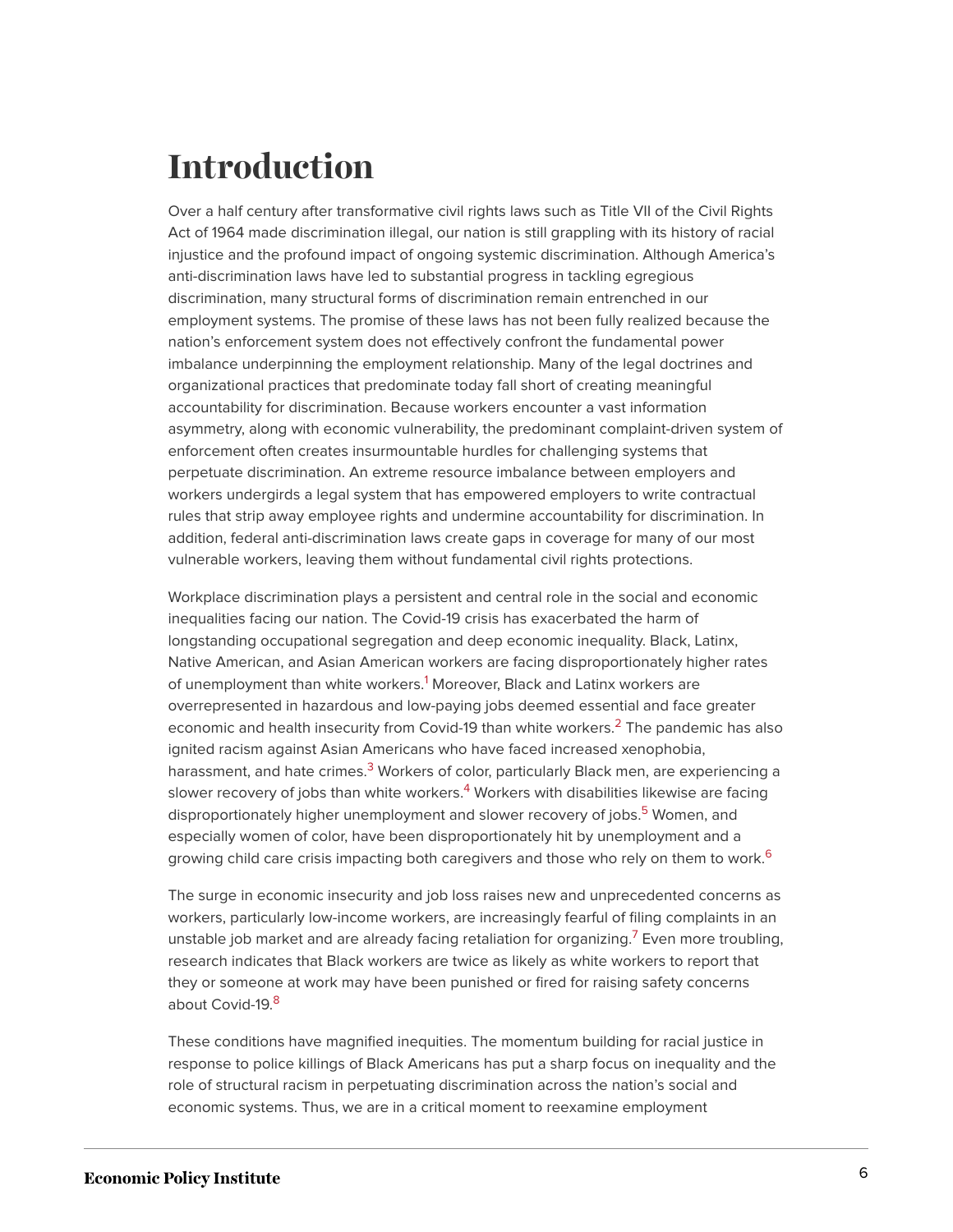discrimination, our current enforcement system, and the power imbalances in the employment relationship that undermine workers' civil rights. This paper explores multiple ways that the imbalance of power between employers and workers drives organizational structures and legal doctrines that weaken civil rights protections and then considers policy solutions to create a more effective and just system.

First, this paper highlights the persistence of employment discrimination in reinforcing longstanding patterns of occupational segregation and the problems with our current enforcement system. Second, this paper examines how the asymmetry of power and information between employers and employees perpetuates inequities throughout the employment process, from recruitment, hiring, pay, and promotion to complaint reporting. Technology has intensified information and power imbalances as employers adopt hiring screens driven by artificial intelligence (AI) and subject workers to increasing surveillance. Our civil rights enforcement system places a heavy burden on workers to come forward to file a formal complaint to report discrimination to their employer or a government enforcement agency. These structures fail to recognize the vast power and information disparities between workers and employers. Indeed, by some estimates 99.8% of workers facing sexual harassment do not file a complaint due to concerns of retaliation or harm to their career.<sup>[9](#page-39-6)</sup> This underscores the need to shift enforcement systems to promote greater action from entities, including employers, enforcement agencies, unions, worker centers, and community organizations that have the capacity to advance systemic change. These institutions must play a more vigorous role in tackling employment discrimination in the workplace while also providing workers with more effective protections against retaliation.

<span id="page-7-0"></span>Third, this paper examines how our legal system and doctrines have impeded access to the courts by enabling employers to write rules that undermine accountability. These rules include anti-discrimination laws that have historically excluded many of the most vulnerable workers, particularly women and people of color working as domestic or farm workers. Increasingly, companies are evading accountability under workplace laws by classifying workers as independent contractors, outsourcing work to subcontractors, and relying on staffing agencies to provide temporary workers. Many of these workers face gaps in protection under federal anti-discrimination laws, only further exacerbating the power imbalance and the lack of employer accountability for discrimination. In addition, the legal system has empowered employers to write contractual rules, including forced arbitration clauses, nondisclosure agreements, and "no rehire" clauses, that undermine workers' power and access to the courts. Even when workers do go to court, they face substantial barriers to achieving justice from a judiciary that lacks diversity and comprises disproportionately those who have spent careers representing corporate interests. Many legal standards developed by the judiciary, such as class certification and criteria for surviving motions for dismissal or summary judgment, create insurmountable hurdles for plaintiffs challenging employment discrimination in court. To increase access to justice we need a more balanced judiciary—one that includes those who have represented workers—to ensure that legal doctrines effectively root out discrimination by counteracting rather than reinforcing extreme power disparities between employers and workers.

At a time when our nation is grappling with staggering inequalities that leave the most vulnerable workers at greater risk of exploitation, discrimination, and retaliation, there is an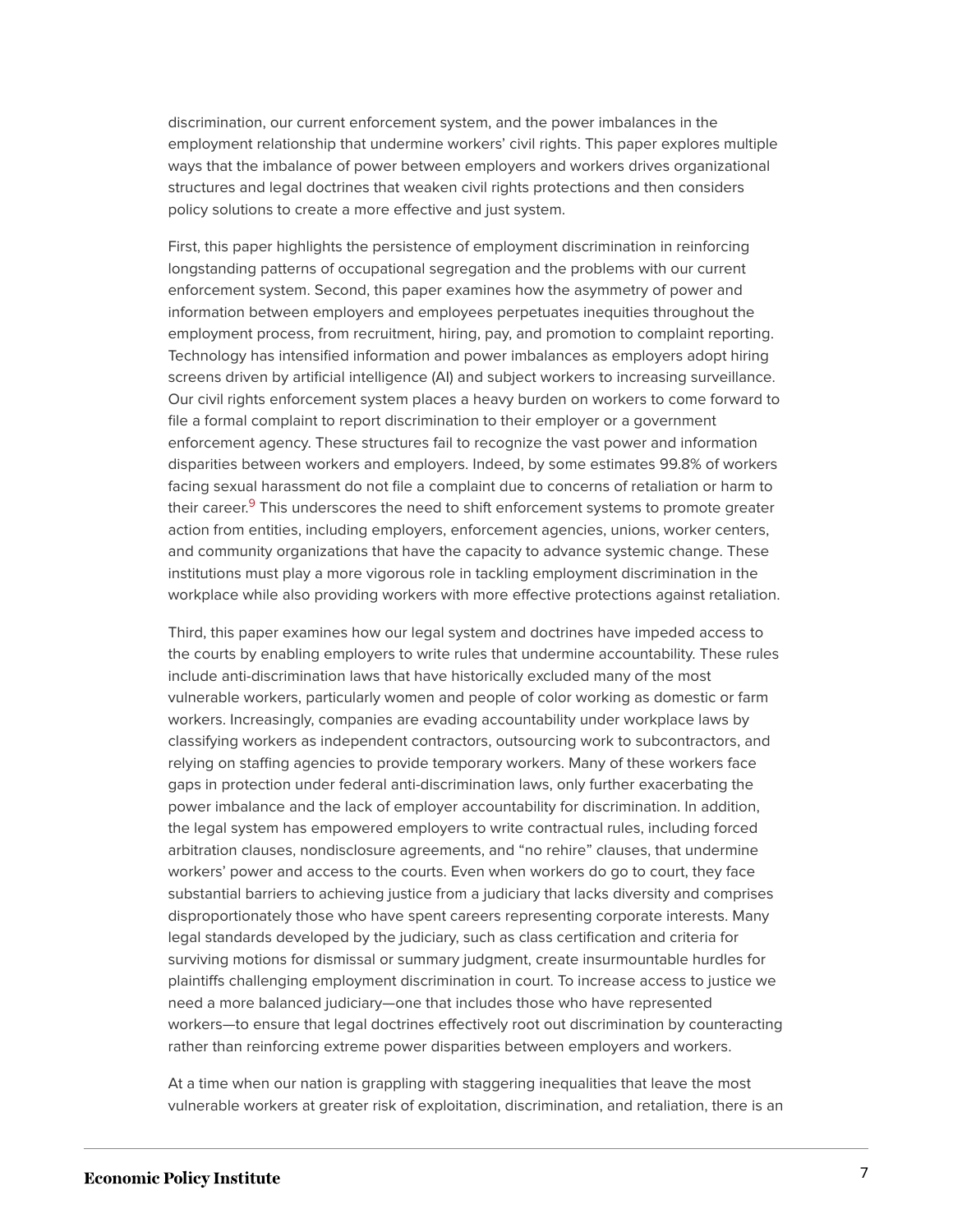urgent need to restructure our enforcement system to shift the power imbalance between employers and workers and ensure meaningful accountability for discrimination.

# <span id="page-8-0"></span>**The problem of employment discrimination and our current enforcement system**

<span id="page-8-1"></span>As our country confronts systemic racism and economic injustice, it is critical that we tackle employment discrimination and its role in perpetuating economic inequality. Structural racism, gender stereotypes, and bias based on national origin, religion, age, and disability are embedded in many employment practices that lead to discrimination and hostile work environments. Decades of research show that job applicants with "nonwhitesounding" names (like Jamal or Mei Chen) are substantially less likely to obtain an interview when compared with those with "white-sounding" names (like Peter and Emily) with the same qualifications.<sup>[10](#page-39-7)</sup> In the corporate sector, women remain underrepresented at every level, and women of color and women with disabilities report facing more barriers to advancement and receiving less support and sponsorship from managers than other women.<sup>[11](#page-39-8)</sup> Notably, people of color and white Americans report stark differences in their understanding of these issues. For example, while nearly two-thirds of Black professionals believe that Black employees need to work harder than their colleagues to advance in their careers, only 16% of white professionals agree with that statement.<sup>[12](#page-39-9)</sup>

<span id="page-8-4"></span><span id="page-8-3"></span><span id="page-8-2"></span>The costs and harm of employment discrimination are immense and multilayered with personal, societal, and business costs. Discrimination causes lower job satisfaction, productivity, and job performance; higher turnover; and negative physical and mental health outcomes, including stress, depression, and lower self-esteem.<sup>[13](#page-39-10)</sup> In a recent study of people of color employed in professional occupations, the majority of respondents across all racial and ethnic minority groups reported paying an "emotional tax" of feeling "highly on guard," due to anticipating racial bias, gender bias, and other biases in the workplace. [14](#page-39-11) Research has also shown that experiences with discrimination and racism increase stress and cause negative health outcomes, such as higher rates of hypertension and infant mortality for Black women and increased cardiovascular stress for Latinas.<sup>[15](#page-39-12)</sup>

<span id="page-8-7"></span><span id="page-8-6"></span><span id="page-8-5"></span>Occupational segregation—where one demographic group is over- or underrepresented among types of jobs—has persisted for decades and is a key driver of racial and gender gaps in earnings and income. Differences in education or skills explain only a small part of these inequities. Its origins stem from slavery and Jim Crow laws that explicitly excluded Black people from nearly all occupations but for a handful of low-paid ones, such as laborers, domestic workers, and agricultural workers. Black people who did become professionals were prohibited from serving white clientele. In addition, labor markets have devalued work performed by immigrants and women in such industries as agriculture and domestic work.<sup>[16](#page-39-13)</sup> In the decade following the passage of the Civil Rights Act of 1964, which outlawed employment discrimination, occupational segregation declined dramatically. However, progress on integrating jobs stalled in the 1980s, and millennial workers today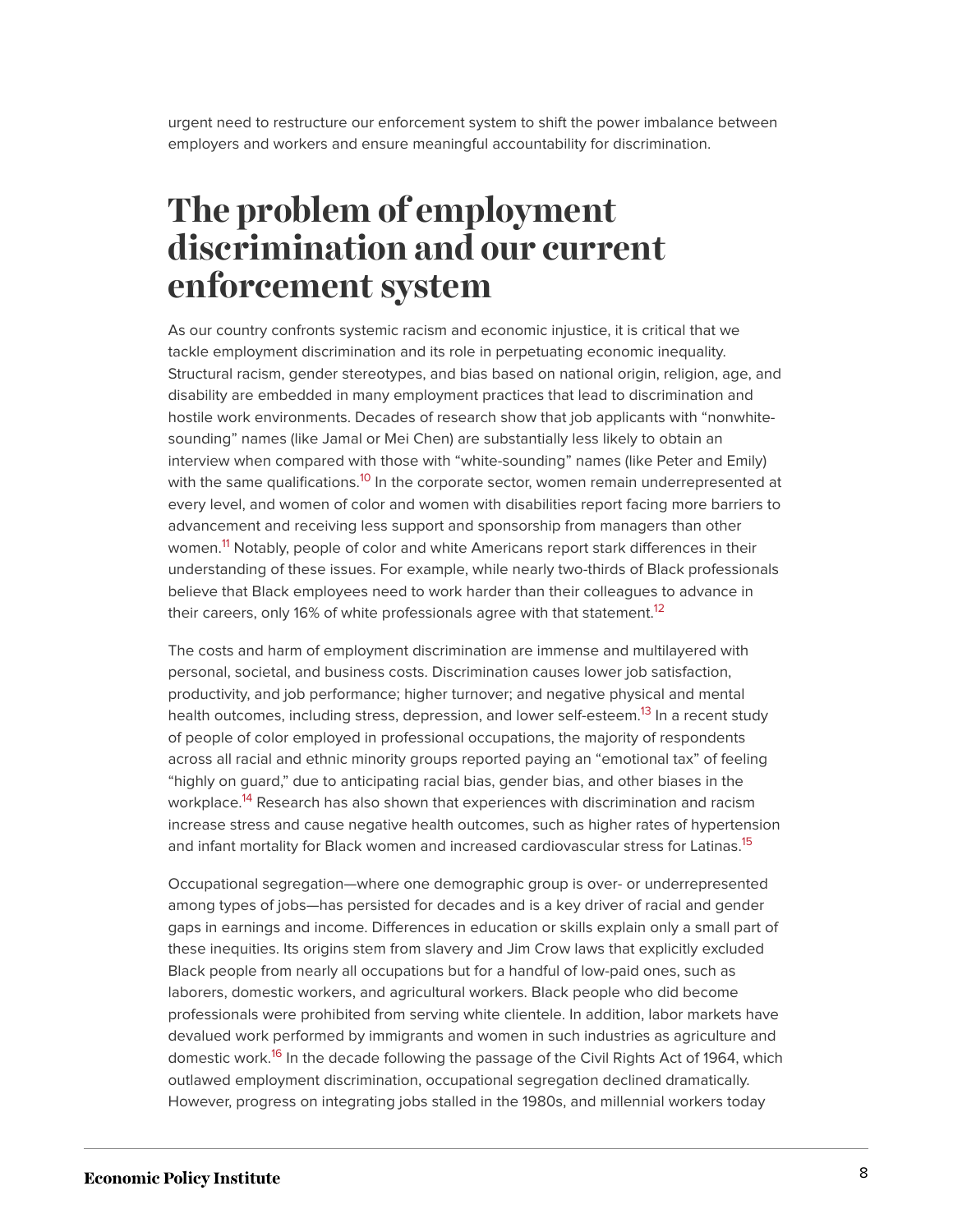<span id="page-9-0"></span>experience nearly as much racial and ethnic segregation in the workplace as prior generations.<sup>[17](#page-40-0)</sup>

Today many longstanding practices, such as segregated job recruiting and referral networks and subjective hiring and promotion criteria, operate to perpetuate occupational segregation. In addition, structural changes in the economy—including the increasing proportion of Black and Latinx workers in temporary and precarious jobs—exacerbate inequality. The Covid-19 pandemic has highlighted the harms of occupational segregation, as Black and Latinx workers are overrepresented in hazardous and low-paid "essential" jobs and are the least likely to be able to work from home.

Given the staggering personal, societal, and business costs of employment discrimination, it is critical that we rethink our enforcement system. Our anti-discrimination laws have been weakened by an enforcement system that does not create meaningful accountability or incentivize employers to identify structural barriers to prevent discrimination. At the root of the problem is a system that places far too much of the burden, responsibility, and risk of addressing discrimination on workers without confronting the inherent power and information asymmetries between workers and employers.

Currently, the primary means of enforcing our anti-discrimination laws is for individual workers to come forward and file complaints with their employer or a government agency. Under Title VII and most federal employment discrimination laws, workers must first file a formal charge of discrimination with the U.S. Equal Employment Opportunity Commission (EEOC) or a state or local fair employment agency before they can sue their employer in court. Even before employees reach the EEOC, most employers rely on a formal complaint process in which employees are expected to file an internal complaint. Although our enforcement structures are premised on the notion that it is the employee's responsibility to file a complaint accusing an employer of discrimination, research shows this rarely leads to a satisfactory result for employees, and instead forces many to leave their employment.<sup>[18](#page-40-1)</sup>

<span id="page-9-1"></span>Further exacerbating this problem, workers must contend with gross asymmetries of information and power as compared to employers, a situation that often creates insurmountable barriers for employees to raising complaints. The operation of antidiscrimination laws and institutional structures fail to confront these vast information and power imbalances; instead, they often act to tip the scales further in favor of employers. The few workers who speak up do so at great risk and with a small chance of success. As a result, many workers do not come forward to report discrimination, and, with little chance of accountability for harm, organizations often do not prioritize addressing discrimination.

To confront these information and power asymmetries, our current enforcement system must be restructured so that the responsibility of enforcement does not fall almost entirely on workers. Instead, employers—who have the information and power to address discrimination—should bear a greater responsibility to prevent discrimination and to audit their policies and processes for disparities and bias. Furthermore, government enforcement agencies need sufficient resources to counter the power imbalance between workers and employers through effective enforcement of the law, especially on behalf of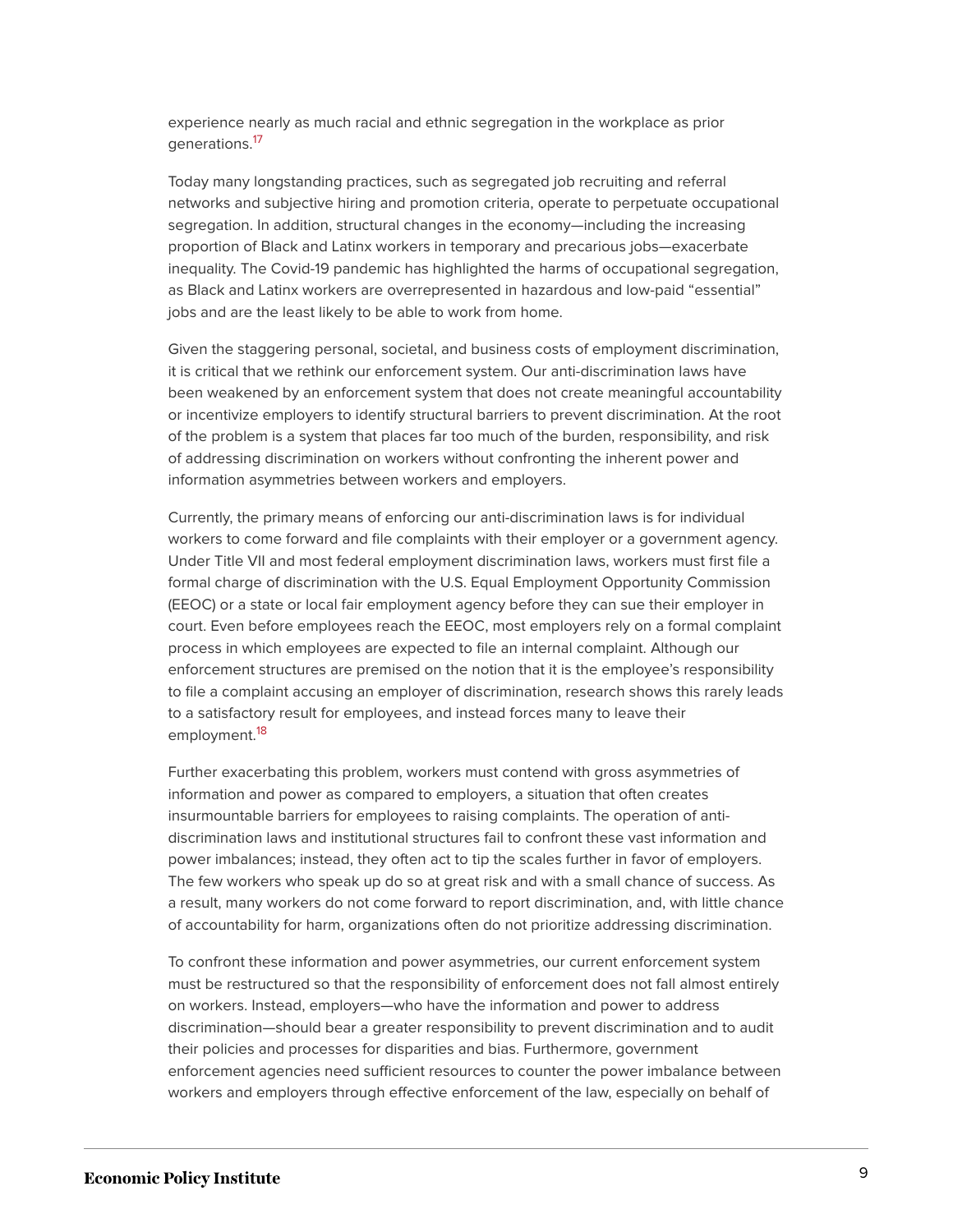the most vulnerable workers. And government agencies can strengthen enforcement by developing stronger relationships with stakeholders, including with worker and community organizations, to educate workers on their rights, better understand problems on the ground, and identify patterns of violations to inform enforcement.

# <span id="page-10-0"></span>**Power and information asymmetries weaken workers' rights and undermine employer accountability**

# **Workers' lack of access to information**

The asymmetry of power and information between employers and employees in all aspects of the employment relationship, from hiring to pay and complaint reporting, makes it challenging for workers to discover and prove discrimination. Before workers can bring a complaint, they must first have some evidence that they have been subjected to discrimination. Yet, under our employment structures, most workers have little or no access to the information needed to identify discrimination. As a result, employers are unlikely to be held accountable for discrimination, which further incentivizes inaction to address or prevent it.

# **Information about recruitment and hiring discrimination**

<span id="page-10-2"></span><span id="page-10-1"></span>The asymmetry of information and power between workers and employers is perhaps nowhere more apparent than in the recruitment and hiring process. Hiring discrimination continues to be a pervasive problem. Researchers have found that hiring discrimination against Black and Latinx workers has declined little or not at all over a 25-year period, with white applicants receiving 36% more callbacks than Blacks and 24% more callbacks than Latinx applicants.<sup>[19](#page-40-2)</sup> Another study found that Asian-named applicants were 20% less likely to receive callbacks from large employers and nearly 40% less likely to receive callbacks from smaller employers.<sup>[20](#page-40-3)</sup> Researchers also found that Black and Asian applicants who submitted resumes for entry-level jobs that had been "whitened" by being stripped of racial clues received callbacks at a much higher rate than those that clearly indicated an applicant's racial identity.<sup>[21](#page-40-4)</sup> Moreover, workers of color also report significant experiences of discrimination. In a 2018 nationwide survey, 56% of Black Americans, 33% of Latinx respondents, 31% of Native Americans, 27% of Asian Americans, 31% of women, and 20% of LGBTQ people responded that they had experienced discrimination in applying for jobs because of their race, ethnicity, gender, sexual orientation, or gender identity.<sup>[22](#page-40-5)</sup>

<span id="page-10-8"></span><span id="page-10-7"></span><span id="page-10-6"></span><span id="page-10-5"></span><span id="page-10-4"></span><span id="page-10-3"></span>Organizational and cultural factors play a critical role in amplifying workplace discrimination.<sup>[23](#page-40-6)</sup> Subjective decision-making has long been known to allow biases to influence workplace decisions. $^{24}$  $^{24}$  $^{24}$  Additionally, in the hiring and promotion processes, employers often consider cultural "fit" in hiring,  $2<sup>5</sup>$  yet employers may use this subjective assessment to replicate the current workforce and leadership team.<sup>[26](#page-40-9)</sup>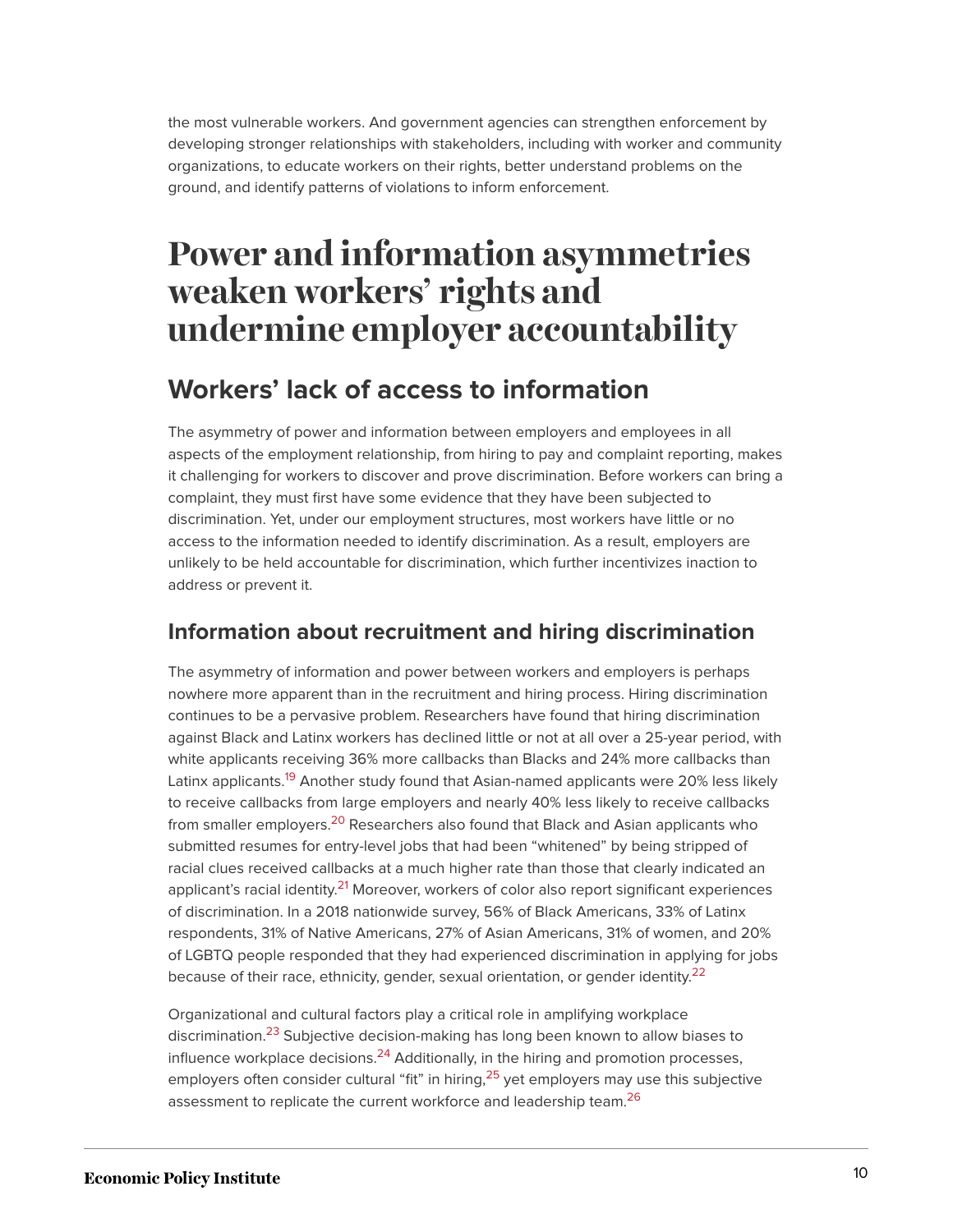<span id="page-11-0"></span>In a 2014 study on hiring discrimination by fine-dining restaurants, testers who were people of color had a lower likelihood of receiving a job interview and, if interviewed, a lower likelihood of receiving a job offer, resulting in a 22% net rate of discrimination for applicants of color.<sup>[27](#page-40-10)</sup> Restaurant employers often relied significantly on assessments of an applicant's personality or other "soft skill" criteria, but these criteria were significantly influenced by gender and race bias, resulting in the exclusion of workers of color and female workers.<sup>[28](#page-40-11)</sup>

<span id="page-11-1"></span>In recruitment, discrimination manifests in commonly adopted structures such as referrals based on social networks and personal connections to identify applicants. A 2017 survey of 53,000 employees, in which about one-third of those surveyed had received a referral, found that referrals overwhelmingly benefit white men, with white women, men of color, and women of color much less likely to receive referrals.<sup>[29](#page-40-12)</sup>

<span id="page-11-2"></span>Job applicants typically have little or no information regarding employers' recruiting practices, resume screening decisions, and other hiring-related decisions and processes. Applicants are rarely provided with an explanation as to why they were denied a job. Nor do they have information regarding the qualifications of other applicants or the decisionmaking process of the employer. Without this information, applicants cannot assess the legitimacy of employers' hiring decisions. The asymmetry of information between workers and employers in detecting discrimination is particularly problematic in light of studies suggesting that "targets of discrimination often underestimate the significance of discrimination in their own lives, even as they recognize it as a problem facing their group."<sup>[30](#page-40-13)</sup> As a result, many instances of hiring discrimination go undetected. Moreover, employers often have little incentive to collect, analyze, or disclose information about their hiring process to employees and may even oppose disclosure to avoid public scrutiny and litigation.

<span id="page-11-3"></span>Employers' increasing use of technology-driven hiring assessments, including those driven by artificial intelligence, has heightened the problem of worker and employer information asymmetry. To identify and screen job applicants, major employers across industries are using data-driven, predictive hiring tools such as online job advertisements, gamified selection assessments, and video-based interviews that measure facial expressions and voice patterns.<sup>[31](#page-40-14)</sup>

<span id="page-11-5"></span><span id="page-11-4"></span>Hiring assessment technology can operate to replicate and deepen existing inequities by relying on inaccurate, biased, or unrepresentative data that can produce discriminatory decisions. Even the most sophisticated tech companies struggle to ensure their AI systems are not discriminatory. Two years ago, Amazon abandoned an AI screening program because the system is reported to have taught itself to prefer male candidates over women, based on the company's past hiring patterns.<sup>[32](#page-40-15)</sup> In 2019, Facebook settled several lawsuits which alleged that advertisers, including employers, had used Facebook-provided targeting tools and algorithms to direct ads based on race, national origin, disability, gender, and age.<sup>[33](#page-41-0)</sup>

<span id="page-11-6"></span>Hiring assessment technology has the potential to help expand the applicant pool by measuring abilities rather than relying on proxies for talent, such as an elite college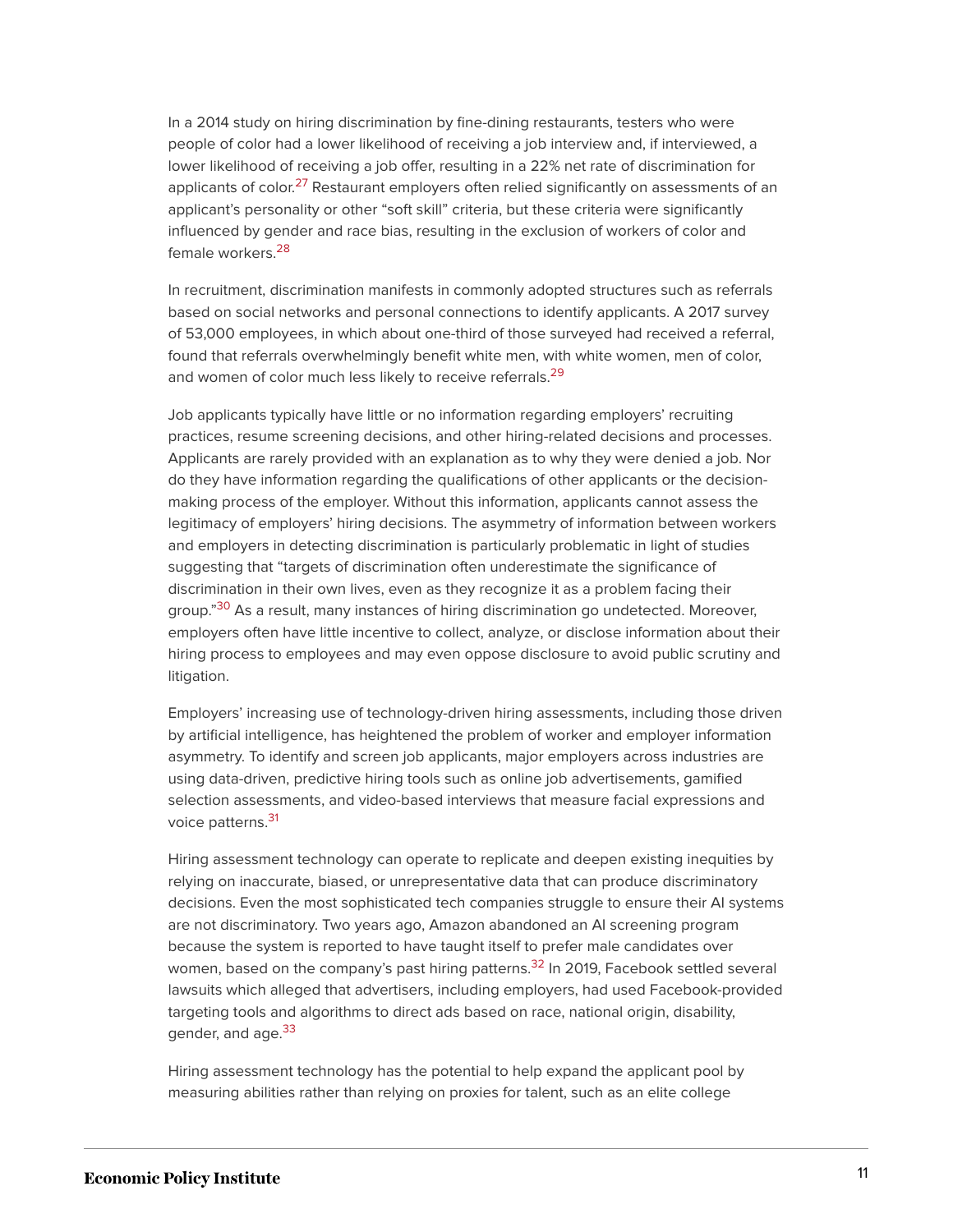degree, employee referrals, or recruitment from competitors, all of which may exclude qualified workers who have been historically underrepresented. By moving away from traditional criteria, employers could potentially hire from a more diverse pool of qualified candidates. But without sufficient oversight to ensure systems are designed to prevent and monitor for bias, automated systems create a substantial risk of making potentially discriminatory decisions virtually unchecked.

<span id="page-12-0"></span>As a result of the complex and opaque nature of these systems, workers—particularly those who are screened out without their knowledge—often have little or no information about these systems, making it difficult to challenge discrimination.<sup>[34](#page-41-1)</sup> Vendors often refuse to disclose essential information about the system's design and operation, asserting intellectual property protections. Workers are thus unable to obtain sufficient information about the operation of the screen to file a case. Where there is little likelihood that workers will have sufficient information to challenge the operation of a system, employers may not prioritize investments in ensuring that these systems do not operate in a discriminatory fashion. Because technology provides a sense of objectivity and scientific analysis, discriminatory decisions can become magnified and rapidly expanded.

### **Information about pay and wage discrimination**

<span id="page-12-1"></span>Employees' lack of access to information also contributes to pay discrimination, which continues to be a problem for many workers, including women, people of color, older workers, and workers with disabilities.<sup>[35](#page-41-2)</sup> In a 2018 nationwide survey on experiences with discrimination, 57% of Black Americans, 32% of Latinx respondents, 33% of Native Americans, 25% of Asian Americans, 41% of women, and 22% of LGBTQ people reported that they had personally experienced discrimination with respect to equal pay or promotion in the workplace.<sup>[36](#page-41-3)</sup> Another study found that the wage gaps between white men and three different groups—Black men, Black women, and white women—existed throughout their careers, with the gap widening over time for the majority of the three groups.<sup>[37](#page-41-4)</sup>

<span id="page-12-5"></span><span id="page-12-4"></span><span id="page-12-3"></span><span id="page-12-2"></span>As with other employment decisions, many workers lack access to their co-workers' pay information. Most employers do not make this information available and do not report this information to enforcement agencies. According to a 2017 report by the Institute for Women's Policy Research, only about 17% of private companies practice pay transparency (making employee pay information public). In fact, 41% of private companies discourage and 25% explicitly prohibit discussion of salary information among their employees,<sup>[38](#page-41-5)</sup> even though the National Labor Relations Act prohibits employers from retaliating against nonsupervisory employees and job applicants who discuss wages with other employees.<sup>[39](#page-41-6)</sup> Without this information, workers and enforcement agencies are unable to detect pay discrimination and challenge pay disparities. This lack of information also undermines workers' ability to negotiate for fair pay. Often, employers withhold information from workers not only about employee pay but also about an employer's paysetting practices and processes. In fact, in pay discrimination lawsuits, employers frequently oppose discovery of information or seek to seal documents regarding their pay practices. As a result, pay disparities remain difficult to challenge. Given the low likelihood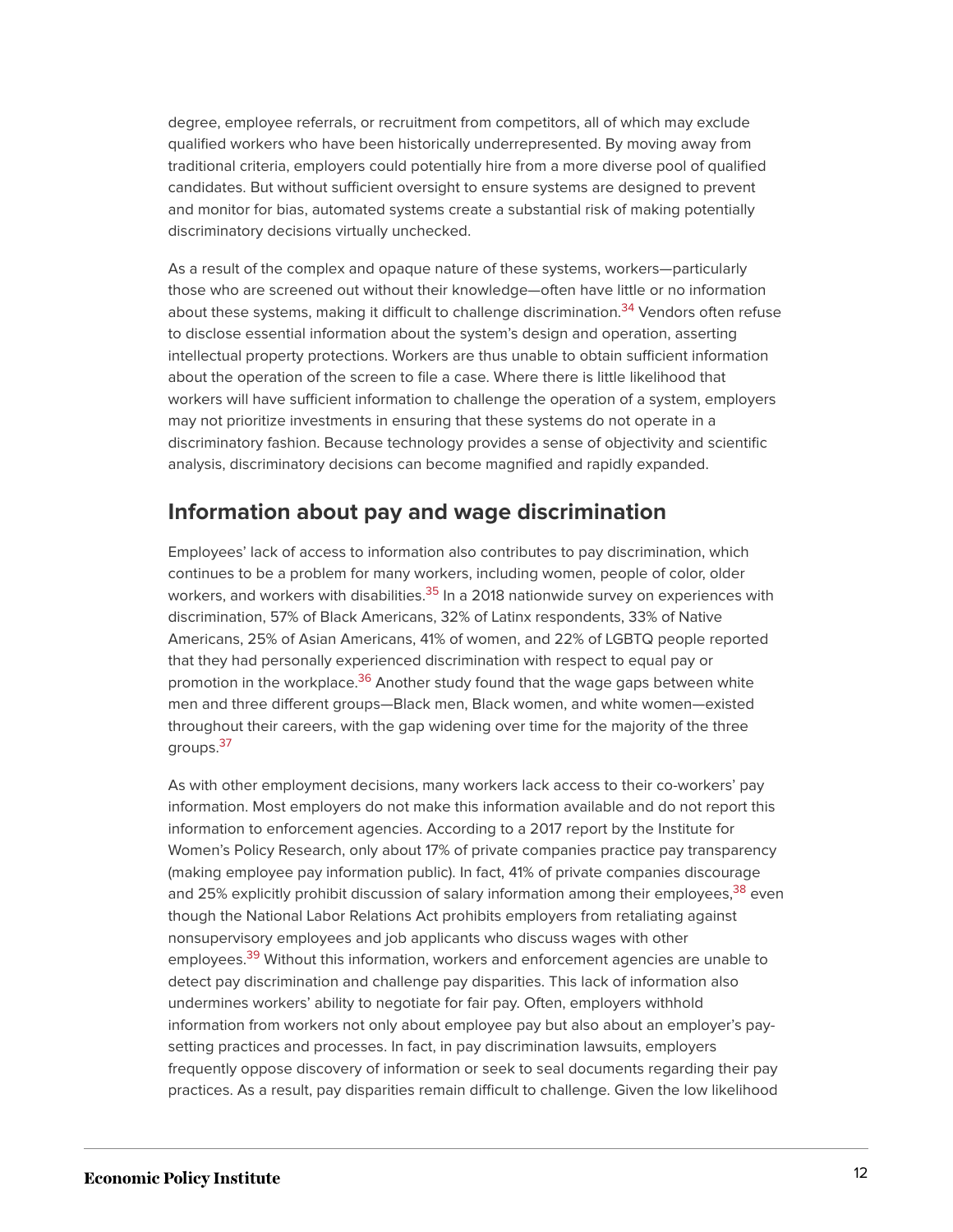of accountability, employers are often incentivized not to conduct regular pay audits or to proactively evaluate pay-setting processes to minimize bias.

<span id="page-13-0"></span>Women and people of color are particularly disadvantaged by a lack of access to pay information, because employers often offer them lower pay than men and white workers hired for the same role.<sup>[40](#page-41-7)</sup> For instance, a 2019 study of tech industry workers found that 63% of women in the tech industry had been offered a lower salary than men for the same job at the same company.<sup>[41](#page-41-8)</sup> Moreover, women and Blacks are more likely to face backlash in pay negotiations.<sup>[42](#page-41-9)</sup>

<span id="page-13-3"></span><span id="page-13-2"></span><span id="page-13-1"></span>In 2016, to promote greater accountability for pay equity the EEOC required employers with 100 or more employees and federal contractors with at least 50 employees to report aggregate compensation data by race, gender, and ethnicity in an annual filing called the Employer Information Report (EEO-1). Employers have opposed the EEO-1 pay data collection, questioning its utility and arguing that it creates an administrative burden.<sup>[43](#page-41-10)</sup> In 2017, the Trump administration's Office of Management and Budget halted implementation of the pay data collection with little explanation. The National Women's Law Center and the Labor Council for Latin American Advancement sued, and a federal court ruled in their favor, directing the EEOC to collect pay data for 2017 and 2018. However, in September 2019, the EEOC announced that it would not be renewing its request for authorization to collect pay data.<sup>[44](#page-41-11)</sup>

# <span id="page-13-4"></span>**Information about discrimination in promotions and work conditions**

<span id="page-13-5"></span>Employees also face information asymmetries with respect to discrimination in promotions, performance evaluations, and discipline. This is particularly the case where the discrimination at issue is more subtle or when a pattern of behavior or culture of discrimination may be difficult for employees to prove. For instance, women face harsher discipline for workplace misconduct than men do.<sup>[45](#page-41-12)</sup> One recent study of a financial advisory industry found that following an incident of misconduct, female advisers were 20% more likely to lose their jobs and 30% less likely to find new jobs relative to male advisers. Female advisers also faced harsher outcomes despite engaging in misconduct that was 20% less costly and having a substantially lower propensity toward repeat offenses.<sup>[46](#page-41-13)</sup> This type of discrimination is difficult for an individual employee to identify and challenge since a worker is unlikely to have access to data on disciplinary actions against other employees.

<span id="page-13-8"></span><span id="page-13-7"></span><span id="page-13-6"></span>Similarly, research shows that Black workers receive extra scrutiny from their bosses, are more likely to have their job performance monitored, and are disproportionately punished for mistakes on the job.<sup>[47](#page-41-14)</sup> Black customer service workers are also rated lower by customers and supervisors on evaluations than white workers, even when their performance is the same.<sup>[48](#page-42-0)</sup> Again, this type of discrimination, which can lead to disparities in pay, raises, promotions, terminations, and performance reviews, may be difficult for workers to identify and prove, because detecting such discrimination requires access to company-wide data.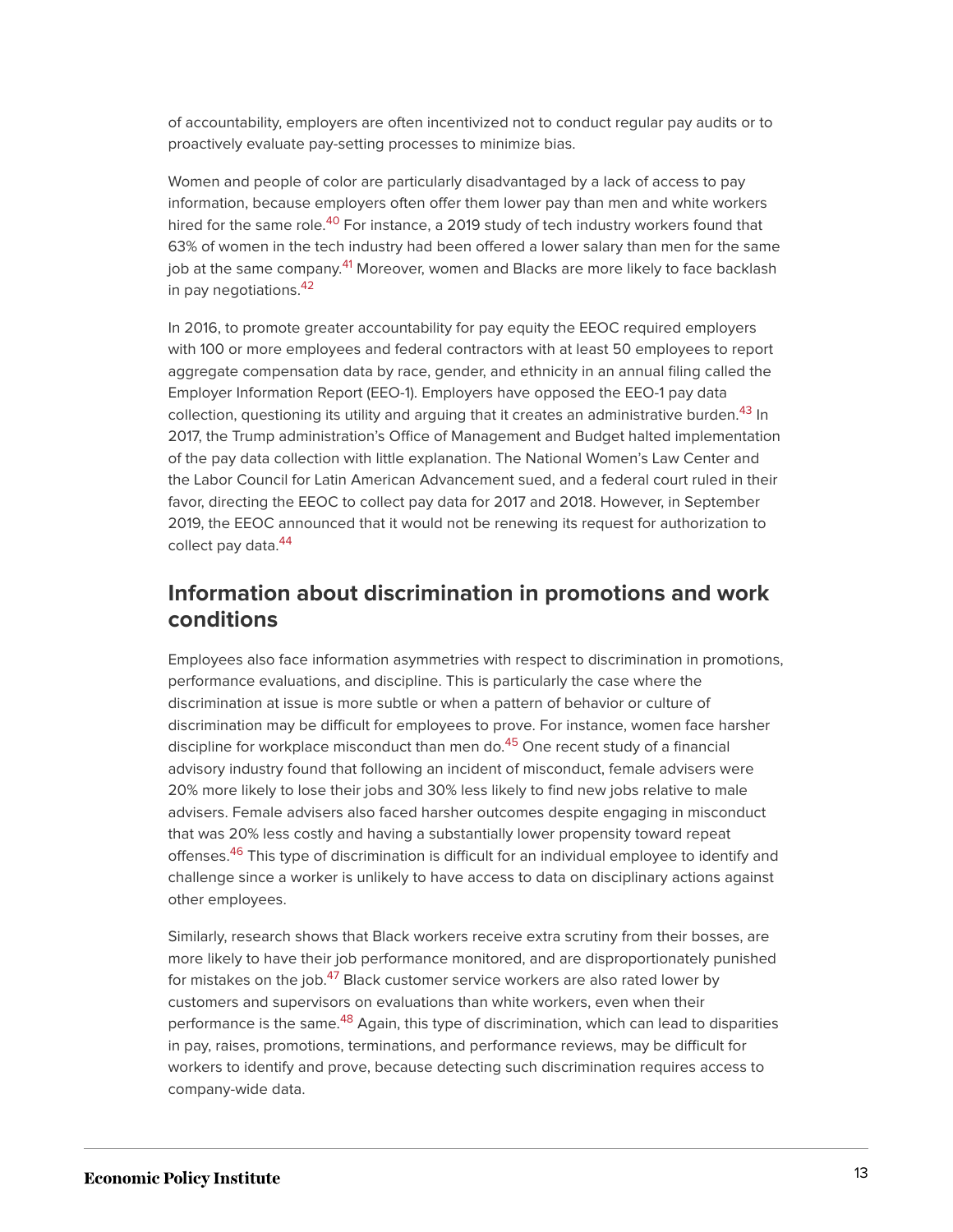As with hiring decisions, employers are increasingly relying on data and technology-driven tools to evaluate worker performance, raising the risk of biased decisions without accountability. Customer ratings have become an increasingly important performance measure for workers as employers and technology platforms seek to incorporate customers' feedback in determining pay and access to work. Yet these systems, while appearing neutral, can operate with bias that adversely impacts workers based on protected categories. For example, studies have found evidence of bias along racial and gender lines in online marketplace platforms.<sup>[49](#page-42-1)</sup> On Fiverr, a freelance services platform, researchers found evidence that Black and Asian American workers received lower ratings than white workers. Again, this type of discrimination is difficult for employees to identify and prove, since employees do not have access to system-wide data.

# <span id="page-14-0"></span>**Retaliation undermines workers' power**

One of the greatest barriers for workers in bringing a complaint of discrimination is the risk of retaliation and harm to their career. This well-founded fear leads to only a small fraction of employment discrimination concerns ever being reported. Employers may conclude that they do not have discrimination problems because they have not received complaints, when in fact the absence of complaints can be a symptom of a lack of trust in the process. Although employers are prohibited from retaliating against employees under all federal employment discrimination laws, data show employers frequently retaliate against employees who report discrimination. In 2019, 53% of private-sector charges filed with the EEOC included an allegation of retaliation.<sup>[50](#page-42-2)</sup> A 2018 report by the Center for Employment Equity found that 68% of sexual harassment charges during 2012-2016 included a retaliation charge and 64% of those who filed sexual harassment charges reported losing their job as a result of their complaint.<sup>[51](#page-42-3)</sup>

<span id="page-14-2"></span><span id="page-14-1"></span>Retaliation can take many forms, including termination, discipline, negative evaluations, department or shift changes, demotion, increased surveillance, hostility or ostracization by co-workers, and blackballing and adverse job references if the employee wants to find a job elsewhere. Employers often react to internal discrimination complaints by attacking those who complain in order "to isolate the charging party and to send a message to other workers that the cost of pursuing legal remedies to discrimination will be prohibitively high." [52](#page-42-4)

<span id="page-14-7"></span><span id="page-14-6"></span><span id="page-14-5"></span><span id="page-14-4"></span><span id="page-14-3"></span>People of color, women, and others in marginalized groups are particularly at risk of retaliation in the form of interpersonal costs, such as being ostracized by their co-workers or experiencing damage to their reputation.<sup>[53](#page-42-5)</sup> In one study, a Black job candidate who attributed rejection to race discrimination was perceived by participants as more of a "troublemaker" than a Black job candidate who attributed the rejection either to his or her interviewing skills or to job competition, even when the discrimination was blatant.<sup>[54](#page-42-6)</sup> Similarly, studies have found that women who label conduct toward them as harassment are evaluated negatively.<sup>[55](#page-42-7)</sup> Women who experience sexual harassment also do not report because they fear being blamed for the harassment.<sup>[56](#page-42-8)</sup> Although these types of social costs present a significant barrier to workers coming forward, courts have often found that ostracization by co-workers is not sufficient to rise to an "adverse action" by the employer,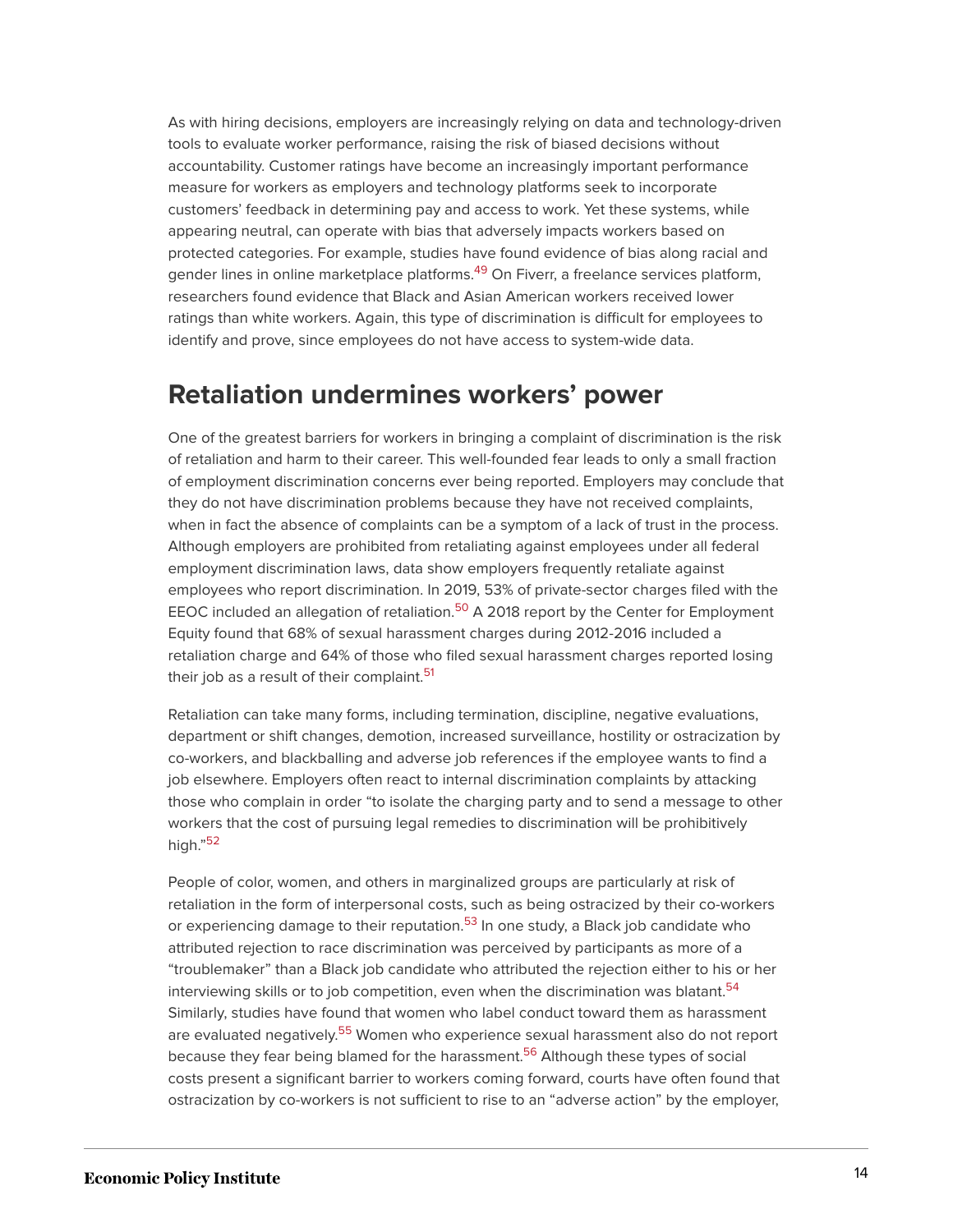<span id="page-15-0"></span>which an employee must prove to win on a claim of retaliation.<sup>[57](#page-42-9)</sup>

<span id="page-15-1"></span>The prevalence of overt retaliation by employers despite legal prohibitions on retaliation reflects the significant power imbalance between employers and employees and fundamentally undermines enforcement of the law. Most employees who file discrimination complaints are not motivated primarily by monetary damages; rather, they want to improve working conditions, have their job back, see the perpetrator punished, or prevent future discrimination against themselves and their co-workers.<sup>[58](#page-42-10)</sup> In deciding whether to bring a complaint, workers will often determine that the risks that they will likely lose their job, face hostility or negative work conditions that will force them to leave their job, or be blackballed in their industry, outweigh the benefits, particularly where it is unlikely the employer will take effective action to address the problem.

<span id="page-15-2"></span>Moreover, the costs and risks of coming forward are often greater for vulnerable workers, including low-wage and immigrant workers. Research has shown that workplace harassment is more likely to occur in organizations that are male-dominated and highly hierarchical, with a significant power imbalance among employees.<sup>[59](#page-42-11)</sup> Because power imbalances are often severe in the workplaces of low-wage workers who are disproportionately women of color and immigrant women, these workers are at heightened risk for discrimination and especially harassment. Yet they are the most likely to keep silent, due to greater barriers in coming forward. In particular, many cannot afford to risk losing their jobs.<sup>[60](#page-42-12)</sup> Undocumented immigrant workers may not come forward out of fear of disclosure of their immigration status. Immigrant workers face language and other barriers to learning their rights. Placing the overwhelming burden of enforcement on these workers fails to reckon with the reality created by power imbalances. As one author writes: "If power imbalances leave those at the bottom of the hierarchy vulnerable, more needs to be done to even out the scales."<sup>[61](#page-42-13)</sup>

# <span id="page-15-4"></span><span id="page-15-3"></span>**Power imbalances undermine workers' access to complaint systems**

Even when workers come forward to raise concerns of discrimination in their workplaces, they confront a lack of accountability fueled by the vast power disparities between workers and employers. Employers' human resources staffs and internal grievance processes often serve to protect employers from liability rather than address and prevent discrimination faced by employees. As a result, employees are often reluctant to report issues internally.

<span id="page-15-5"></span>The #MeToo movement has brought national attention to the prevalence of workplace harassment and other forms of discrimination. It has highlighted how power imbalances between employers and workers shape internal reporting structures, such as in human resources (HR) operations. Even in 2016, before the #MeToo movement went viral, the cochairs of the EEOC's Taskforce on the Study of Harassment in the Workplace found that HR trainings and procedures are "too focused on protecting the employer from liability."<sup>[62](#page-42-14)</sup> As a result, HR systems often respond to complaints as a threat to the organization. Especially when perpetrators are star employees viewed as having high economic value,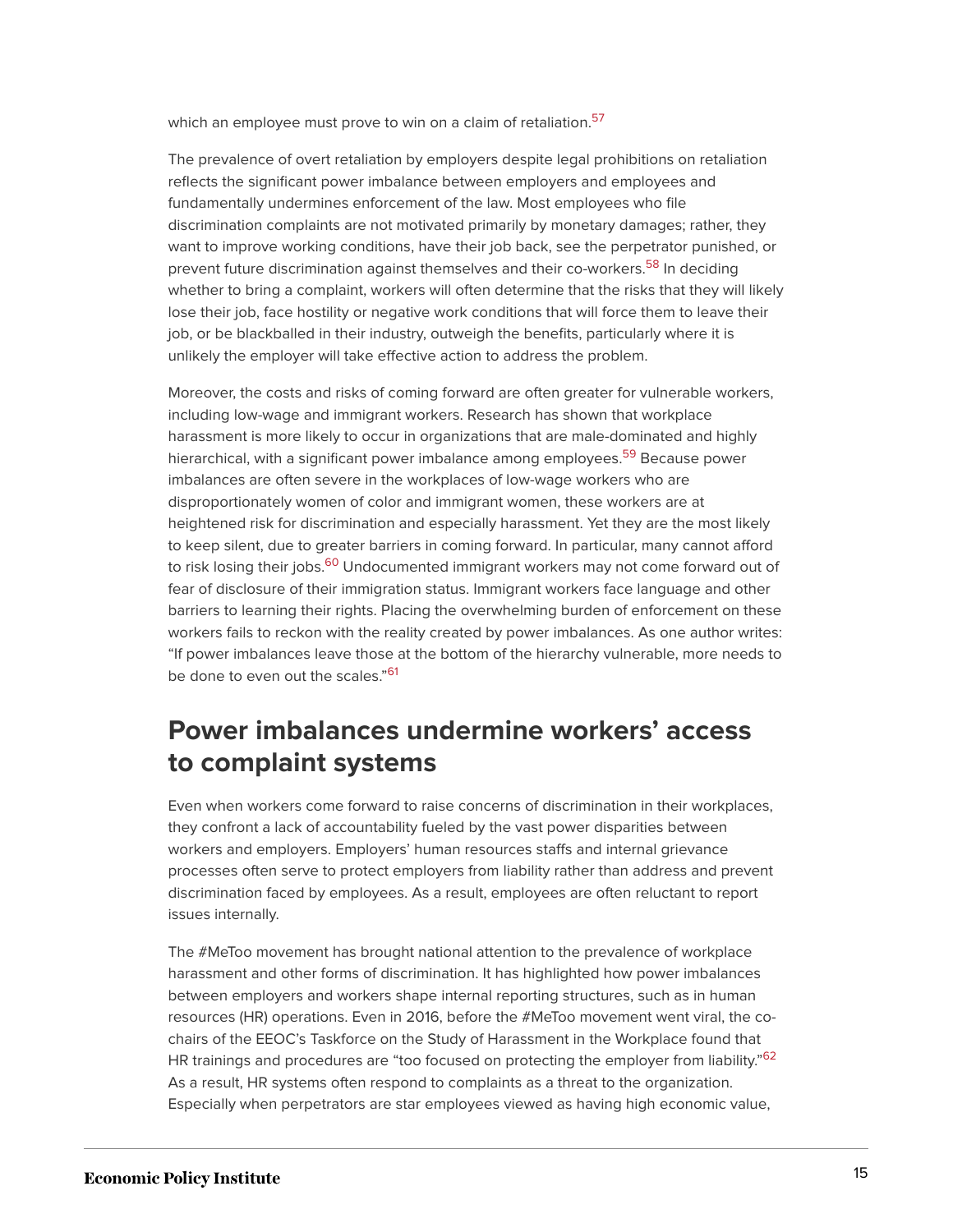<span id="page-16-1"></span><span id="page-16-0"></span>organizational leaders often do not support meaningful disciplinary action.<sup>[63](#page-42-15)</sup> Workers who report discrimination through formal complaint mechanisms often find that their employer seeks to discredit them and fails to investigate complaints promptly and thoroughly.<sup>[64](#page-43-0)</sup> Rather than take meaningful steps to address and prevent discrimination, organizations frequently respond by attempting to establish that conduct did not meet legal standards for actionable harassment.<sup>[65](#page-43-1)</sup> Companies rarely punish perpetrators, and instead more often transfer the victim to a different department or location.<sup>[66](#page-43-2)</sup> Many companies will even keep the outcome of a complaint or investigation secret, resulting in the victims feeling frustrated or defeated when they do not see the perpetrators facing consequences.<sup>[67](#page-43-3)</sup>

<span id="page-16-5"></span><span id="page-16-4"></span><span id="page-16-3"></span><span id="page-16-2"></span>In the 30 years since Anita Hill, testifying at Clarence Thomas's Supreme Court confirmation hearings, brought national attention to workplace sexual harassment, HR departments have been accepted as having primary responsibility for an organization's efforts to prevent and address concerns of discrimination.<sup>[68](#page-43-4)</sup> Yet there is an inherent tension in the structure of most HR departments, which are not designed to serve the needs of employees who experience discrimination but rather to function primarily to protect the company from liability. In most organizations HR is given multiple roles with often conflicting interests, including to recruit and maintain top talent, protect employers from discrimination complaints and liability, run an internal complaint process and conduct investigations, and prevent discrimination and improve work culture.

<span id="page-16-6"></span>The #MeToo movement has put in sharp focus a longstanding problem: HR structures can reinforce existing power disparities by protecting powerful actors in organizations rather than advocating for the rights of the most vulnerable workers. To ensure that the needs of employees are protected, organizations should consider separating these functions, providing employees their own advocates in internal complaint systems and establishing neutral and independent mechanisms to help resolve concerns.<sup>[69](#page-43-5)</sup> HR personnel cannot change workplace climate and culture on their own; institutional change requires support, resources, and buy-in from the top.<sup>[70](#page-43-6)</sup> As the EEOC report stated, "in working to create change, the leadership must ensure that any team or coalition leading the effort to create a workplace free of harassment is vested with enough power and authority to make such change happen."<sup>[71](#page-43-7)</sup>

<span id="page-16-8"></span><span id="page-16-7"></span>The challenges of current employer complaint systems must be examined in the context of their development in response to two Supreme Court decisions, issued over 20 years ago, on the same date, that established an affirmative defense—the Faragher-Ellerth defense—for employers against Title VII claims for harassment that creates a "hostile environment." Employers have structured their complaint processes and discrimination policies to ensure that they can shield themselves from liability through this defense.<sup>[72](#page-43-8)</sup>

<span id="page-16-10"></span><span id="page-16-9"></span>In Faragher v. Boca Raton and Burlington Industries, Inc. v. Ellerth, the Supreme Court held that an employer could raise an affirmative defense to liability for damages in cases alleging harassment amounting to a "hostile environment" actionable under Title VII by proving two elements: (1) "that the employer exercised reasonable care to prevent and correct promptly any sexually harassing behavior," and (2) "that the plaintiff employee unreasonably failed to take advantage of any preventive or corrective opportunities provided by the employer or to avoid harm otherwise[.]"<sup>[73](#page-43-9)</sup>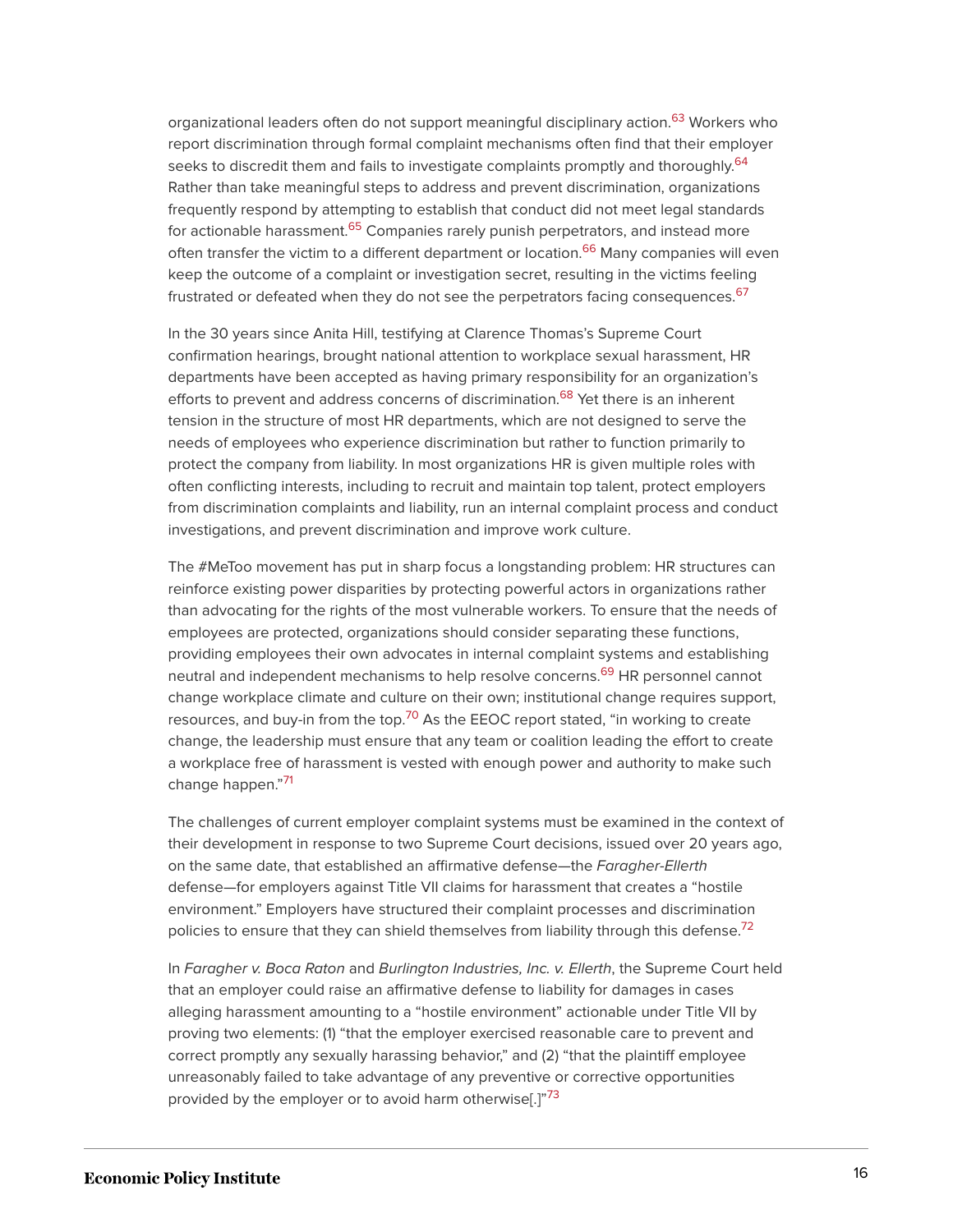<span id="page-17-0"></span>Federal courts have subsequently interpreted the Faragher-Ellerth test to require very little of employers in demonstrating the efficacy of their anti-harassment measures. Specifically, courts have consistently held that employers satisfy their duty to prevent harassment under the first prong of the defense by merely having an anti-harassment policy and grievance procedure in place, rather than actually assessing whether the policies and procedures are effectively implemented.<sup>[74](#page-43-10)</sup> Moreover, under the second prong of the defense, federal courts have routinely held that when an employer has a grievance procedure in place, an employee's delay in reporting or failure to report is per se unreasonable. Thus, courts have transformed the issue of reasonableness in both prongs of the defense from a fact-intensive inquiry into one that can be easily satisfied through symbolic compliance efforts, where organizations adopt policies and procedures on paper that do little to protect employees from harassment.<sup>[75](#page-43-11)</sup>

<span id="page-17-1"></span>However, a recent appeals court decision provides an important approach to the application of the Faragher-Ellerth test in recognition of the power asymmetries between workers and employers. In Minarsky v. Susquehanna County, the Third Circuit Court of Appeals overturned the lower court's dismissal of the case, holding that the fact that the employer had an anti-harassment policy was insufficient in and of itself to show that the employer had exercised reasonable care to prevent sexual harassment. The court found that the plaintiff's failure to report the sexual harassment internally may have been reasonable in light of evidence that the employer did not respond effectively to prior complaints.<sup>[76](#page-43-12)</sup> Notably, the court recognized "national news regarding a veritable firestorm of allegations of rampant sexual misconduct that has been closeted for years, not reported by the victims."<sup>[77](#page-43-13)</sup> This decision reflects an important shift to look beyond an employer's assertions and require employers to show effective action rather than merely having harassment policies and procedures, in order to satisfy their legal obligations.

# <span id="page-17-3"></span><span id="page-17-2"></span>**Enforcement strategies to address power imbalances**

As discussed above, workers face vast information and power imbalances throughout the employment process that undermine enforcement of worker rights and shield employers from accountability for employment discrimination. In order to create a more effective enforcement system, we must confront head-on the fundamental problem of a system that places the primary burden of enforcement on workers. Instead, we need to address and correct the power disparities and create enforcement mechanisms that place a greater responsibility on entities with the most information and power to address discrimination in the workplace.

Under this approach, rather than primarily focusing on proving discrimination after the fact, our laws would create more powerful incentives for employers to adopt practices designed to prevent discrimination, audit systems for bias, and proactively correct problems. In addition, to counter the power imbalance between workers and employers, government enforcement agencies would have greater resources to investigate and prosecute cases, especially on behalf of the most vulnerable workers. To root out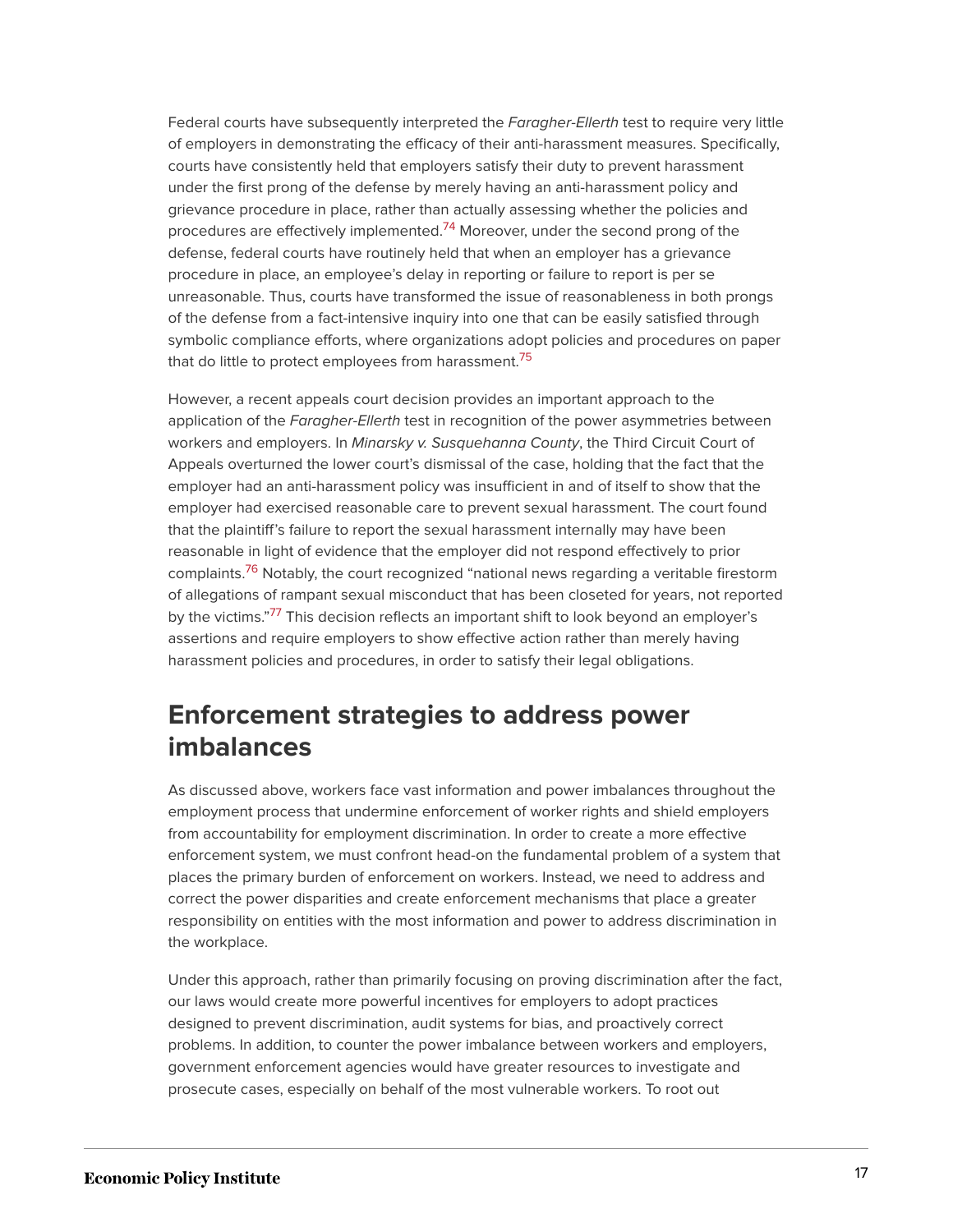problems while protecting workers, greater collaboration with worker organizations, including unions and worker centers, would help enforcement agencies identify patterns of violations to inform government action. Finally, to provide workers with an effective private right of action, our courts should interpret and enforce our anti-discrimination laws with a much deeper understanding of the power and information imbalances in the employment relationship.

The solutions to the problems of information asymmetries and unequal bargaining power must work together. These solutions include (1) policies that encourage greater employer transparency and require data collection to support accountability; (2) investments that give workers, advocates, and government agencies the tools and resources that they need to take action against harassment and discrimination; and (3) revitalized legal doctrines and frameworks that align with the language and broad purpose of Title VII and other anti-discrimination laws.

# **Data collection, transparency, and accountability**

To address information and power asymmetries that make it difficult for workers to identify and prove discrimination, employers should be required to collect data regarding their employment practices and decisions and disclose certain information to enforcement agencies, workers and their unions, and the public to create greater transparency and accountability for their policies and practices. Employers are in the best position to collect data and monitor the impact of their recruiting, hiring, employment, and pay practices and decisions.

<span id="page-18-1"></span><span id="page-18-0"></span>Studies have shown that when companies set up transparency and accountability structures, such as collecting and tracking data, identifying gender and racial disparities, and devising hiring and promotion plans to address disparities, the diversity of employees at the management level improves.<sup>[78](#page-43-14)</sup> Moreover, greater pay transparency can help to hold managers accountable and reduce pay disparities by gender and race.<sup>[79](#page-43-15)</sup> Greater transparency and accountability also ensure that employers establish policies and procedures to guide employment decisions that are fairly and consistently applied. A 2019 study of the San Francisco-area restaurant industry found that working with restaurants to decrease informal processes and implement standardized hiring processes contributed to greater racial equity in hiring and less racial segregation across restaurants.<sup>[80](#page-43-16)</sup>

<span id="page-18-4"></span><span id="page-18-3"></span><span id="page-18-2"></span>The growing use of hiring assessment technology has heightened the need for greater transparency and accountability in hiring screens. Without adequate safeguards, algorithmic assessments can perpetuate patterns of systemic discrimination already present in the workforce. <sup>[81](#page-43-17)</sup> Civil rights leaders have released an important set of "civil rights principles" to guide tech developers, employers, and policymakers in the development, use, and auditing of hiring assessment technologies.<sup>[82](#page-43-18)</sup> These principles recognize that to prevent discrimination and advance equal opportunity, hiring assessment technologies must be explainable, job-related, and audited.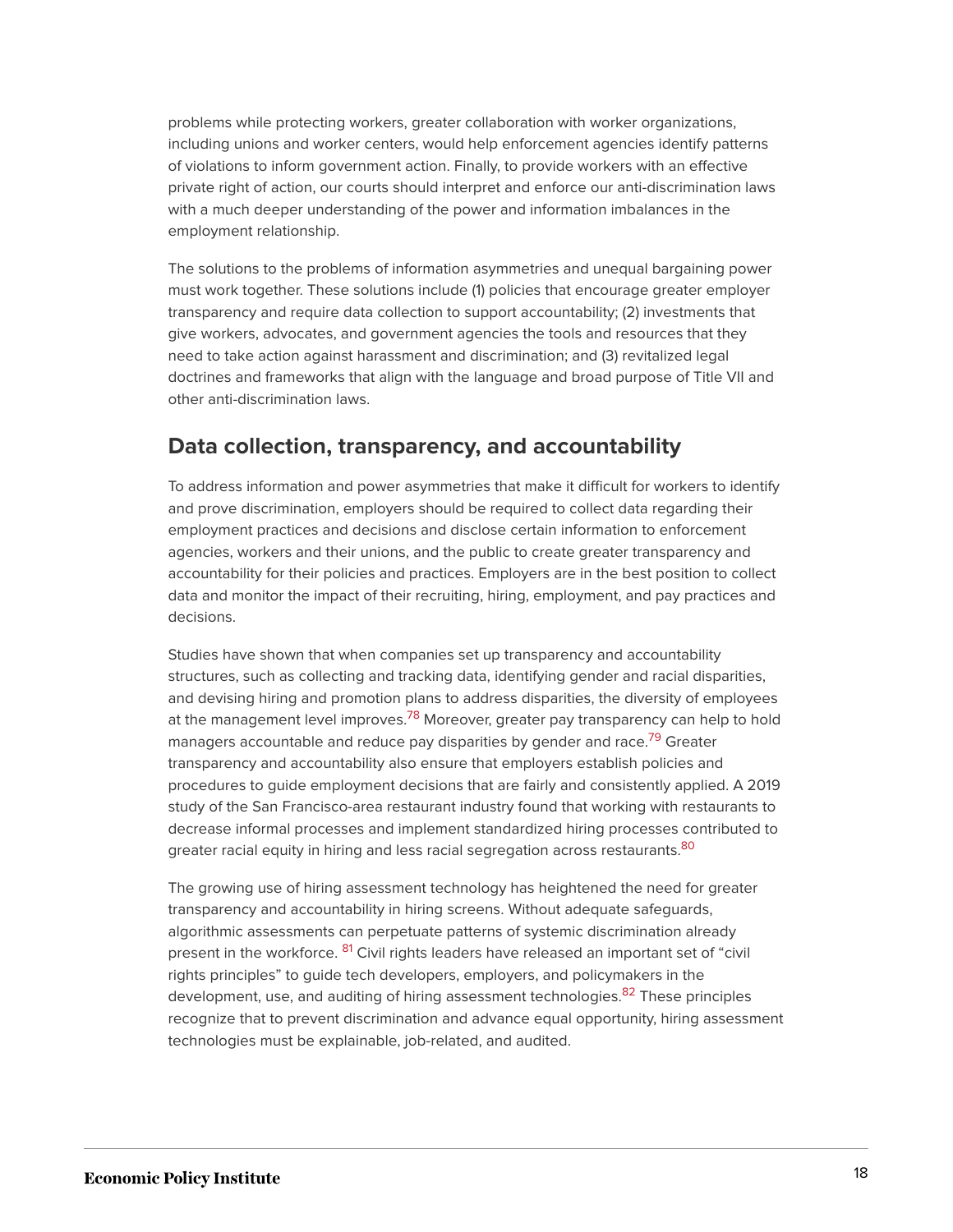# **Improving internal complaint systems**

Even when employers are more transparent about their decision-making, that transparency is only effective at combating discrimination if it is coupled with effective accountability mechanisms. Employers need to strengthen their internal complaint systems to move from a compliance and liability avoidance mindset to a commitment to preventing discrimination and retaliation. Leadership must ensure that human resources departments have the resources and leadership backing to support anti-discrimination efforts and that dispute resolution mechanisms are designed to address power imbalances.<sup>83</sup> Employers also need to ensure that discrimination complaints are investigated in a prompt and thorough manner, and that effective accountability mechanisms consistently hold perpetrators and the organization accountable for their actions. Human resources departments should regularly reinforce employee education and training regarding workplace civil rights in order to increase employees' comfort with using the complaint process. Employers should also track discrimination complaints and outcomes to identify potential patterns and implement solutions to improve outcomes and build employee trust.<sup>[84](#page-44-0)</sup> In addition, employers should monitor potential retaliation against those filing complaints, by tracking employee turnover rates, pay, and time to promotion.<sup>[85](#page-44-1)</sup>

<span id="page-19-3"></span><span id="page-19-2"></span><span id="page-19-1"></span><span id="page-19-0"></span>In order to create more effective systems for resolving concerns and to better protect employees from retaliation, employers should also provide alternative mechanisms to report discrimination. One potential model is the ombuds office, which acts as a neutral party that helps to facilitate options for resolving concerns.<sup>[86](#page-44-2)</sup> Another potential model is an employee assistance plan, which provides free, confidential assistance to employees with issues in and outside of work that affect workers.<sup>[87](#page-44-3)</sup> Confidential and/or anonymous reporting mechanisms, such as telephone hotlines or websites to report complaints, enable employees who fear retaliation to come forward. Some employers have embraced tech-enabled third-party complaint and ombuds processes<sup>[88](#page-44-4)</sup> that can serve as early warning systems by using anonymous and aggregated data to reveal trends and identify systemic issues within an organization. Regular workplace climate surveys can also aid employers in identifying problem areas and ensuring that concerns of discrimination are being addressed proactively.

# <span id="page-19-4"></span>**Increased enforcement by federal, state, and local agencies**

Greater transparency is an important first step, but meaningful access to civil rights protections requires consistent enforcement with reliable anti-retaliation protections. The government plays a fundamental role in rebalancing the power disparities between workers and employers. More robust government enforcement is particularly critical because of the information asymmetry facing workers and the high costs of bringing a private lawsuit. The EEOC has the power to investigate charges of discrimination, including the ability to subpoena employer information that may be necessary to support the filing of a complaint.

Employees—particularly low-wage workers—rarely have the resources to take on a much-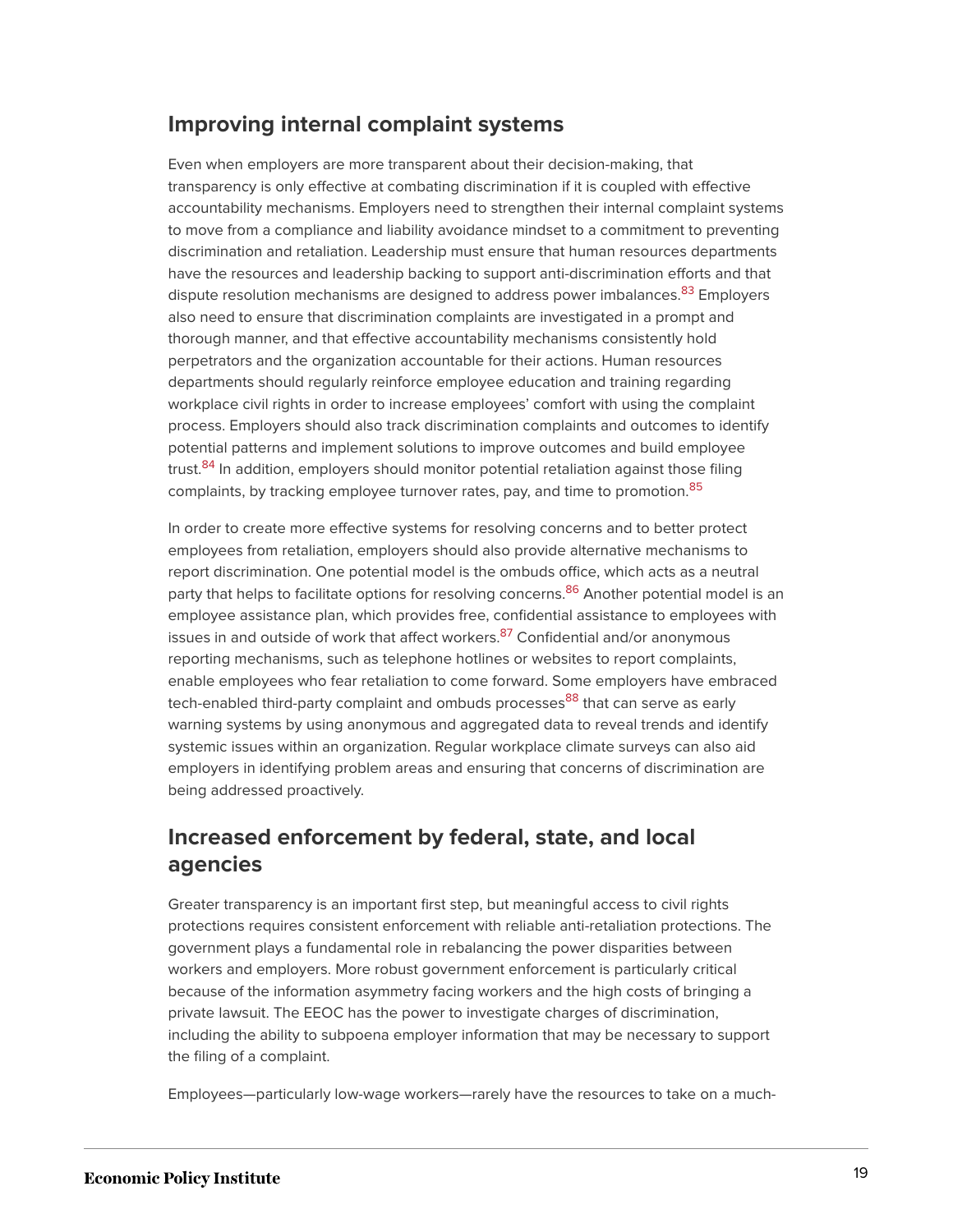<span id="page-20-0"></span>better-resourced employer. Workers face difficulty in finding lawyers willing to represent them given the high costs and hurdles involved in prevailing in court.<sup>[89](#page-44-5)</sup> Even if a worker is able to retain an attorney, the worker must then pay attorney fees and other legal expenses, as well as expend time and energy to advance the case. Federal litigation can drag on for months and years, and the costs and stress of prolonged litigation only increase over time. Increased enforcement by federal agencies alleviates these costs to individual workers by confronting the vast resource asymmetry between workers and employers.

<span id="page-20-1"></span>In order for enforcement agencies to play a greater role in enforcement, the agencies need adequate resources to meet the demand for their services. In particular, the EEOC's budget should be doubled so that the agency has the resources and staffing it requires for enforcement. Since 1980, the U.S. workforce has increased by 50%, but the EEOC has a smaller budget today than in 1980, adjusted for inflation, and 42% fewer staff.<sup>[90](#page-44-6)</sup> This means investigators have larger caseloads, and the agency does not have the ability to pursue many meritorious charges or proactively challenge systemic practices that perpetuate discrimination. As a result, there is a significant delay in investigating and resolving charges, and the agency must make difficult choices on where to focus limited investigatory resources. Frequently, information needed to prove an employee's allegation of discrimination is in the hands of the employer, and the EEOC is uniquely well-situated to obtain this information through an investigation.<sup>[91](#page-44-7)</sup> Thus, while the EEOC plays a critical enforcement role, the need for the agency's investigation and enforcement power to address the 70,000 to 100,000 discrimination charges filed each year far outstrips the resources allocated. To make matters worse, the Trump administration's February 2020 budget request slashed funding for 14% of staff at the EEOC.<sup>[92](#page-44-8)</sup>

<span id="page-20-3"></span><span id="page-20-2"></span>Even where employees do not feel comfortable coming forward to file a charge of discrimination, commissioners of the EEOC have authority to open a commissioner's charge under Title VII and the Americans with Disabilities Act, and EEOC district offices may open a directed investigation under the Age Discrimination in Employment Act and the Equal Pay Act where concerns arise. Commissioner's charges often address claims of systemic discrimination<sup>[93](#page-44-9)</sup> and are an important tool for the EEOC to root out problems in cases where workers may fear retaliation for filing a charge of discrimination.

<span id="page-20-5"></span><span id="page-20-4"></span>Commissioner's charges and directed investigations also enable the EEOC to investigate and address discriminatory practices in cases where workers are unlikely to have information such as hiring. During 2011-2015, 75% of commissioner's charges focused on discrimination in hiring.<sup>[94](#page-44-10)</sup> With additional resources, the EEOC could also strengthen its ability to analyze and utilize its EEO-1 data to understand the workforce demographics of an employer, industry, or region. This information could inform commissioner's charges or its investigations and identify potential systemic issues, such as barriers to hiring that lead to occupational segregation.<sup>[95](#page-44-11)</sup>

<span id="page-20-7"></span><span id="page-20-6"></span>The U.S. Department of Labor's Office of Federal Contract Compliance Programs (OFCCP) plays a significant role in ensuring the government does business with companies that adhere to nondiscrimination and affirmative action requirements. With oversight responsibility for 200,000 federal contractors<sup>[96](#page-44-12)</sup> employing over 20% of the labor force,<sup>[97](#page-44-13)</sup>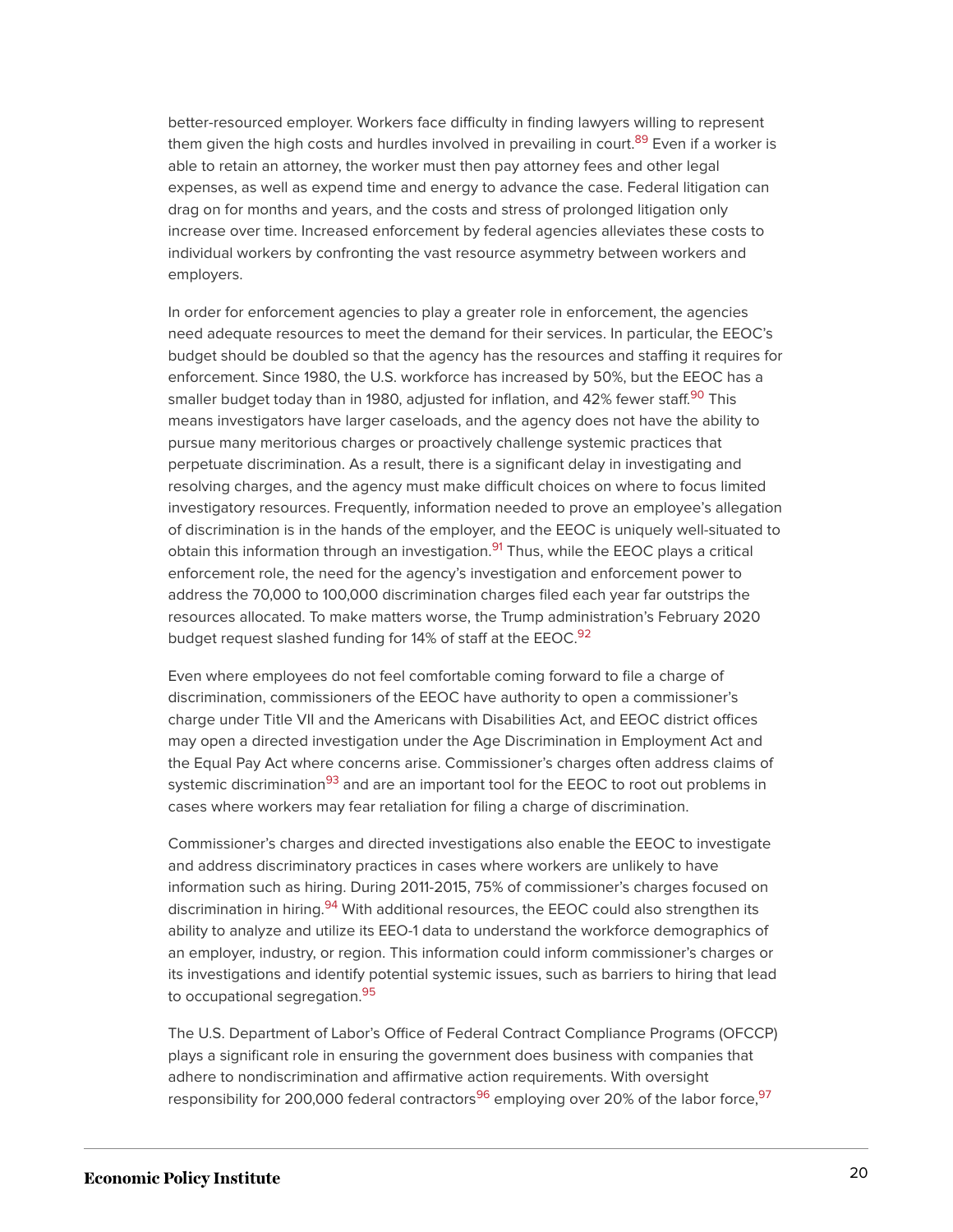<span id="page-21-0"></span>OFCCP needs a budget that is at least double its current levels to ensure effective oversight of contractors' compliance with their affirmative action and nondiscrimination obligations. Despite its critical enforcement role and the vast number of federal contractors, OFCCP's capacity is limited, with current staffing levels well below that during the Obama administration. OFCCP has enforcement authority over Executive Order 11,246, signed in 1965 by President Johnson, which requires the inclusion of an equal opportunity clause in each government contract and subcontract.<sup>[98](#page-44-14)</sup> Importantly, government contractors must take "affirmative action" to address employment discrimination and must have affirmative action plans that outline the steps that an employer has taken and will take to ensure equal employment opportunity.<sup>[99](#page-44-15)</sup> Thus, unlike the EEOC, which operates under a primarily complaint-driven system to enforce anti-discrimination laws after a violation, OFCCP's work has a proactive focus on conducting audits to review and evaluate contractors' compliance with affirmative action requirements and other antidiscrimination laws. OFCCP also has a mandate to promote proactive efforts to promote hiring and equal pay for underrepresented groups.<sup>[100](#page-45-0)</sup>

<span id="page-21-4"></span><span id="page-21-3"></span><span id="page-21-2"></span><span id="page-21-1"></span>In addition to the EEOC and OFCCP, state and local enforcement agencies play a critical role in filling enforcement gaps by providing alternative avenues to address discrimination in the workplace.<sup>[101](#page-45-1)</sup> Because some states and local jurisdictions have anti-discrimination protections that are broader than federal anti-discrimination laws in terms of protected groups, employer size, and legal standards, $102$  agencies in these states and municipalities may be in a better position to robustly enforce workers' civil rights. States and municipalities may also have more flexibility to spearhead new initiatives and innovate policy solutions to identify and combat workplace discrimination at the local level. It would be beneficial for the EEOC to proactively engage state and local enforcement agencies that are leading strong enforcement efforts to increase collaboration, data sharing, and learning between federal and state enforcement agencies.

# **Enforcement and accountability through greater collaboration with worker organizations**

<span id="page-21-13"></span><span id="page-21-12"></span><span id="page-21-11"></span><span id="page-21-10"></span><span id="page-21-9"></span><span id="page-21-8"></span><span id="page-21-7"></span><span id="page-21-6"></span><span id="page-21-5"></span>Unions, worker centers, and other worker organizations have played a critical role in ensuring that workers' civil rights are protected, and those efforts can be further strengthened. Our country has a renewed opportunity to build greater racial and gender equity into its practices, and unions can help lead that effort.<sup>[103](#page-45-3)</sup> Although some unions have had a history of discriminatory practices, which requires intentional focus to overcome,<sup>[104](#page-45-4)</sup> unions have historically played an important role in driving down racial wage gaps<sup>[105](#page-45-5)</sup> because Black workers have been more likely to be in unions, and those in unions have benefitted from the largest increase in wages.<sup>[106](#page-45-6)</sup> Wages for union jobs are, on average, 16% higher than for nonunion jobs<sup>[107](#page-45-7)</sup> because of union workers' ability to bargain collectively for higher pay and more transparent hiring and promotion policies, and because of the existence of grievance procedures for addressing pay discrimination and other issues.<sup>[108](#page-45-8)</sup> Research has found that Black workers have historically sought union jobs in order to protect themselves from discriminatory treatment in nonunion sectors.<sup>[109](#page-45-9)</sup> The significant decline in the unionized workforce over the last several decades,<sup>[110](#page-45-10)</sup> which has resulted in growing wage inequality and poorer working conditions,<sup>[111](#page-45-11)</sup> has particularly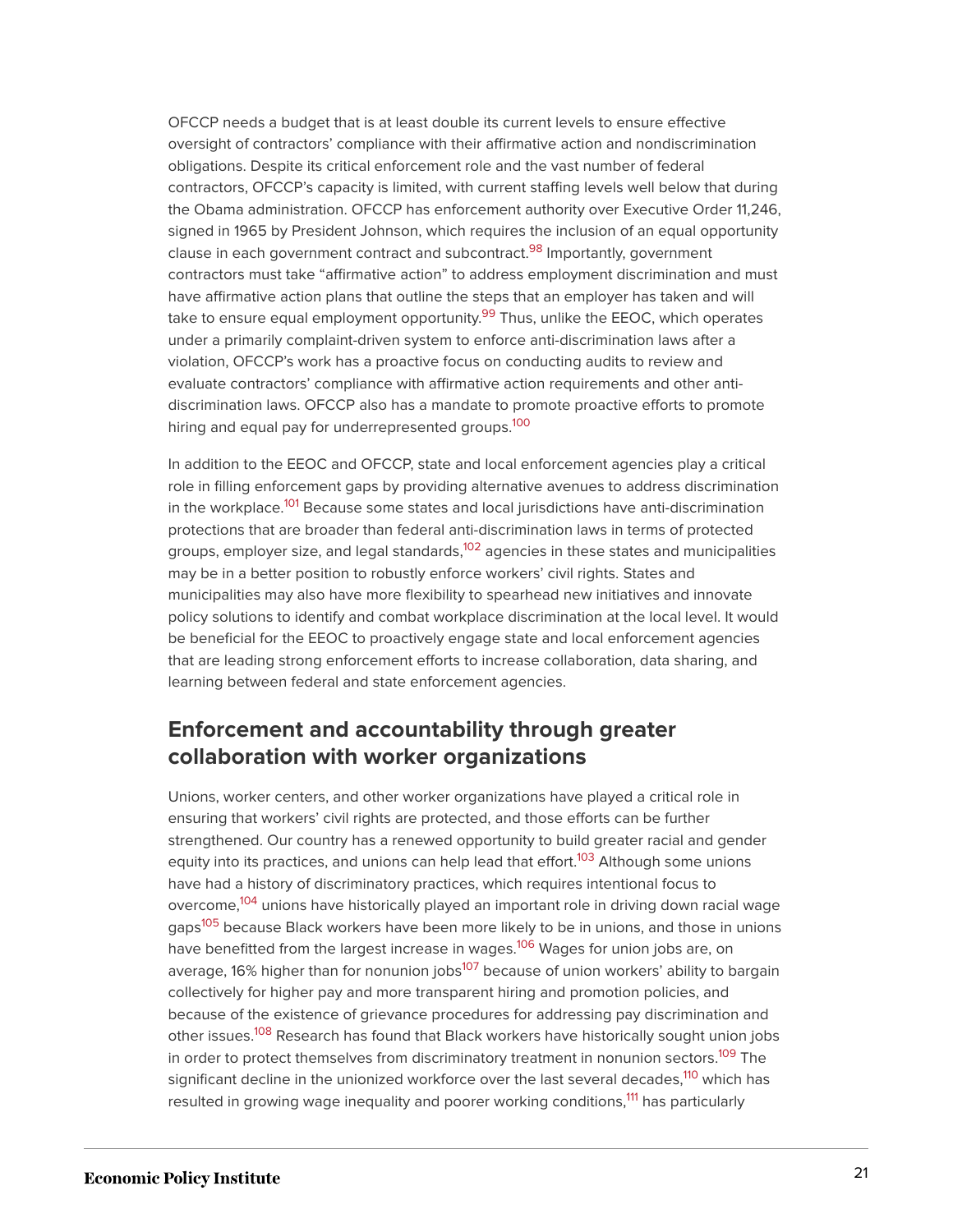<span id="page-22-0"></span>impacted Black workers.<sup>[112](#page-46-0)</sup> A 2012 study found that if union representation had remained steady over the last several decades, the weekly wage gaps between Black and white workers would be nearly 30% lower for women and 3-4% lower for men.<sup>[113](#page-46-1)</sup>

<span id="page-22-2"></span><span id="page-22-1"></span>At the same time, this is a critical moment for unions to accelerate efforts to build a more inclusive and diverse movement with a focus on advancing equity. Hiring halls—job placement organizations, typically run by unions, that refer jobs from various employers out to workers—have been a powerful organizing tool for unions in achieving the bargaining strength to obtain better pay and working conditions. Yet hiring halls can also serve as barriers to opportunity for underrepresented groups, including Black, Latinx, and Asian American workers as well as women in trades.<sup>[114](#page-46-2)</sup> Ensuring promising practices to achieve fair and equitable referral procedures and recruit diverse apprenticeship candidates are vital steps to promote equity.<sup>[115](#page-46-3)</sup> There has been progress in some locales such as New York City, where apprenticeship programs in construction have become increasingly diverse. [116](#page-46-4)

<span id="page-22-5"></span><span id="page-22-4"></span><span id="page-22-3"></span>Unions can enhance their role in enforcement and addressing discrimination in the workplace by pursuing justice for members facing discrimination and by bargaining with employers for concrete measures to protect workers' civil rights; examples of the latter include establishing pay transparency and making raise and promotion processes clearer.<sup>[117](#page-46-5)</sup> Through such collective action, unions help rebalance power disparities both by supporting individual workers and by negotiating for more equitable employment practices for all workers. For example, UNITE HERE successfully bargained for contract language requiring employers to provide its members with "panic buttons" that can be used to get immediate assistance if an employee is being assaulted or harassed.<sup>[118](#page-46-6)</sup> The union's efforts yielded legislation throughout the country requiring hotels to provide room attendants with panic buttons and other protective measures.<sup>[119](#page-46-7)</sup>

<span id="page-22-7"></span><span id="page-22-6"></span>Given the information and power asymmetries for workers, unions continue to play an important role in protecting workers through collective bargaining agreements that contain anti-discrimination language that workers can enforce through a grievance process—which is usually faster and less expensive than legal proceedings. Unions can also obtain information and demographic data regarding employer hiring, pay, and other employment practices as part of the collective bargaining process. Unions have a legal duty to fairly represent all members, and investigation of discrimination is a legitimate purpose related to a union's collective bargaining duties and a legitimate basis for an information request.<sup>[120](#page-46-8)</sup> In a 2018 decision, the National Labor Relations Board held that "[a] union may…be entitled to information that is relevant and necessary to determining whether a particular employment action is discriminatory, even if the employment action itself is not a mandatory subject" of bargaining, because "the elimination of race and sex discrimination is a mandatory subject of bargaining."<sup>[121](#page-46-9)</sup>

<span id="page-22-11"></span><span id="page-22-10"></span><span id="page-22-9"></span><span id="page-22-8"></span>Another approach is for government enforcement agencies to better focus resources on industries and workplaces where violations are most likely to occur; agencies can gain insight into problems on the ground by engaging with community organizations, unions, and worker centers.<sup>[122](#page-46-10)</sup> Building these relationships can help the government educate workers on their rights and promote greater employer compliance.<sup>[123](#page-46-11)</sup> Worker centers and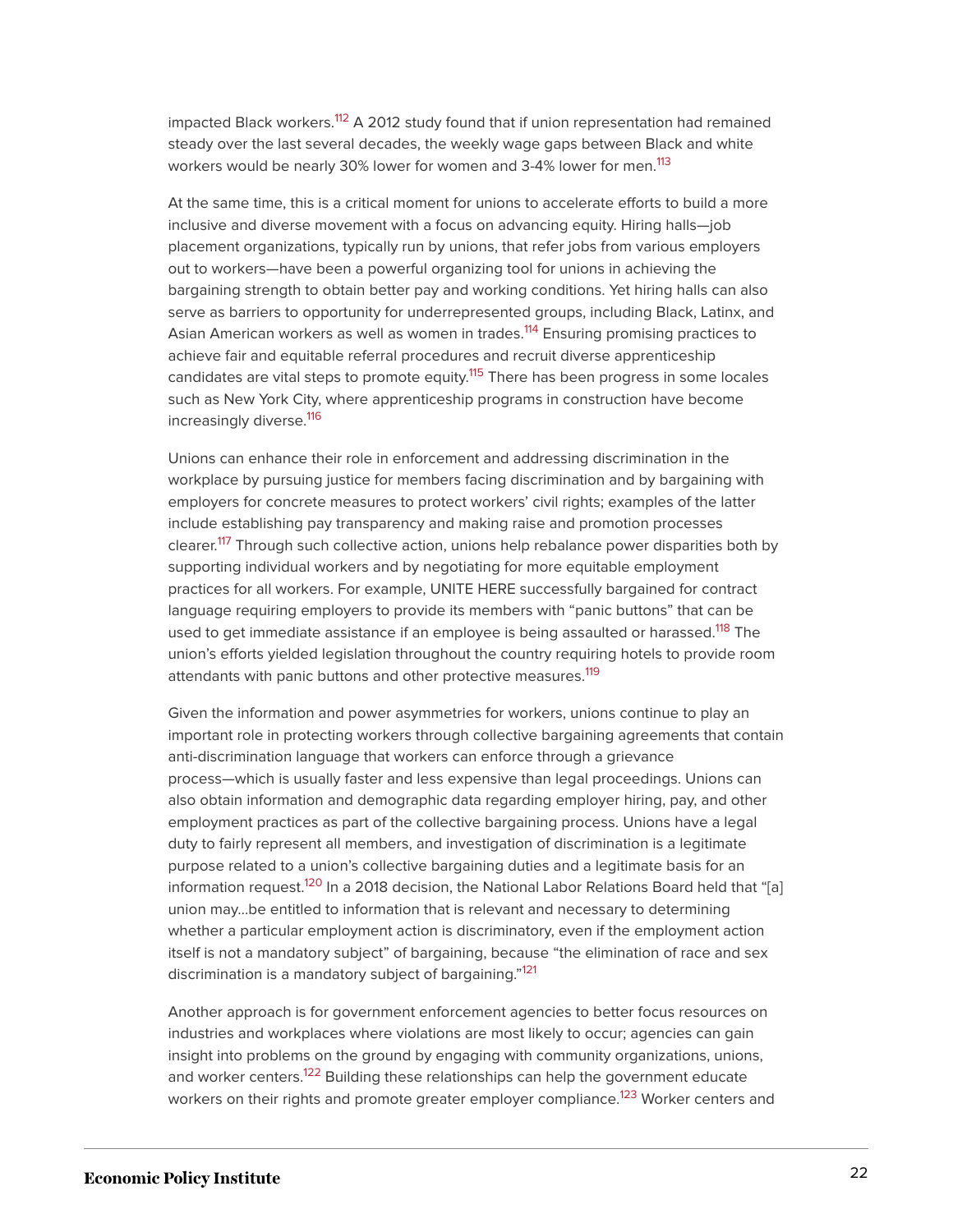<span id="page-23-1"></span>community organizations can also assist by preparing charges of discrimination on behalf of workers, since organizations, to protect an employee's identity, may file charges with the EEOC on the employee's behalf.<sup>[124](#page-46-12)</sup> Several cities have implemented successful programs to build collaborative models.<sup>[125](#page-47-0)</sup>

<span id="page-23-4"></span><span id="page-23-3"></span><span id="page-23-2"></span>Farmworkers in Florida established the Coalition of Immokalee Workers, which has created a groundbreaking worker-driven social responsibility model to address sexual harassment and other workplace discrimination and abuses faced by farmworkers.<sup>[126](#page-47-1)</sup> The Fair Food Program has constructed a partnership among farmworkers, growers, and major retail buyers that purchase from the growers. Through organizing efforts, the coalition obtained buyers' commitments to consider farmworkers' working conditions when making purchases. This arrangement provided the coalition with the power to hold growers accountable for abusive working conditions, including sexual harassment and assault.<sup>[127](#page-47-2)</sup> The program provides for regular audits by the Fair Food Standards Council (FFSC), an independent investigation and enforcement body funded by buyers; in the audits at least 50% of the workforce must be interviewed each season.<sup>[128](#page-47-3)</sup> The program also set up an alternative complaint system, through which workers can file complaints with the FFSC and have access to investigators; the investigators look into complaints, seek to resolve them, and enforce against retaliation.<sup>[129](#page-47-4)</sup>

# <span id="page-23-6"></span><span id="page-23-5"></span><span id="page-23-0"></span>**Legal system creates gaps in protections and enables employers to write rules that undermine accountability**

# **Gaps in legal protections for many workers prevent enforcement and undermine employer accountability**

The efficacy of our current enforcement scheme in protecting workers' civil rights is undermined by significant gaps in Title VII coverage that leave many workers, particularly low-wage workers and workers of color, without protection. Title VII's protections apply only to employers with 15 or more employees, which means that employees of organizations with fewer than 15 employees have no federal anti-discrimination rights. The number of employees affected by this gap is considerable: As of 2017, over 12 million workers worked for firms with fewer than 10 employees.<sup>[130](#page-47-5)</sup> Across all industries in the U.S., Title VII consistently excludes about 14% of the workforce from its protections.<sup>[131](#page-47-6)</sup>

<span id="page-23-9"></span><span id="page-23-8"></span><span id="page-23-7"></span>One group of workers largely left unprotected under our federal anti-discrimination laws are 2.2 million domestic workers who work as home care aides, child care workers, and house cleaners in private homes.<sup>[132](#page-47-7)</sup> Over 91% of these workers are women and 52% are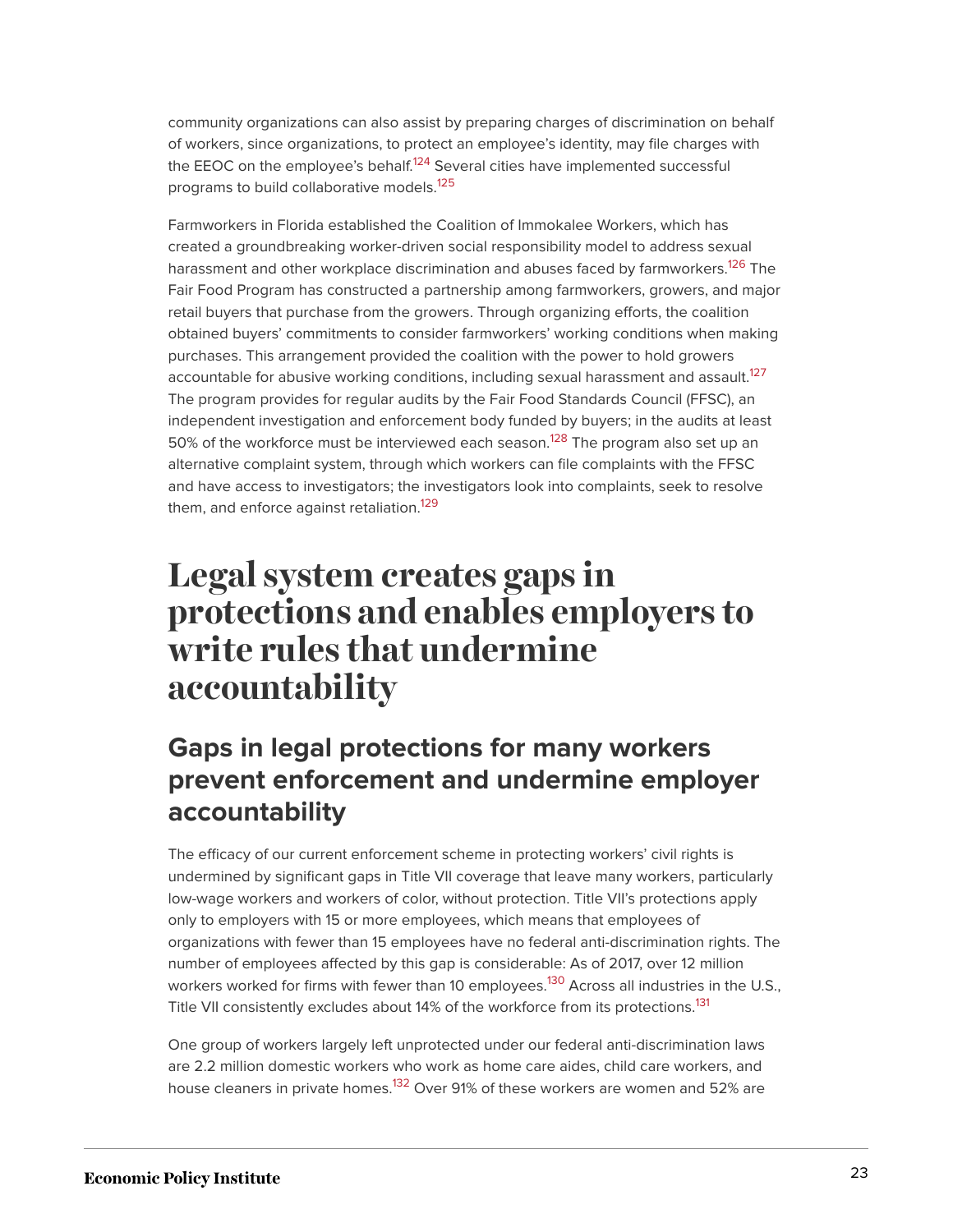<span id="page-24-0"></span>Black, Asian American and Pacific Islander, or Latinx.<sup>[133](#page-47-8)</sup> Because they are isolated and work out of public view, domestic workers are particularly vulnerable to harassment, discrimination, and exploitation; at the same time, most are not protected under our federal anti-discrimination laws. Migrant farmworkers on H-2A visas are also highly vulnerable as workers; they are isolated and confront abuses such as dilapidated housing, illegally low wages, and even forced labor.<sup>[134](#page-47-9)</sup> Nationally, 22% of farmworkers on H-2A visas are left uncovered by Title VII, with an even higher rate of 31% in the South due to the lack of protection under state laws.<sup>[135](#page-47-10)</sup>

<span id="page-24-2"></span><span id="page-24-1"></span>In addition, the increasing reliance on business models that outsource labor through independent contractors or subcontracts, such as through temporary staffing agencies, is weakening worker power and undermining enforcement. In the past two decades, companies have shed jobs as well as accountability for workers by classifying workers as independent contractors, outsourcing work to subcontractors, and relying on staffing agencies to provide temporary workers. Independent contractors face exclusion from most federal anti-discrimination laws.[136](#page-47-11)

<span id="page-24-6"></span><span id="page-24-5"></span><span id="page-24-4"></span><span id="page-24-3"></span>Almost 10 million U.S. workers are treated as independent contractors for their primary job. Many are in low-wage jobs—in home care, nail salons, construction, cleaning, and landscaping—held disproportionately by immigrants, women, and people of color.<sup>[137](#page-47-12)</sup> Internal Revenue Service data show that low-income earners represent the fastest-growing population of independent contractors.<sup>[138](#page-47-13)</sup> Between 10% and 30% of audited employers misclassified workers, according to federal and state studies.<sup>[139](#page-47-14)</sup> Online platform companies have accelerated the shift toward precarious work by classifying their workers as independent contractors and not employees. By deploying business models that classify workers as independent contractors, companies create major hurdles for workers who must first prove their employee status to avail themselves of anti-discrimination protections.

In addition, businesses are increasingly outsourcing labor through layers of contracting and subcontracting, including franchising and reliance on temporary staffing agencies to reduce labor costs and responsibility for workers. Temporary workers are disproportionately people of color: Black workers account for approximately 13% of the overall workforce but nearly 26% of the temporary workforce. Latinx workers make up nearly 17% of all workers but 25% of temporary workers.<sup>[140](#page-47-15)</sup>

<span id="page-24-9"></span><span id="page-24-8"></span><span id="page-24-7"></span>Discrimination in hiring has been a problem for many temporary staffing agencies,<sup>[141](#page-47-16)</sup> which refer applicants based on client preferences for workers by race, color, sex, national origin, age, or absence of a disability. As litigation by the EEOC has documented, many agencies either refuse to hire Black workers or send them to the least desirable jobs, while hiring Latinx workers and subjecting them to hazardous working conditions, harassment, and lower pay.<sup>[142](#page-47-17)</sup> Discriminatory steering patterns have persisted because, under temporary staffing models, there is often a lack of clarity around when a host company will be deemed a joint employer of the workers procured by a staffing agency. Where a staffing agency adheres to the discriminatory preferences of a client company, workers face the additional hurdle of proving that the host company is a joint employer responsible for the discriminatory hiring decisions.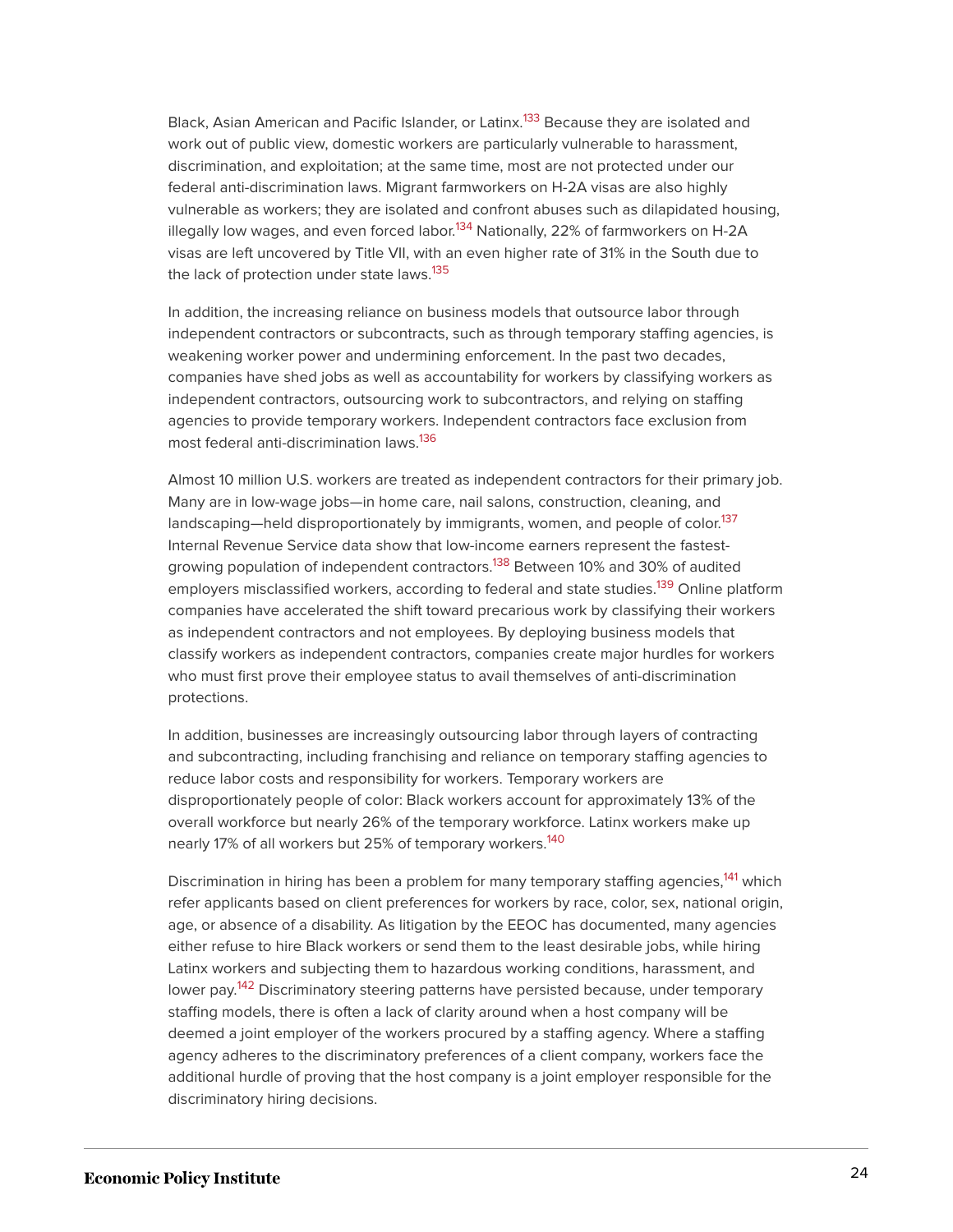Although businesses may rely on temporary workers for flexibility to expand or contract their workforce, it can also be a strategy for avoiding responsibilities as an employer and keeping workers from organizing a union. Host companies may deny temporary employees access to their anti-discrimination complaint procedures, and temporary workers face hurdles in identifying the appropriate contact point to report violations. These outsourcing arrangements have eroded worker power and contributed to declining wages, benefits, and health and safety conditions.<sup>[143](#page-48-0)</sup> The heightened insecurity of temporary work, where assignments can end at any moment, with little recourse, exacerbates the imbalance of power and makes it difficult for workers to organize and challenge discrimination.<sup>[144](#page-48-1)</sup>

#### <span id="page-25-1"></span><span id="page-25-0"></span>**Addressing gaps in coverage**

<span id="page-25-3"></span><span id="page-25-2"></span>To address these significant gaps, states have passed legislation to expand worker protections. A number of states and the District of Columbia have already passed legislation to ensure that their anti-discrimination laws cover employers with fewer than 15 employees at various size thresholds.<sup>[145](#page-48-2)</sup> States and cities have also passed legislation explicitly protecting domestic workers under state anti-discrimination law, often as part of broader legislation called the Domestic Workers Bill of Rights.<sup>[146](#page-48-3)</sup> States have also passed laws to protect independent contractors from discrimination in employment or contracting<sup>[147](#page-48-4)</sup> and have enacted legislation to address the misclassification of employees as independent contractors.<sup>[148](#page-48-5)</sup>

<span id="page-25-5"></span><span id="page-25-4"></span>For temporary workers, greater transparency by staffing agencies on the demographics of those they hire would be a first step to identifying patterns of discrimination. Private employers with more than 100 employees (and federal contractors with at least 50 employees) are required to report the demographic data of their workforces to the EEOC on annual EEO-1 surveys. Temporary staffing agencies file this survey for their internal staff positions but are exempt from reporting on their temporary worker employees referred out to host companies. This leaves a significant gap in understanding patterns of discriminatory steering by staffing agencies. During the Obama administration, the EEOC identified the need to study the issue of collecting these data from temporary staffing agencies to enable the government enforcement agencies to use those data to inform enforcement.

Ensuring anti-discrimination protections for all workers is a critical component of restructuring our current enforcement system to more effectively address workplace discrimination. Gaps in legal protections leave far too many workers vulnerable and unprotected from discrimination. Changing workplace structures are only increasing the lack of accountability for employers. These gaps significantly exacerbate the power imbalance between workers and employers, allowing employers to structure their employment relationships in ways that shield them from accountability and leaving many workers with no legal recourse when they face discrimination in the workplace.

# **Power imbalances in employer practices**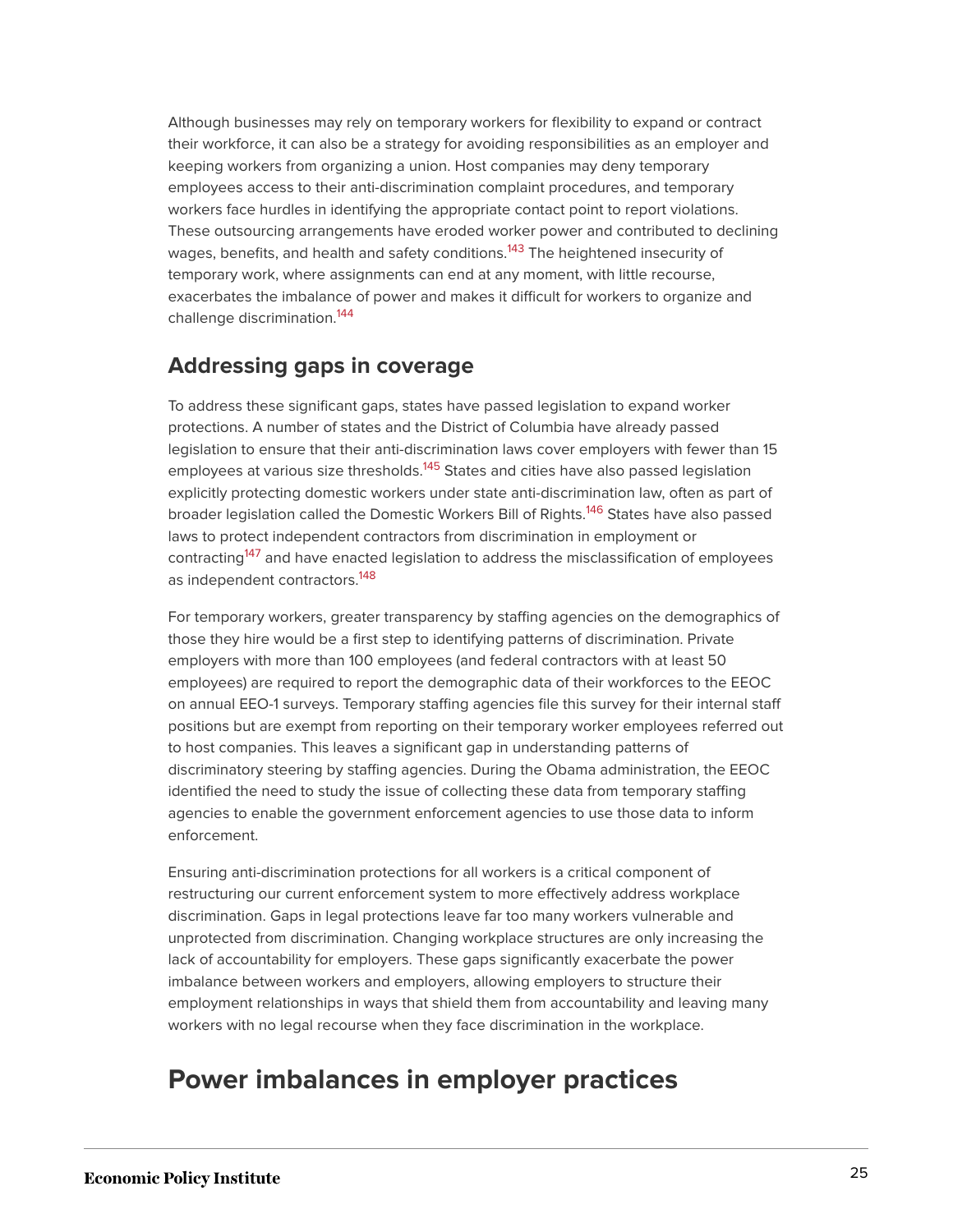# **undermine accountability**

Employers have exploited their vast information and power to set terms of employment that are favorable to their own interests and that further undermine workers' ability to enforce their civil rights and hold employers accountable. Often buried in a stack of onboarding paperwork, "click through" online contracts, or a long employee handbook, these provisions force employees to give up federally protected rights as a condition of employment or in settlement of a claim. These terms of employment or conditions of settlement can strip employees of important workplace rights. They are also used to intimidate employees from reporting problems to enforcement agencies, initiating complaints with their employer, or sharing their experiences with other workers who may have experienced similar forms of discrimination. Legal protections for workers are essential to ensure that employers do not exploit power asymmetries to coerce workers to contract away their rights.

# **Forced arbitration**

<span id="page-26-0"></span>One of the most potent strategies employers have adopted to limit their accountability is the use of forced arbitration clauses. These clauses, often concealed as a provision in a "dispute resolution program," now cover over 55% (60 million) of American workers.<sup>[149](#page-48-6)</sup> The clauses typically require that employees bring "any dispute" arising out of the employment relationship exclusively to the employer's dispute resolution program, which culminates in a binding arbitration decision in a private and confidential forum.

<span id="page-26-1"></span>This trend has been a major force undermining many legal rights, including civil rights protections previously afforded to workers. Research suggests that where employers impose forced arbitration, claims are suppressed, with fewer than 2% of claims expected to enter arbitration ever actually doing so.<sup>[150](#page-48-7)</sup> Arbitration claims are less likely to succeed and the damages awarded are likely to be significantly lower than those awarded in court.<sup>[151](#page-48-8)</sup> In addition, attorneys may decline to represent workers in arbitration. By enabling employers to compel employees to agree to arbitration as a condition of employment, the legal system has eroded access to justice, thereby allowing companies to shield themselves from legal accountability.<sup>[152](#page-48-9)</sup>

<span id="page-26-4"></span><span id="page-26-3"></span><span id="page-26-2"></span>The EEOC and other government enforcement agencies maintain authority to investigate charges and challenge a pattern or practice of discrimination regardless of whether an aggrieved party may be subject to a forced arbitration provision.<sup>[153](#page-48-10)</sup> Yet, when workers are barred from going to court, they are often deterred from reporting discrimination to the EEOC.<sup>[154](#page-48-11)</sup> If concerns are never brought to enforcement agencies, and instead confined to confidential arbitration proceedings, enforcement agencies are deprived of critical information to help identify patterns of discrimination.

#### <span id="page-26-5"></span>Distorted judicial doctrine fueled adoption

A series of Supreme Court decisions have shifted power away from workers and propelled employers toward an increasing use of forced arbitration clauses in employment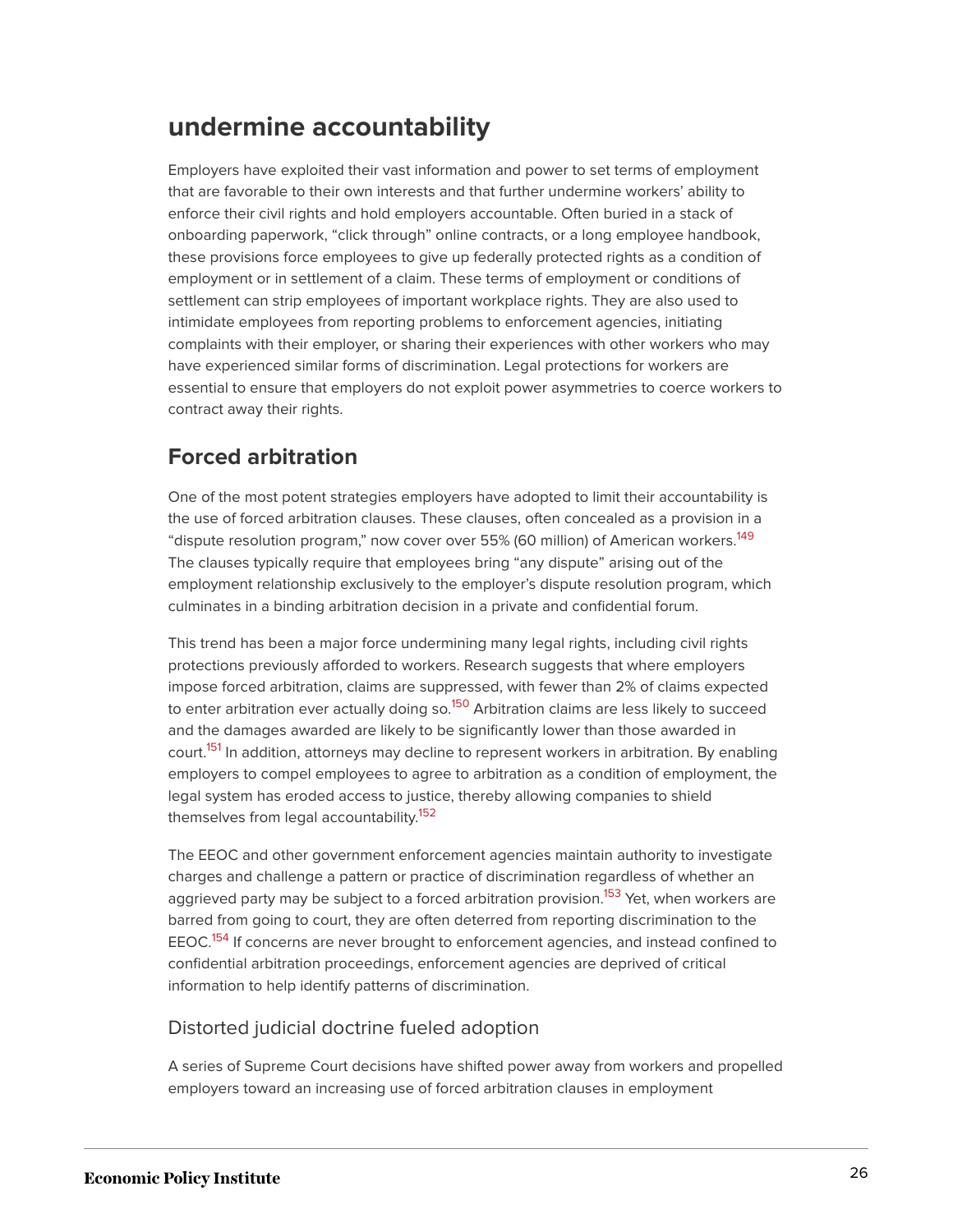<span id="page-27-1"></span><span id="page-27-0"></span>contracts.<sup>[155](#page-49-0)</sup> The court has grounded this shift in an expansive interpretation of the Federal Arbitration Act (FAA), passed in 1925. For decades the FAA was understood to apply only to commercial disputes, not employment disputes.<sup>[156](#page-49-1)</sup> The Supreme Court's first major ruling expanding the applicability of the FAA to employment contracts was issued in 1991, when only about 2% of workers were bound by such clauses.<sup>[157](#page-49-2)</sup> This share increased to nearly 25% by the early 2000s, when another Supreme Court ruling held that arbitration can be a condition of employment.<sup>[158](#page-49-3)</sup>

#### <span id="page-27-3"></span><span id="page-27-2"></span>Lack of power to bargain over arbitration

Any notion that typical workers have the ability to bargain over whether they are subject to arbitration clauses is illusory. Contract law has many examples in which courts have identified bargaining power imbalances as a reason to invalidate a contract, such as on the basis of unconscionability. Arbitration has become a unique exception to these doctrines because of the expansive interpretation of the FAA. Even when workers are aware of their rights forfeited by forced arbitration, their attempts to bargain have been undermined by a legal doctrine favoring arbitration. In the case of Fonza Luke, in Luke v. Baptist Medical Center, the United States Court of Appeals for the Eleventh Circuit found that the employee was still bound by an arbitration clause, although she had twice refused to sign it, because she continued to work as a nurse at the hospital that employed her for nearly 30 years. The court found that even if a worker explicitly refuses to agree to arbitration, the employer can impose it.<sup>[159](#page-49-4)</sup>

#### <span id="page-27-4"></span>Repeat player bias

<span id="page-27-5"></span>Another disturbing aspect of forced arbitration is "repeat player bias." Employers generate considerable business for arbitrators, and so arbitrators have a financial incentive to maintain favorable relationships with the employers. Research shows that companies overwhelmingly prevail in arbitration.<sup>[160](#page-49-5)</sup> Unlike the public judicial system, which is funded by taxpayers, the arbitration system is funded by paying clients, who are typically large employers who have set up dispute resolution programs that culminate in binding arbitration. The employer or company has full discretion in how its arbitration program operates, with little judicial oversight for fairness. In employment cases, typically an outside dispute resolution organization administers the process, and the parties agree upon the arbitrator. Because the employer is a party to arbitration more frequently than the worker, this arrangement leads to more favorable results for the employer. The competition among dispute resolution organizations can create a "race to the bottom" for protections offered to workers. One Harvard Law School professor, testifying publicly about her experience as a consumer dispute arbitrator, perceived that she was effectively blacklisted for issuing a single decision favorable to a consumer after having issued many decisions favorable to the industry.<sup>[161](#page-49-6)</sup>

#### <span id="page-27-6"></span>Lack of judicial review and transparency

One of the most dangerous aspects of forced arbitration is that it creates a cloak of secrecy by requiring that employees keep every aspect of the arbitration confidential. For example, where an employee experiences significant harassment at work and attempts to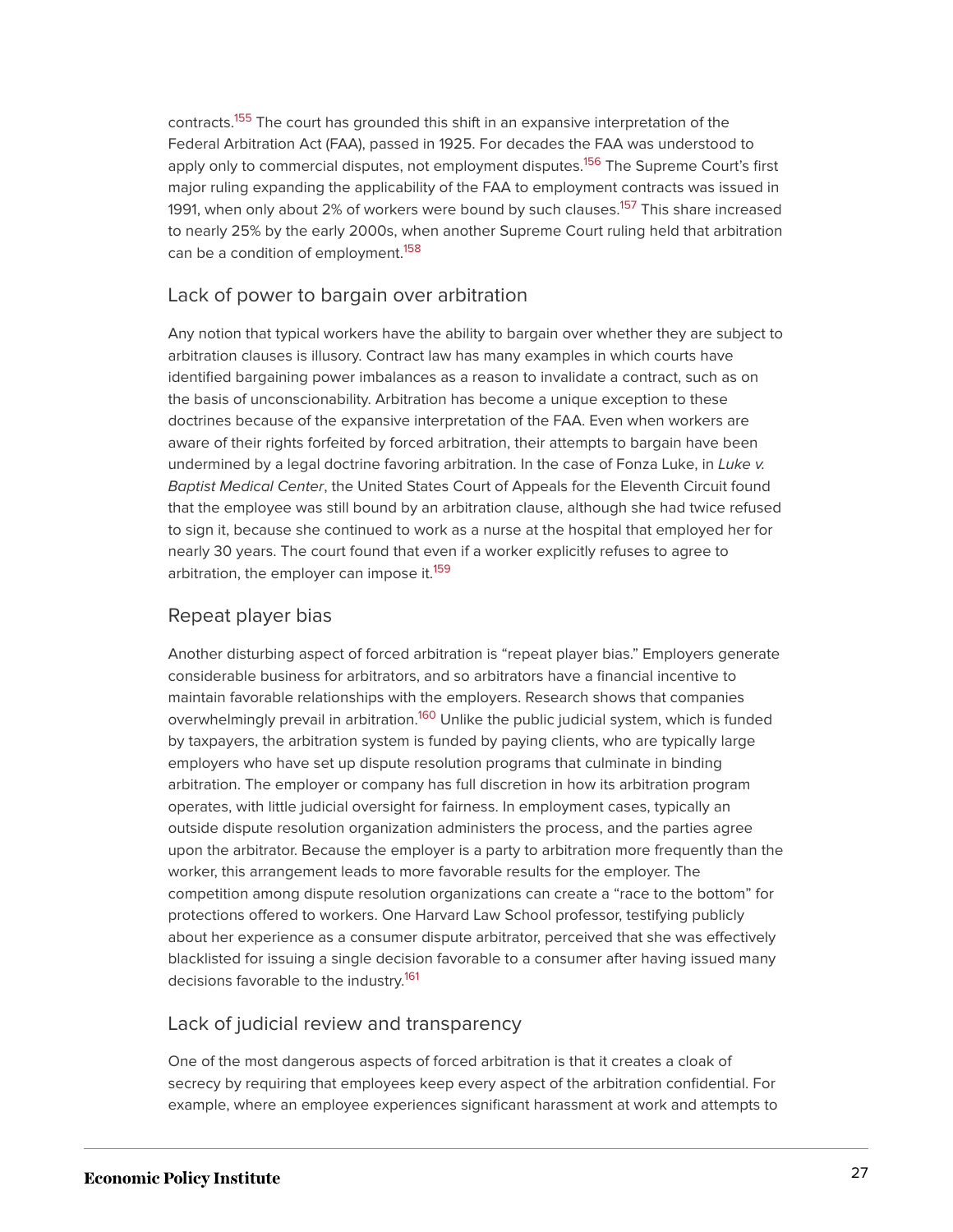<span id="page-28-0"></span>raise the alarm by filing a complaint, a forced arbitration program would bar this claim from ever going to court, shuttle it directly into private arbitration, and effectively silence the worker. This procedure hides problems from public view and prevents workers from learning about colleagues who experience similar concerns. The current standard for judicial review of arbitral decisions is "one of the narrowest standards of judicial review in all of American jurisprudence."<sup>[162](#page-49-7)</sup> Forced arbitration removes one of the most powerful incentives for employers to correct problems by preventing workers' from holding companies publicly accountable. Also troubling is the fact that forced arbitration clauses typically state that they apply to "any dispute" arising out of the employment relationship. Therefore, even the enforceability of other suspect contract provisions, such as class action bans, nondisclosure agreements, and noncompete and no-rehire provisions, discussed below, are never evaluated by a court or made public, further undermining accountability.

### **Bans on class and collective actions**

<span id="page-28-1"></span>Provisions waiving workers' rights to pursue a class action are common in arbitration agreements. Prior to AT&T v. Concepcion, courts generally found that a clause purporting to forfeit a worker's right to join a class action was unenforceable. In Concepcion, the Supreme Court found that because the class action ban was part of an arbitration program, and the FAA precludes efforts to constrain arbitration, the class action ban was valid.<sup>[163](#page-49-8)</sup> The Supreme Court's 2018 decision upholding the use of employment class action bans in *Epic Systems<sup>[164](#page-49-9)</sup>* has all but settled the question of whether the rule in Concepcion extends to employment cases and will potentially trigger an increase in class action bans in employment contracts.

<span id="page-28-3"></span><span id="page-28-2"></span>The problem of class action bans affects all workers, but low-wage workers in particular. The time and expense needed to bring individual claims makes it all but impossible for low-wage workers to file individual lawsuits, whereas proceeding as a collective action allows workers to pool their resources and reduces the burden on participants.<sup>[165](#page-49-10)</sup> Further, because the financial claims of lower-wage workers are inherently smaller on an individual basis, it is particularly difficult to secure an attorney who can successfully bring such claims absent multiple plaintiffs.<sup>[166](#page-49-11)</sup>

<span id="page-28-4"></span>Class action bans also deprive workers of the ability to come together collectively to demonstrate the existence of widespread problems. The prospect of a class action can help keep employers vigilant in monitoring for systemic problems. Alternatively, the use of class action bans allows employers to largely insulate themselves from class cases, thus removing one important tool workers can deploy for accountability.

#### **Nondisclosure agreements**

<span id="page-28-5"></span>The use of nondisclosure agreements (NDAs) has been a longstanding practice as both a condition of employment and in settlements of a dispute. A 2017 study found that nearly one in three workers is bound by an NDA.<sup>[167](#page-49-12)</sup> NDAs are particularly common in the tech industry, where 65% of workers have them with their employers, and 38% of those workers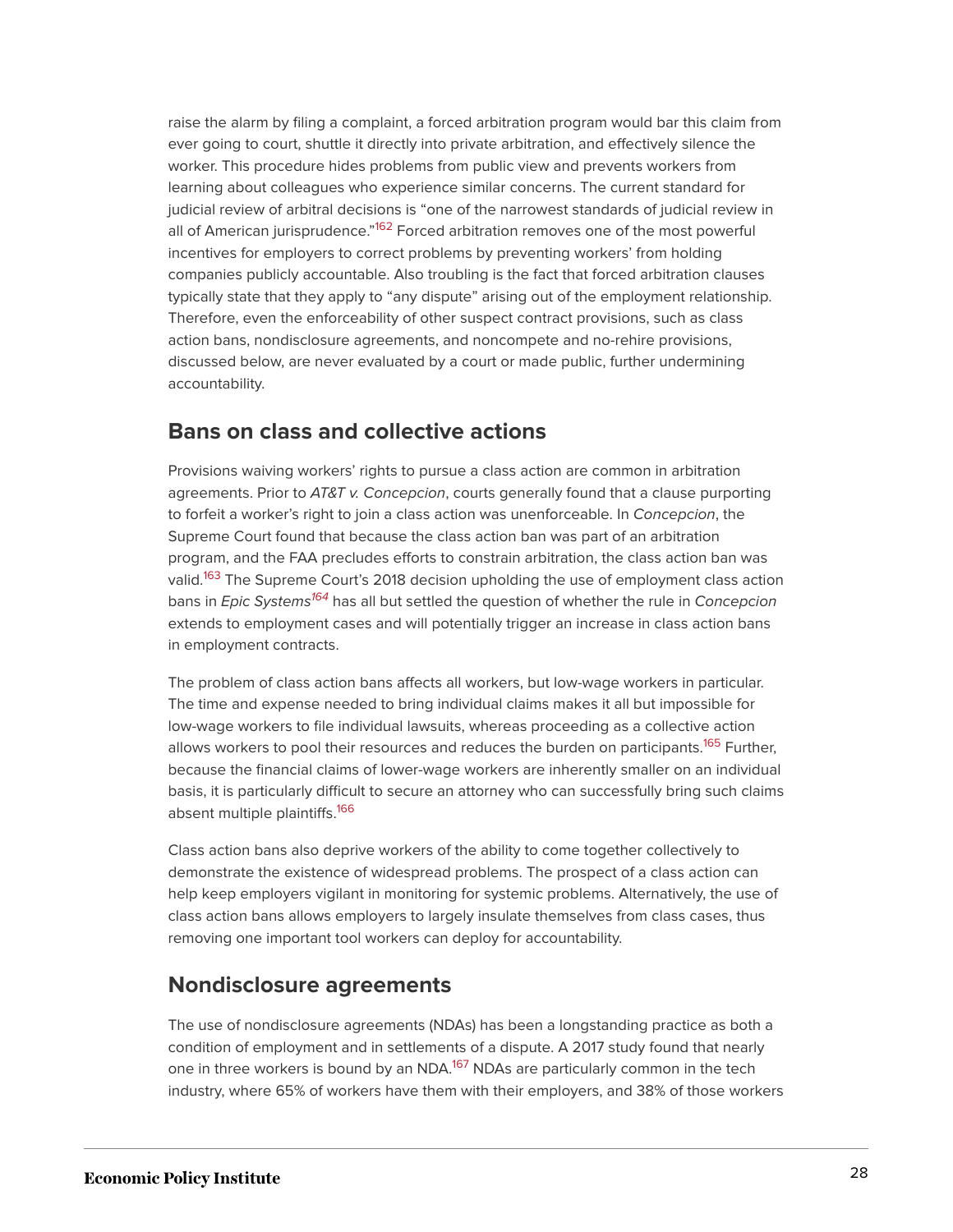<span id="page-29-0"></span>say that their NDA prevents them from speaking out about "injustices in the workplace."<sup>[168](#page-49-13)</sup> Although certain types of NDAs can serve a legitimate business purpose, such as prohibiting the disclosure of trade secrets or protecting employee privacy, there is also a public interest in learning about discriminatory conduct. This is particularly true for repeat offenders such as Harvey Weinstein, Roger Ailes, and Bill O'Reilly, all of whom used NDAs<sup>[169](#page-49-14)</sup> to shield themselves from accountability after multiple credible accusations of sexual assault and harassment.

<span id="page-29-1"></span>In reality, most workers do not have the ability to bargain regarding NDAs since employers have the power to condition terms that may be vital to workers, such as a severance payment or a positive reference, on a promise to not speak out about their experience. Even if years pass, and victims find themselves in better positions professionally or financially to speak out, most are afraid to violate the NDA because of often severe financial penalties. Thus, the power of the employer to maintain a victim's silence may extend in perpetuity. Troublingly, courts have limited oversight over these matters. Although courts have the power to void confidentiality agreements in civil cases in which disclosure benefits the public interest,<sup>[170](#page-49-15)</sup> NDAs are often covered by an arbitration agreement, and so disputes about the NDA must go before a private arbitrator rather than a public court. Given that an NDA may implicate important public interests, workers should have a choice as to whether to pursue their claims in court or in arbitration.

### <span id="page-29-2"></span>**No-rehire and noncompete clauses**

Two additional contract mechanisms that have become common— no-rehire clauses and noncompete clauses—have the effect of deterring worker complaints and exacerbating the power imbalance between workers and employers. Employers often include no-rehire clauses in settlement agreements to bar a departing worker's ability to apply for a position with the employer in the future. In addition, employers have increasingly included noncompete clauses in employment agreements that restrict an employee's ability to work for rival companies in the same industry after they leave a job. Because these clauses limit employment opportunities, particularly in "one company towns" or in industries that are heavily dominated by one or two large companies, they can intimidate workers into staying at companies in which they may be facing discrimination or other workplace problems. If workers know that any settlement will prevent them from working for the same company again or that they will be foreclosed from employment by competitors, they may be deterred from raising concerns of discrimination.

<span id="page-29-3"></span>As with forced arbitration agreements and NDAs, workers rarely have the power to limit the scope of no-rehire clauses and noncompetes. This is particularly the case with the latter. Nearly all workers who are asked to sign a noncompete agreement sign it, and only one in 10 workers seek legal counsel to review the contract.<sup>[171](#page-49-16)</sup> Also, the timing of noncompete agreements decreases the likelihood of negotiation: 70% of workers with noncompete agreements were asked to sign only after receiving their job offer. [172](#page-50-0)

<span id="page-29-5"></span><span id="page-29-4"></span>An issue of growing concern is the increased use by employers of noncompete agreements for low-wage workers.<sup>[173](#page-50-1)</sup> One study found that 29% of responding employers where the average hourly wage was less than \$13.00 use noncompete agreements for all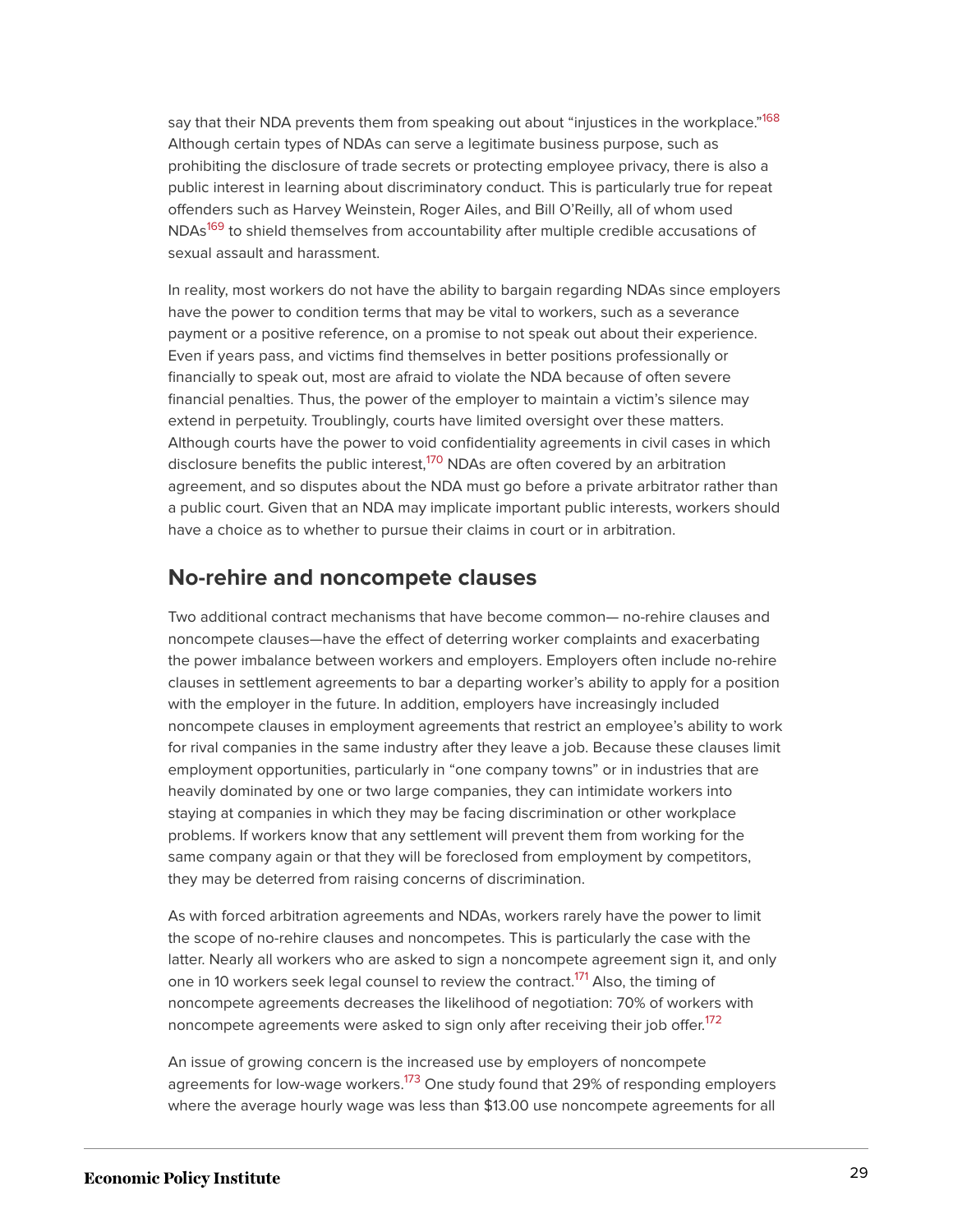<span id="page-30-0"></span>their workers.<sup>[174](#page-50-2)</sup> For example, one sandwich chain settled litigation brought by two state attorneys general in 2016 challenging their practice of requiring low-level employees to sign contracts with noncompetes that prohibited them from taking jobs at competitor sandwich businesses within a two- to three-mile radius of any of their franchises for a period of two years.<sup>[175](#page-50-3)</sup> Courts can and do strike down noncompete agreements that are unnecessarily restrictive,<sup>[176](#page-50-4)</sup> but low-wage workers typically cannot afford to seek legal advice and have little bargaining power to negotiate these terms.

<span id="page-30-2"></span><span id="page-30-1"></span>Ultimately, these nonnegotiable contracts—arbitration programs, class action bans, NDAs, noncompetes, and no-rehire provisions, often used together, work to undermine workers' rights and bargaining power, reducing their freedom to leave a job or access the courts. The Supreme Court's failure to acknowledge the inherent power imbalance between workers and employers in interpreting the FAA to have supremacy over other federal laws makes arbitration programs a formidable mechanism to bar workers from exercising their federally protected rights.

# **Legislation limiting NDAs, no-rehire provisions, and forced arbitration clauses**

<span id="page-30-3"></span>To address problematic employer practices, such as forced arbitration and NDAs, that have undermined workers' rights, new legal protections are needed to ensure that employers cannot use their power to force workers to relinquish critical rights as a condition of employment or the resolution of disputes. Given the FAA's broad preemption of state and local efforts to curb these practices, federal reform is needed to pass a comprehensive bill to amend the FAA and clarify its scope. The Forced Arbitration Injustice Repeal (FAIR) Act<sup>[177](#page-50-5)</sup> is proposed legislation that would prohibit pre-dispute forced arbitration and class action bans primarily by amending the FAA. A number of states, including New Jersey, New York, California, Tennessee, and Washington, have passed legislation in recent years restricting the use of nondisclosure agreements in some types of employment situations.<sup>[178](#page-50-6)</sup> Vermont was the first state to address no-rehire provisions when it passed legislation in 2018.<sup>[179](#page-50-7)</sup>

# <span id="page-30-5"></span><span id="page-30-4"></span>**Legal standards and doctrines fail to confront information and power asymmetries in the employment relationship**

<span id="page-30-6"></span>Even if workers are able to navigate the complaint process and are not bound by a forced arbitration clause, workers who file lawsuits face substantial barriers in succeeding on their claims in court due to onerous legal standards such as heightened proof requirements for filing a complaint, surviving summary judgment, certifying a class, and proving a claim. These rules create enormous evidentiary hurdles for workers and disregard the reality of extreme information asymmetry where workers often lack access to the evidence that courts require to support employment discrimination claims.<sup>[180](#page-50-8)</sup> As a result, employment discrimination plaintiffs face an extremely low success rate in pretrial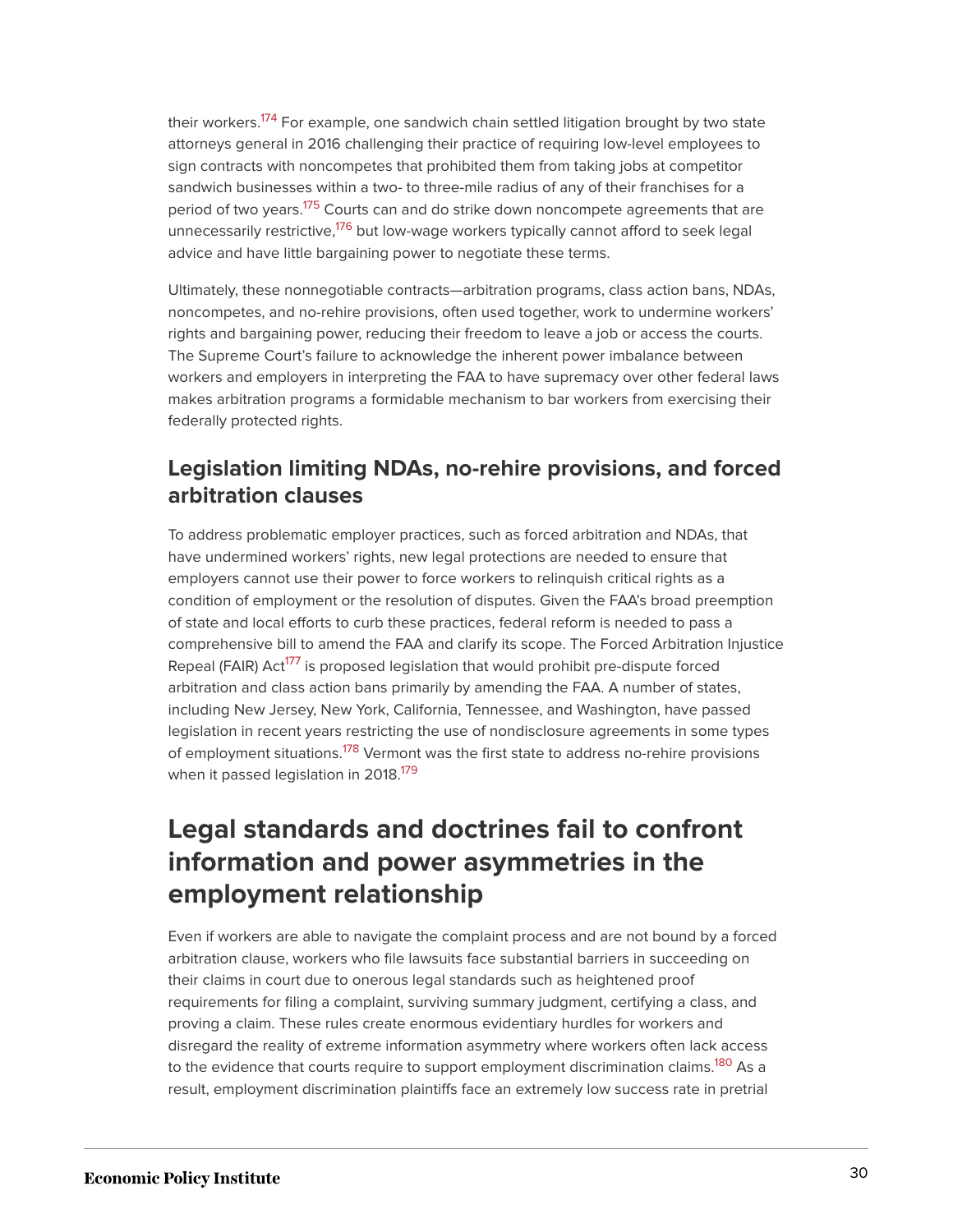<span id="page-31-0"></span>adjudications: During the period from 1979 to 2006, employment discrimination plaintiffs won fewer than 4% of pretrial adjudications in federal court, while other plaintiffs won 21%.[181](#page-50-9)

# **Pleading standard**

<span id="page-31-2"></span><span id="page-31-1"></span>Employment discrimination plaintiffs face hurdles at the outset of a case in defeating employers' motions to dismiss their complaints, due in part to two decisions by the Supreme Court in the late 2000s that heightened pleading standards for complaints. Prior to these decisions, a defendant could succeed on a motion to dismiss based on a failure to state a claim only if "it appears beyond doubt that the plaintiff can prove no set of facts in support of his claim which would entitle him to relief."<sup>[182](#page-50-10)</sup> This standard was consistent with the Federal Rules of Civil Procedure, which require that a complaint set forth "a short and plain statement of the claim showing that the pleader is entitled to relief."<sup>[183](#page-50-11)</sup> In *Bell* Atlantic Corp. v. Twombly and Aschcroft v. Iqbal, the Supreme Court, while claiming to be merely interpreting the requirements under Rule 8a(2), held that a complaint must set forth allegations sufficient to make the appearance of a violation "plausible on its face" in order to withstand a motion to dismiss the complaint.<sup>[184](#page-50-12)</sup> The court further stated that "naked assertion[s] devoid of 'further factual enhancement," were insufficient.<sup>[185](#page-50-13)</sup> In both decisions, the court appeared to be most concerned with the burden of discovery and litigation on defendants.<sup>[186](#page-50-14)</sup>

<span id="page-31-6"></span><span id="page-31-5"></span><span id="page-31-4"></span><span id="page-31-3"></span>The heightened pleading standard presents a significant hurdle in employment discrimination cases, given the information asymmetries discussed above. In discrimination cases, plaintiffs generally must allege sufficient facts to plausibly support that the plaintiff is a member of a protected class, was qualified, and suffered an adverse employment action, and that the employer had a discriminatory motivation.<sup>[187](#page-50-15)</sup> Very often, plaintiffs are unable to access critical information regarding their claims until the discovery process, where employers are required to provide information. Thus, a dismissal of their complaints for a lack of sufficient factual allegations at the outset prevents them from obtaining the necessary evidence in the discovery process. For this reason, many workers do not even file a lawsuit, because they do not have sufficient information to survive a motion to dismiss.[188](#page-50-16)

### <span id="page-31-7"></span>**Summary judgment standard**

<span id="page-31-8"></span>Plaintiffs who survive the motion to dismiss stage face an even greater hurdle at the summary judgment stage before a full trial. The judge makes the determination as to whether the case goes to the jury, and in order to defeat an employer's motion for summary judgment and allow the case to go before a jury, an employee must show that a genuine dispute as to a material fact exists, based on the discovery record and affidavits. In employment discrimination cases, summary judgment motions are the "tool of choice" for employers to defeat workers' claims.<sup>[189](#page-50-17)</sup> Such motions are extremely difficult for employees to defeat, because courts have established legal standards that place a high burden of proof on employees. Specifically, if an employer alleges a nondiscriminatory reason for its action, the plaintiff then has to present enough evidence to show that the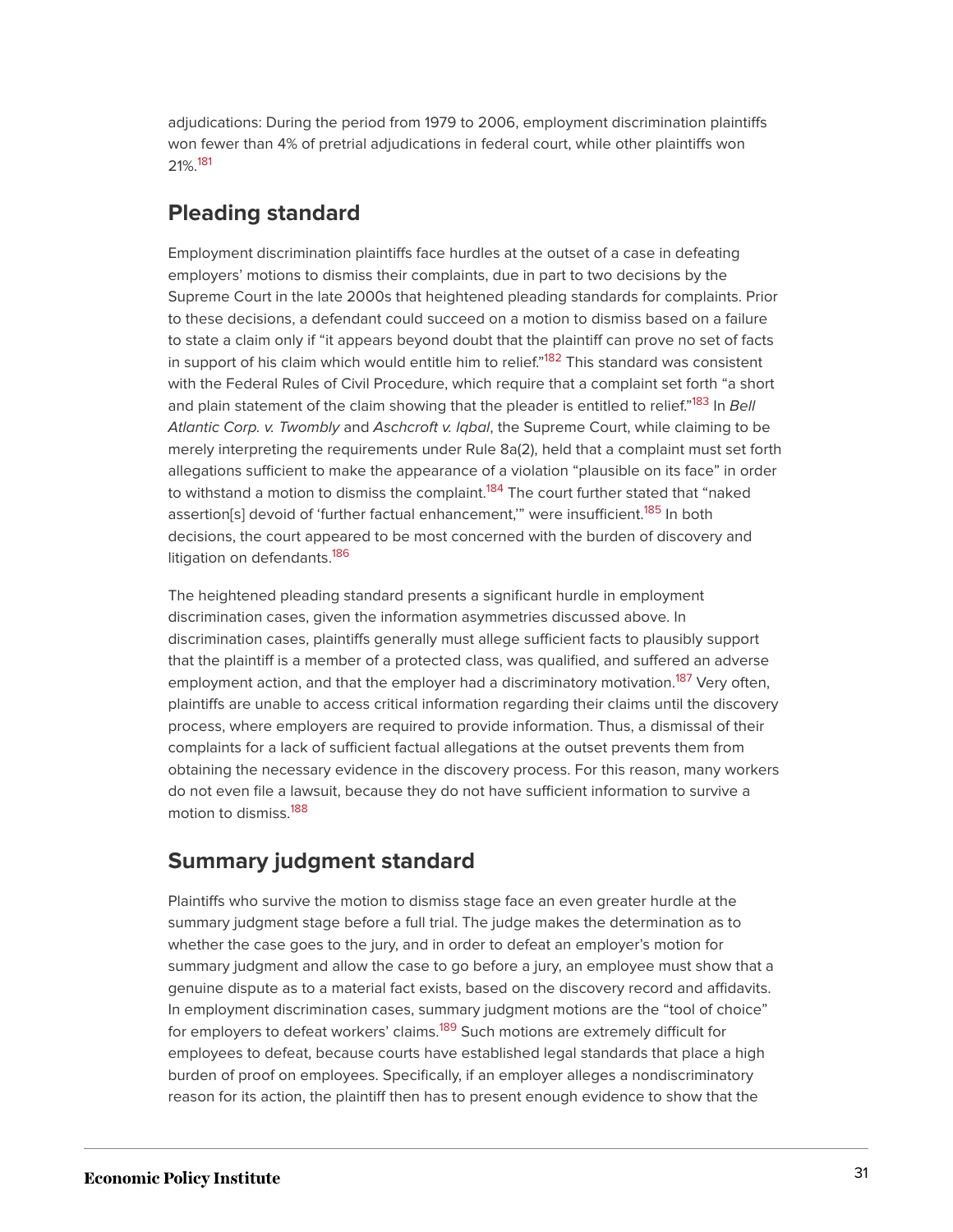<span id="page-32-0"></span>reason put forth by the employer is a "pretext" or a "coverup for a racial discriminatory reason."<sup>[190](#page-50-18)</sup> Often, plaintiffs' claims are dismissed at this stage. The employer's burden is minimal—once the employer merely articulates a nondiscriminatory business reason for its action, the employee then bears the burden of providing sufficient evidence to show that the employer's reason is false or should not be believed. Thus, courts have essentially converted the statutory inquiry of disparate treatment discrimination into an inquiry on whether the plaintiff has met his or her burden to disprove a reason strategically asserted by the employer,<sup>[191](#page-50-19)</sup> a standard that heavily favors employers.

<span id="page-32-1"></span>Demonstrating that an employer's reason is pretextual places an enormous evidentiary burden on plaintiffs in employment discrimination cases. Employers are unlikely to express discriminatory intent explicitly, so plaintiffs rarely have direct evidence of discriminatory intent and must instead rely on circumstantial evidence, which is difficult for plaintiffs to obtain given the informational asymmetries described above. Moreover, employers are not required to provide a reason for their action until the summary judgment stage, so they are able to exploit information asymmetries to ensure success on their motion for summary judgment:

> [B]y finding out through admissions in discovery what a plaintiff does not know, the employer can orchestrate the factual mosaic so as to make the employer's legitimate business decision to be undisputed by positing it based on what plaintiff admits it does not know—and what the employer can then craft knowingly without opposition—thereby preventing a plaintiff from mounting a pretext case[.]<sup>[192](#page-50-20)</sup>

#### <span id="page-32-2"></span>**The "intent" standard**

<span id="page-32-3"></span>One of the most fundamental hurdles for workers is the intent standard that courts have created in disparate treatment cases. This standard essentially requires victims of discrimination to show that the person who fired or failed to hire them was motivated by discriminatory animus, ill will, or malice.<sup>[193](#page-51-0)</sup> In race and sex discrimination cases, it leads courts down a rabbit hole in search of evidence of racist or sexist comments or even a pattern of racist or sexist conduct. But the language of Title VII does not impose an intent standard. Title VII prohibits an employer from discriminating against an employee "because of" the employee's race, sex, or other protected status.<sup>[194](#page-51-1)</sup> The statute does not speak to "intent" or the particular mental state or motivation of the employer.

<span id="page-32-5"></span><span id="page-32-4"></span>This judge-made intent standard exacerbates the information asymmetry between employers and employees by creating an often-insurmountable hurdle for plaintiffs to prove a specific state of mind of their supervisor or employer that is infected with bias. It also ignores the reality of contemporary discrimination in the workplace, which often involves more subtle forms of implicit bias or stereotyping and structural forms of discrimination, rather than overt and explicit discrimination.<sup>195</sup> Legal scholars have long criticized this judicially created intent standard, arguing that the "because of" language in Title VII does not require proof of animus or specific "intent" and instead requires a showing of a causal link between the adverse employment action and the employee's membership in a protected class.<sup>[196](#page-51-2)</sup> Such a standard is not only more consistent with the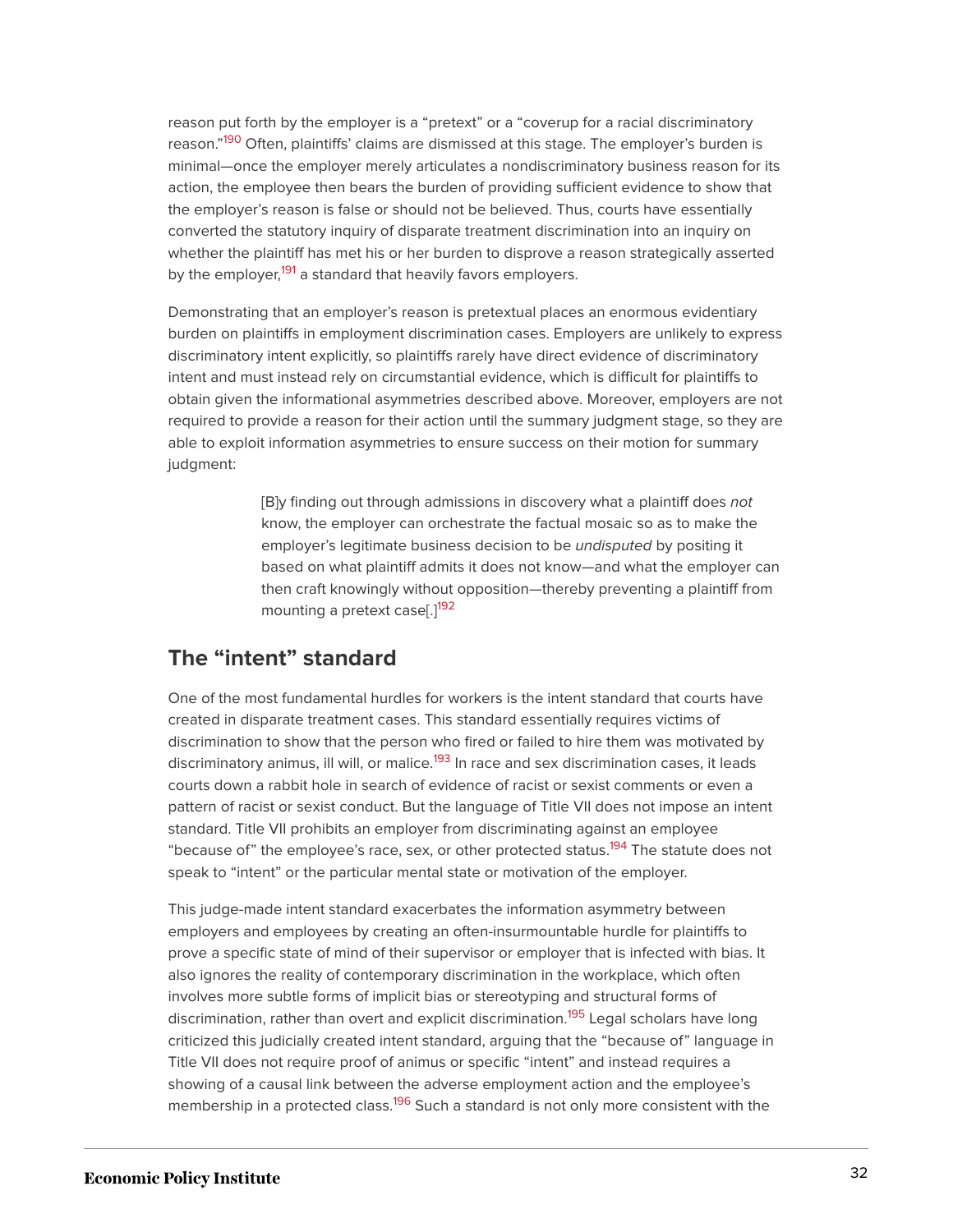plain language of Title VII, but also would better serve the purpose of the law to prevent discrimination.

<span id="page-33-0"></span>The Supreme Court's recent landmark decision in Bostock v. Clayton County, holding that Title VII prohibits employment discrimination on the basis of sexual orientation or transgender status, provides a promising opening to rethink the intent standard.<sup>[197](#page-51-3)</sup> In an opinion authored by Justice Gorsuch, the court methodically explained that Title VII's language "to discriminate because of" establishes a "but-for causation" standard in which liability is "established whenever a particular outcome would not have happened 'but for' the purported cause."<sup>[198](#page-51-4)</sup> The court described but-for causation as a "sweeping standard" that permits "multiple but-for causes."<sup>[199](#page-51-5)</sup> The court held that "[i]f the employer intentionally relies in part on an individual employee's sex when deciding to discharge the employee—put differently, if changing the employee's sex would have yielded a different choice by the employer—a statutory violation has occurred." [200](#page-51-6)

<span id="page-33-4"></span><span id="page-33-3"></span><span id="page-33-2"></span><span id="page-33-1"></span>The Bostock decision provides an opportunity to reconsider the application of a causation standard that is consistent with the plain language of Title VII.<sup>[201](#page-51-7)</sup> Bostock recognizes that an unlawful action is "because of" sex when it made a difference in the outcome—without requiring evidence of specific animus to establish a violation of the law. Courts should focus on the outcome: whether an employee suffered adverse treatment "because of" a protected basis, which could be demonstrated through data showing a disparity based on a protected basis and evidence of policies that caused the disparity. The statutory language and the court's interpretation of the statute focus on the act, not the actor's specific mental state that drove the action. While evidence of the employer's animus could be offered to support causation, it is not necessary, because the employee only needs to show that the employer treated the employee differently based on a protected basis. The court construed the meaning of "discriminate against a person" as "intentionally treat[ing] a person worse because of sex."<sup>[202](#page-51-8)</sup> In this context, "intentionally" does not require animus or a bias, but an action that harms someone because of sex or another covered basis under Title VII.<sup>[203](#page-51-9)</sup> Employers should be responsible when their policies harm employees "because of" a protected basis. This would shift responsibility for Title VII where it should be—on employers to conduct pay audits and analyze data on hiring and promotions to prevent discrimination, rather than taking the approach of avoiding knowledge of problems and arguing "good intentions," despite a failure to proactively identify discriminatory practices.

# <span id="page-33-6"></span><span id="page-33-5"></span>**Judicial doctrines such as "stray remarks" and "business judgment rule"**

<span id="page-33-8"></span><span id="page-33-7"></span>Courts have effectively heightened the burden of proof for plaintiffs through a number of judicially created tools that essentially convert factual issues that should be decided by a jury at trial into questions of law that courts can use to dispose of cases at summary judgment. For example, courts have found that evidence of discriminatory statements made by supervisors and other employees, particularly those that are made on an "infrequent basis" or by non-decision makers,<sup>[204](#page-51-10)</sup> are "stray remarks" that should not be considered as evidence of discrimination to defeat summary judgment motions.<sup>[205](#page-51-11)</sup>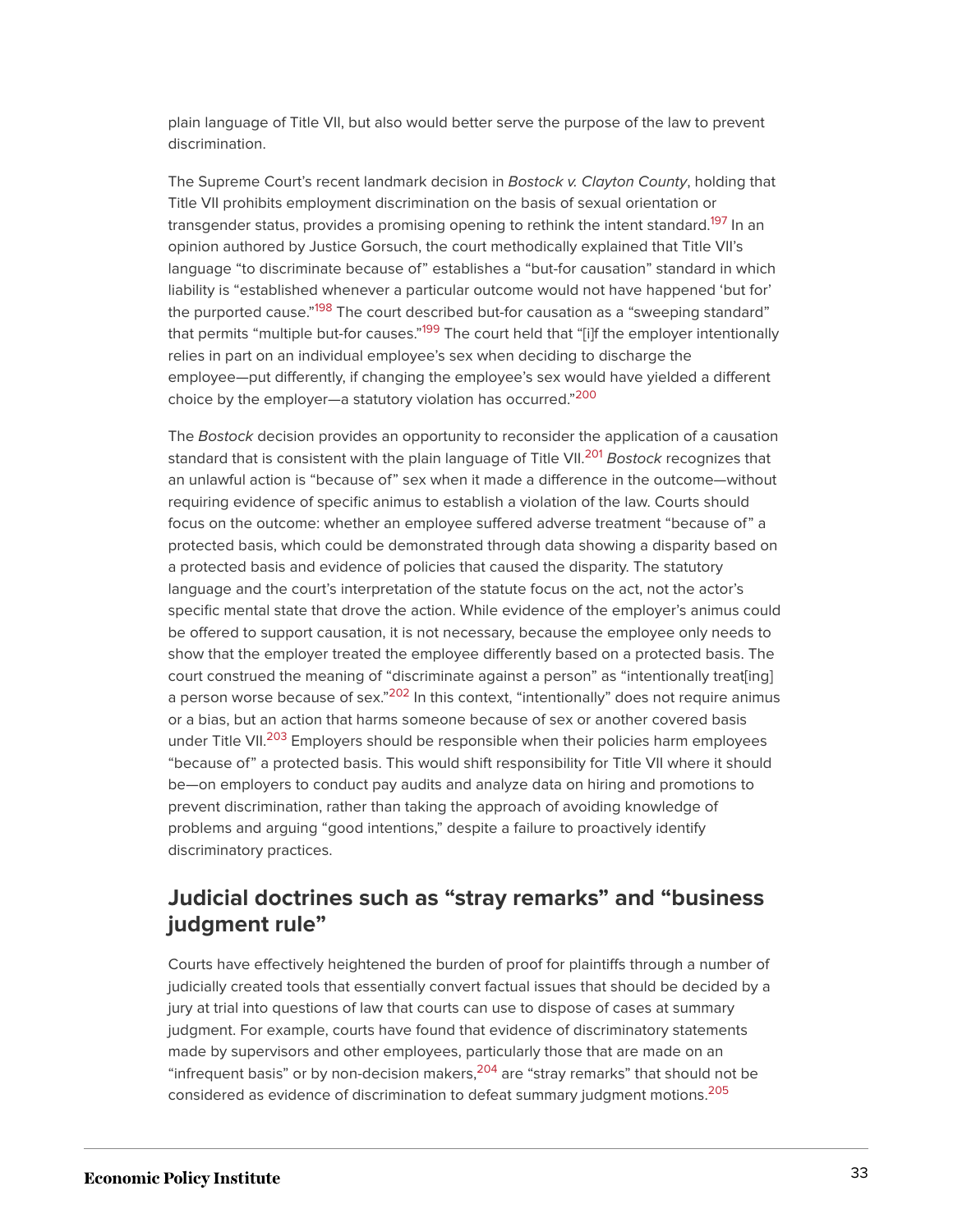<span id="page-34-1"></span><span id="page-34-0"></span>A frequent criticism of the "stray remarks" doctrine is that judges use it to improperly exclude evidence, particularly at the summary judgment stage. In addition, judges often use it to make essentially factual findings that should be left to the jury.<sup>[206](#page-51-12)</sup> For instance, recently in *Eaglin v. Texas Children's Hospital*,<sup>[207](#page-51-13)</sup> the Fifth Circuit Court of Appeals upheld the district court's grant of summary judgment on the plaintiff's employment discrimination claims, finding that her supervisors' conduct towards her, including "flipp[ing]" her hair and asking how much she paid for it, asking the plaintiff if she ate watermelon and fried chicken on holidays, referring to plaintiff and a co-worker as the "black girls" and questioning whether it was professional to wear braids in the medical field, and making comments indicating that someone in the hospital's administration wanted to replace the plaintiff with a Hispanic employee, constituted "stray remarks" that were insufficient to constitute direct evidence of intentional discrimination.

<span id="page-34-2"></span>A number of federal courts have also adopted a "business judgment rule" in employment discrimination cases under which they defer to business management decisions unless employers act in a manner that cannot be attributed to any rational business purpose, even if the decision is unreasonable or unwise. The United States Court of Appeals for the First Circuit has emphasized that courts "do not assume the role of a 'super personnel department,' assessing the merits or even the rationality of employers' nondiscriminatory business decisions."<sup>[208](#page-51-14)</sup> The problem with the business judgment rule is that courts have relied on it to limit the type of evidence plaintiffs can raise to establish pretext and to prevent a pretext case from going to a jury by deferring to the employer, even when the stated reason is implausible. This practice essentially undermines plaintiffs' ability to present evidence to show that the employer's stated reason is not worthy of belief and simply a pretext for discrimination. Moreover, this doctrine also denies the plaintiff the benefit of all favorable inferences, which a court must grant a nonmoving party when deciding a summary judgment motion.<sup>[209](#page-52-0)</sup>

### <span id="page-34-3"></span>**Class certification standards**

<span id="page-34-6"></span><span id="page-34-5"></span><span id="page-34-4"></span>Heightened standards for employees to bring class actions have also made it harder for workers to band together to share resources and challenge systemic problems. In 2011, the Supreme Court in Wal-Mart v. Dukes<sup>[210](#page-52-1)</sup> held that a class of nearly 1.5 million female employees could not be certified in a sex discrimination case against Wal-Mart, because the employees had failed to demonstrate a common issue of law or fact that would satisfy the "commonality" requirement of Rule 23(a), the federal procedural rule governing class actions.<sup>[211](#page-52-2)</sup> The court held that because the inquiry under Title VII focuses on the reason for an employment decision, plaintiffs needed to show "glue" holding together the reasons for all of the class members' employment decisions. The court further found that because Wal-Mart had a policy of allowing discretion by local managers over employment decisions, plaintiffs' statistical and anecdotal evidence was insufficient to show that Wal-Mart had a general policy of discrimination or a common mode of exercising managerial discretion. The court also found that the plaintiffs' claims for backpay were not properly certified under Rule 23(b)(2) and needed to meet the more stringent and onerous requirements of Rule 23(b)(3).[212](#page-52-3)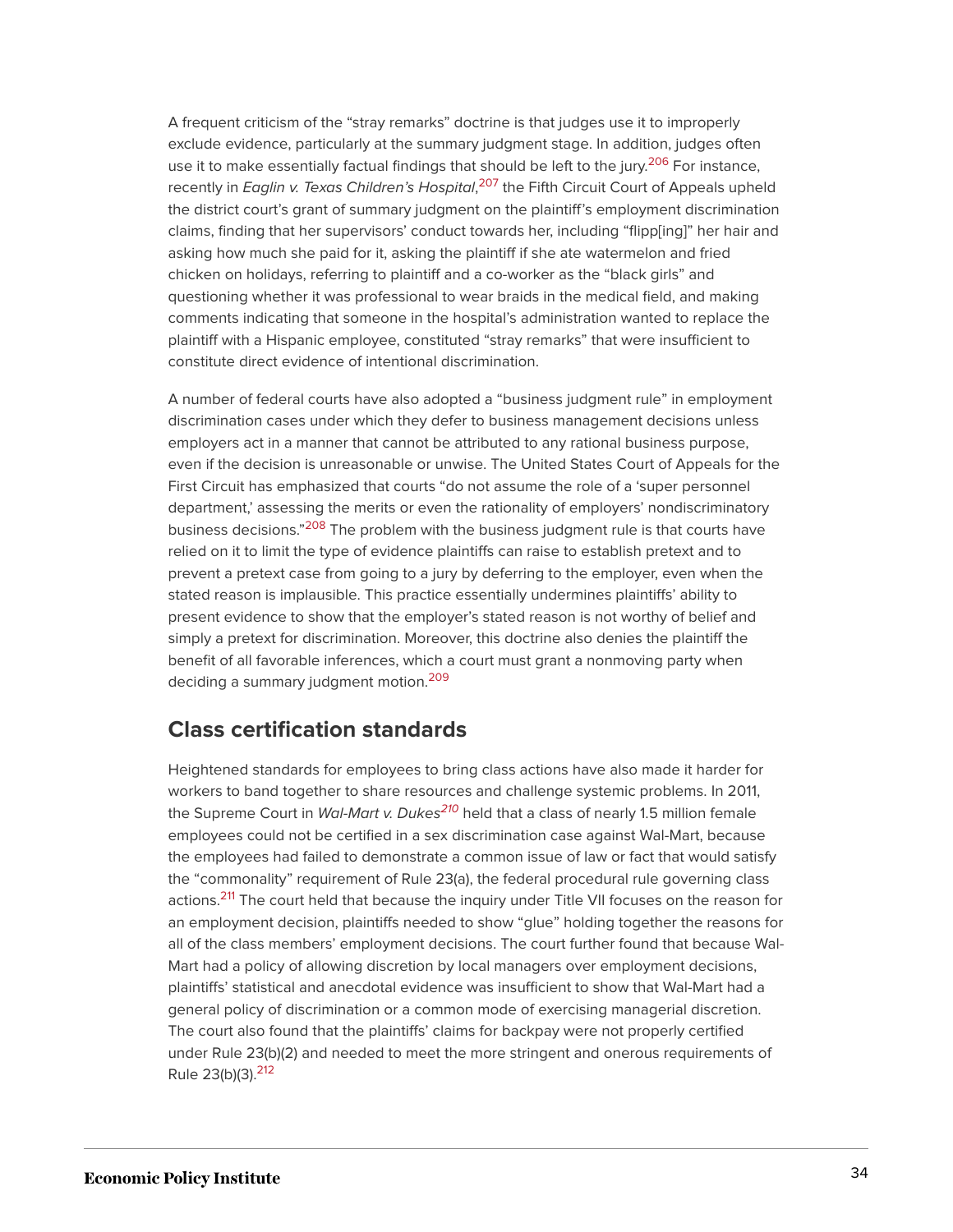<span id="page-35-3"></span><span id="page-35-2"></span><span id="page-35-1"></span><span id="page-35-0"></span>While courts continue to certify employment discrimination cases, <sup>[213](#page-52-4)</sup> the Wal-Mart decision placed additional hurdles for employees seeking to challenge systemic employment discrimination.<sup>[214](#page-52-5)</sup> In particular, plaintiffs challenging employer policies involving decentralized, discretionary decision-making have faced difficulties in obtaining class certification.<sup>[215](#page-52-6)</sup> Moreover, even in cases where plaintiffs are successful in obtaining class certification, employer defendants continue to aggressively challenge certification motions on the basis of *Wal-Mart.<sup>[216](#page-52-7)</sup> In this way, Wal-Mart has allowed employers to drag out* lawsuits through excessive litigation over class certification. By further delaying the progress of class action lawsuits, which already take years to resolve, Wal-Mart has served to disincentivize plaintiffs and their lawyers from pursuing employment discrimination class actions, particularly those cases where it may be difficult to obtain certification. Indeed, research suggests that fewer employment discrimination class action lawsuits are being filed after *Wal-Mart*.<sup>[217](#page-52-8)</sup>

<span id="page-35-5"></span><span id="page-35-4"></span>Attacks on Title VII plaintiffs' ability to sue on a class-wide basis further increase the power imbalance between employees and employers in enforcing Title VII. Class actions play a critical role in ensuring Title VII enforcement because they enable employees to identify and expose widespread discriminatory conduct that is much easier for an employer to hide and justify when it is challenged at an individual level.<sup>[218](#page-52-9)</sup> Class actions also allow individual employees with small claims and limited resources to pool their resources and share risks and burdens in order to pursue a lawsuit, which they would be unlikely able to do if they had to bring it individually. Class actions also allow for remedies and injunctive relief that are much broader and more likely to ensure systemic change than relief obtained in individual cases.<sup>[219](#page-52-10)</sup> Moreover, a finding of class-wide liability in a case alleging a pattern or practice of employment discrimination shifts the burden of proof in favor of the plaintiff, creating a rebuttable presumption that the employer discriminated against each class member. [220](#page-52-11) By creating more hurdles to class certification in employment discrimination cases, courts have made it only more difficult for employment discrimination plaintiffs in vindicating their claims.

# <span id="page-35-7"></span><span id="page-35-6"></span>**Challenging harmful judicial doctrines**

As discussed above, the recent Bostock decision promisingly opens the door for courts to apply a standard that focuses on causation, based on the "because of" language in Title VII, rather than applying a disparate treatment "intent" standard that has often been interpreted to require evidence of animus by an employer—a requirement that poses an often insurmountable evidentiary hurdle for plaintiffs. Applying a standard that focuses on causation would also eliminate the problem of inconsistent application by courts of the intent standard and the numerous judicially created ancillary doctrines that have forced plaintiffs to try to fit their claims into judicially created legal frameworks, rather than Title VII's prohibition of adverse treatment based on protected bases.<sup>[221](#page-52-12)</sup>

# <span id="page-35-8"></span>**Judicial skepticism and lack of diversity**

Workers who file lawsuits face the significant hurdle of judicial skepticism toward employment discrimination claims. Compared to the population it serves, the federal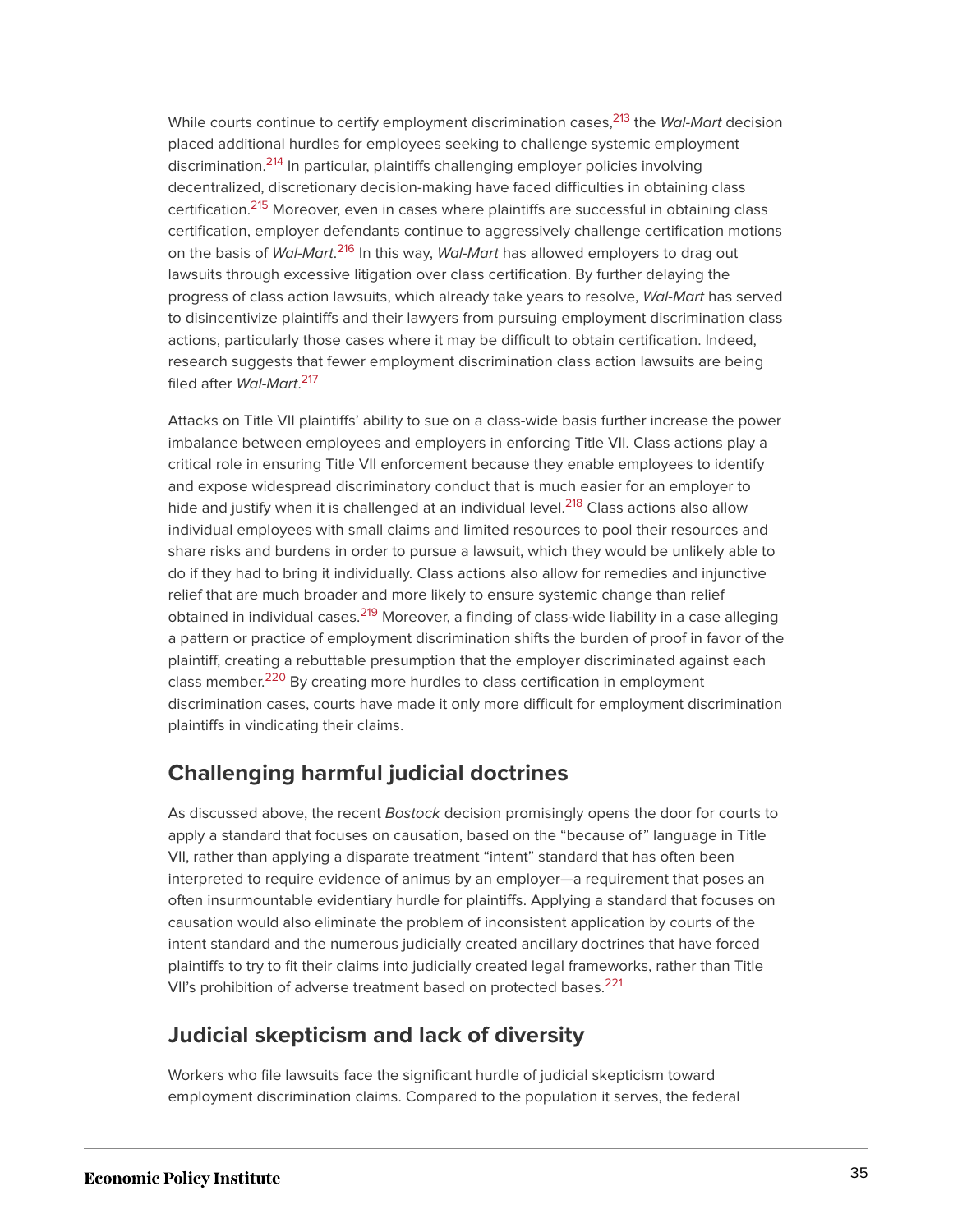<span id="page-36-0"></span>judiciary lacks diversity and comprises disproportionately those who have spent careers representing corporate interests. Plaintiffs in federal employment discrimination cases have long experienced extremely low success rates, much lower than plaintiffs in other types of civil lawsuits. Between 1979 and 2006, federal plaintiffs won only 15% of employment discrimination cases compared to a 51% win rate in other civil cases.<sup>[222](#page-52-13)</sup> In cases that went to trial before a judge, plaintiffs in federal employment discrimination cases won less than 20% of the time, whereas plaintiffs in all other civil cases won over 45% of the time.<sup>[223](#page-52-14)</sup> Plaintiffs in employment discrimination cases also do not fare well on appeal, with federal appellate courts reversing plaintiffs' wins far more often than they reverse defendants' wins in trial courts.<sup>[224](#page-52-15)</sup>

<span id="page-36-3"></span><span id="page-36-2"></span><span id="page-36-1"></span>Judicial skepticism toward employment discrimination cases is a major factor in the low success rates of employment discrimination plaintiffs in federal courts. Courts' attitudes are influenced by the widespread misperception that employment discrimination cases are easy to win and that the high volume of employment discrimination cases reflects an excessive number of plaintiff nuisance suits.<sup>[225](#page-52-16)</sup> Similarly, the low success rate for plaintiffs on appeal is likely due to an "anti-plaintiff effect" in which appellate judges perceive—or more accurately, misperceive—trial courts to be pro-plaintiff and as a result show favoritism for defendants.<sup>[226](#page-52-17)</sup>

<span id="page-36-10"></span><span id="page-36-9"></span><span id="page-36-8"></span><span id="page-36-7"></span><span id="page-36-6"></span><span id="page-36-5"></span><span id="page-36-4"></span>Judges are influenced by their experiences and can develop various biases based on the nature of the claim.<sup>[227](#page-52-18)</sup> In race discrimination cases, which are generally the most difficult cases to win,<sup>[228](#page-53-0)</sup> judges frequently exhibit the belief that the claims generally have no merit.<sup>[229](#page-53-1)</sup> Judges are often reluctant to infer racial discrimination on the basis of circumstantial evidence, even though courts have long recognized that racial discrimination is subtle and can be inferred from circumstantial evidence.<sup>[230](#page-53-2)</sup> Judges' views have likely been shaped by broader perceptions, particularly among whites,<sup>[231](#page-53-3)</sup> that racism in contemporary society has significantly decreased.<sup>[232](#page-53-4)</sup> Recent polls have shown dramatic shifts in attitudes concerning systemic racism in response to the Covid-19 crisis and protests against police killings of Black Americans, with the majority of Americans saying that racism and race relations are major problems facing our country.<sup>[233](#page-53-5)</sup> This moment presents an important opportunity to re-evaluate legal doctrines and judicial precedents with a deeper understanding of systemic forms of discrimination.

<span id="page-36-12"></span><span id="page-36-11"></span>Judges' decisions are also influenced by the reality that the federal judiciary is not professionally diverse, drawing disproportionately from lawyers whose prior legal experiences are as corporate lawyers or criminal prosecutors who have served large institutional actors, rather than individuals. $^{234}$  $^{234}$  $^{234}$  Few federal judges possess any legal experience representing plaintiffs in labor, employment, or civil rights cases, and few have substantial legal experience working for nonprofit organizations, organizations or government agencies that enforce civil rights, or organizations that represent low-income clients.[235](#page-53-7)

<span id="page-36-14"></span><span id="page-36-13"></span>A lack of racial and gender diversity on the federal bench also impacts outcomes in employment discrimination cases. As of August 2019, 80% of sitting federal judges were white and 73% were male.<sup>[236](#page-53-8)</sup> Studies have found that plaintiffs in workplace harassment cases are more likely to succeed on their claims if they appear before a judge of the same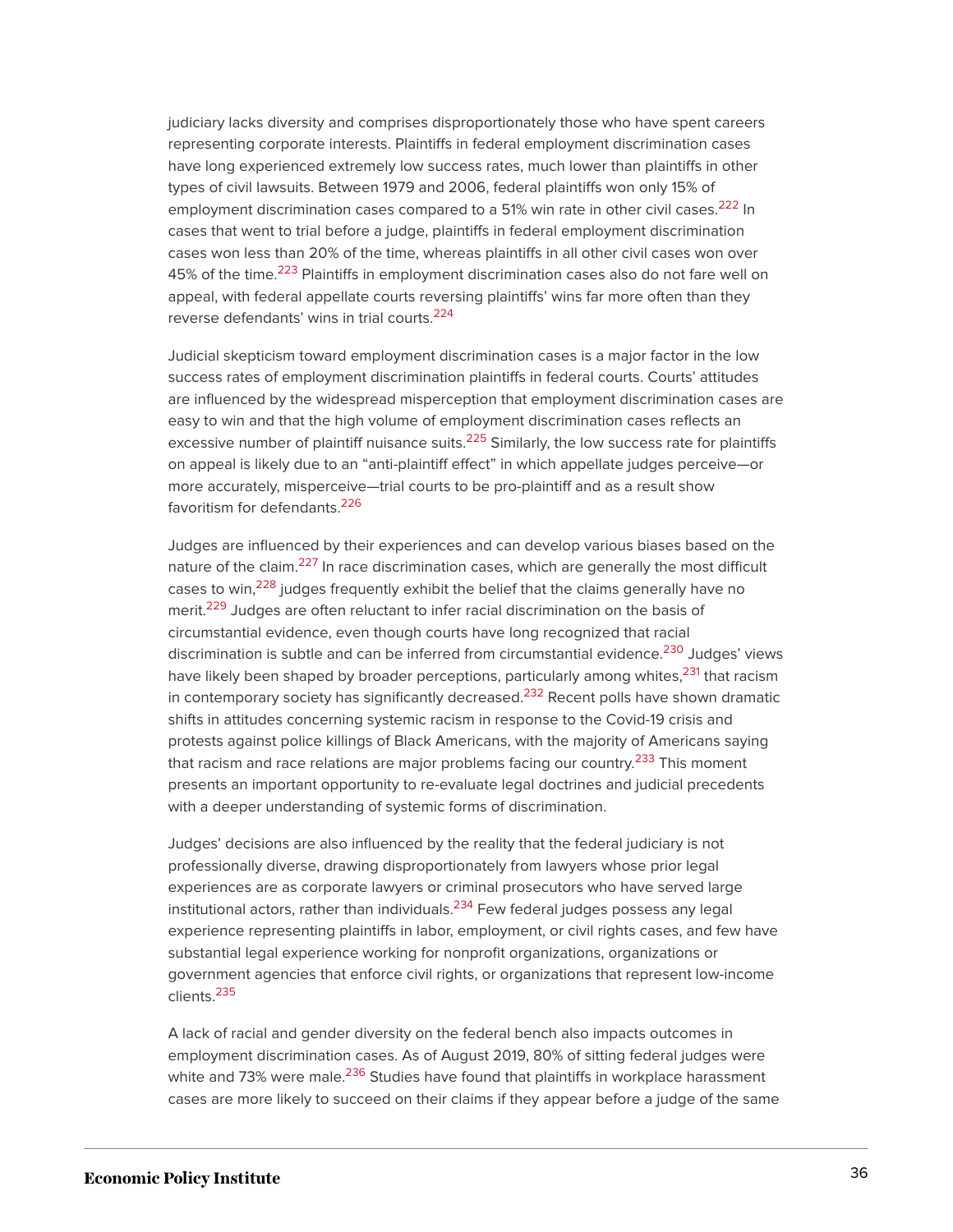<span id="page-37-4"></span><span id="page-37-3"></span><span id="page-37-2"></span>race as themselves, as "[j]udges of each racial group can more readily identify with injustices that happen to their racial group."<sup>[237](#page-53-9)</sup> Plaintiffs who claim racial workplace harassment are 2.9 times more likely to succeed before Black judges than before judges belonging to other races and ethnicities.<sup>[238](#page-53-10)</sup> Female plaintiffs with workplace sex discrimination claims are also much more likely to have positive outcomes before female judges.<sup>[239](#page-53-11)</sup> A recent study found that the presence of even one female judge on a threejudge federal appellate panel influences male co-panelists to be more likely to vote for a female plaintiff in Title VII sex discrimination cases.<sup>[240](#page-53-12)</sup> Another study found that judges with daughters are more likely to rule in favor of women on gender claims than judges with only sons, <sup>[241](#page-53-13)</sup> suggesting that judges' personal experiences and relationships can impact decision-making.

<span id="page-37-6"></span><span id="page-37-5"></span>Given the critical role that courts play in enforcing workers' civil rights, much more work needs to be done to ensure a fair and diverse judiciary, including the appointment of federal judges with more legal experience representing workers and litigating civil rights cases.

# <span id="page-37-0"></span>**Conclusion**

As workers come together to demand greater workplace equity, and America's institutions make powerful statements in support of Black Lives Matter and racial justice, we have reached a pivotal moment for revitalizing the nation's anti-discrimination laws and enforcement systems. By rebalancing the extraordinary power disparities that have contributed to the under-enforcement of our civil rights laws and reforming decades of legal doctrines and employer practices that minimize employer liability, we can rebuild our enforcement systems to empower workers to stand up and confront civil rights violations in their workplaces. This rebuilding requires strong legal protections for workers with meaningful opportunities to enforce their rights and obtain remedies for harm. For employers, our enforcement structures should create accountability mechanisms and incentives to identify and address the root causes of discrimination within their workplaces and to prevent discrimination before it harms workers. To do this, laws should require greater transparency of employment decisions such as hiring and pay setting, as well as disclosures on the demographics of each workplace to promote public awareness and create momentum to evaluate and eliminate bias from current employment processes. Our nation must also invest in greater enforcement resources for government agencies as well as worker organizations to balance the vast resource and information asymmetries between workers and employers.

# <span id="page-37-1"></span>**About the authors**

**Jenny R. Yang** served as commissioner, vice-chair, and chair of the U.S. Equal Employment Opportunity Commission from 2013 to 2018. Under her leadership, the commission launched the Select Task Force on the [Study of Harassment in the Workplace](about:blank). Ms. Yang led efforts to tackle systemic discrimination, including enhancing the EEOC's annual data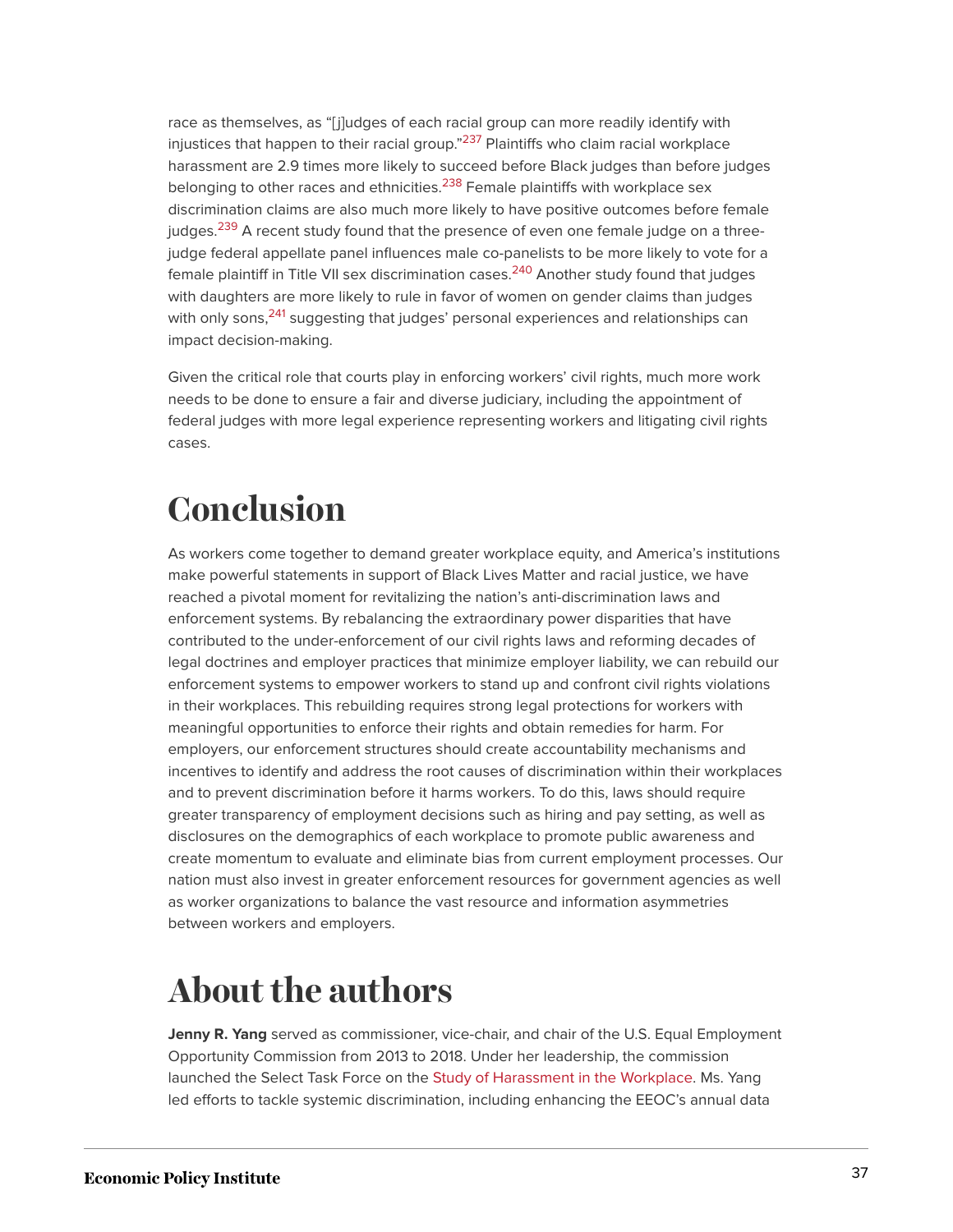collection to include employer reporting of pay data. After her service on the EEOC, as a senior fellow at the Urban Institute, Ms. Yang worked to revitalize anti-discrimination laws and dismantle systemic barriers to opportunity. In addition, as a strategic partner with Working IDEAL, Yang assisted employers in comprehensive harassment and antidiscrimination prevention efforts; independent investigations; and the design of employment practices to promote diversity, inclusion, and equality of opportunity. Prior to joining the EEOC, Ms. Yang spent a decade representing workers in civil rights actions nationwide as a partner at Cohen Milstein Sellers & Toll PLLC. From 1998 to 2003, she served as a senior trial attorney with the U.S. Department of Justice, Civil Rights Division, Employment Litigation Section.

**Jane Liu** has litigated public interest and civil rights cases, including employment discrimination cases, for over 13 years. Currently, as senior litigation attorney at the Young Center for Immigrant Children's Rights, she advocates for the rights and best interests of immigrant children. Prior to joining the Young Center, she was the legal director of the National Asian Pacific American Women's Forum (NAPAWF), where she established the nation's first legal program dedicated to advancing the rights of Asian American and Pacific Islander (AAPI) women and girls. At NAPAWF, Ms. Liu spearheaded advocacy on the issue of workplace sexual harassment of AAPI women and provided legal services to AAPI women facing employment discrimination. In 2019, Ms. Liu testified before the U.S. Commission on Civil Rights on the issue of workplace sexual harassment in federal government workspaces and its impact on AAPI workers. Previously, Ms. Liu was a partner at Terris, Pravlik & Millian, LLP, a public interest law firm in Washington D.C., where she litigated public interest and civil rights class actions. She began her legal career as a public defender in Boston; she graduated from the University of Pennsylvania Law School and Princeton University.

# <span id="page-38-0"></span>**Acknowledgments**

The authors thank Cathy Ventrell-Monsees, Peach Soltis, and Jamil Irvin for their contributions to this paper.

# <span id="page-38-1"></span>**Endnotes**

- <span id="page-38-2"></span>[1.](#page-6-1) Jacob Jarvis, ["U.S. Unemployment Rate Falls Despite Pandemic—But Not for Blacks and Asians](https://www.newsweek.com/us-unemployment-rate-black-asian-coronavirus-1508940)," Newsweek, June 5, 2020; Keith M. Phaneuf, ["New Analysis: Pandemic Unemployment Hit](https://ctmirror.org/2020/06/01/new-analysis-pandemic-unemployment-hit-minorities-young-workers-hardest/) [Minorities, Young Workers Hardest,](https://ctmirror.org/2020/06/01/new-analysis-pandemic-unemployment-hit-minorities-young-workers-hardest/)" Connecticut Mirror, June 1, 2020; Tracy Jan and Scott Clement, ["Hispanics Are Almost Twice as Likely as Whites to Have Lost Their Jobs Amid](https://www.washingtonpost.com/business/2020/05/06/layoffs-race-poll-coronavirus/) [Pandemic, Poll Finds](https://www.washingtonpost.com/business/2020/05/06/layoffs-race-poll-coronavirus/)," Washington Post, May 6, 2020.
- <span id="page-38-3"></span>[2.](#page-6-2) Elise Gould and Valerie Wilson, [Black Workers Face Two of the Most Lethal Preexisting Conditions](https://www.epi.org/publication/black-workers-covid/) for Coronavirus-Racism and Economic Inequality, Economic Policy Institute, June 2020; Steven Brown, ["How COVID-19 Is Affecting Black and Latino Families' Employment and Financial Well-](https://www.urban.org/urban-wire/how-COVID-19-affecting-black-and-latino-familiesemployment-and-financial-well-being.)[Being,](https://www.urban.org/urban-wire/how-COVID-19-affecting-black-and-latino-familiesemployment-and-financial-well-being.)" Urban Wire (Urban Institute blog), May 6, 2020.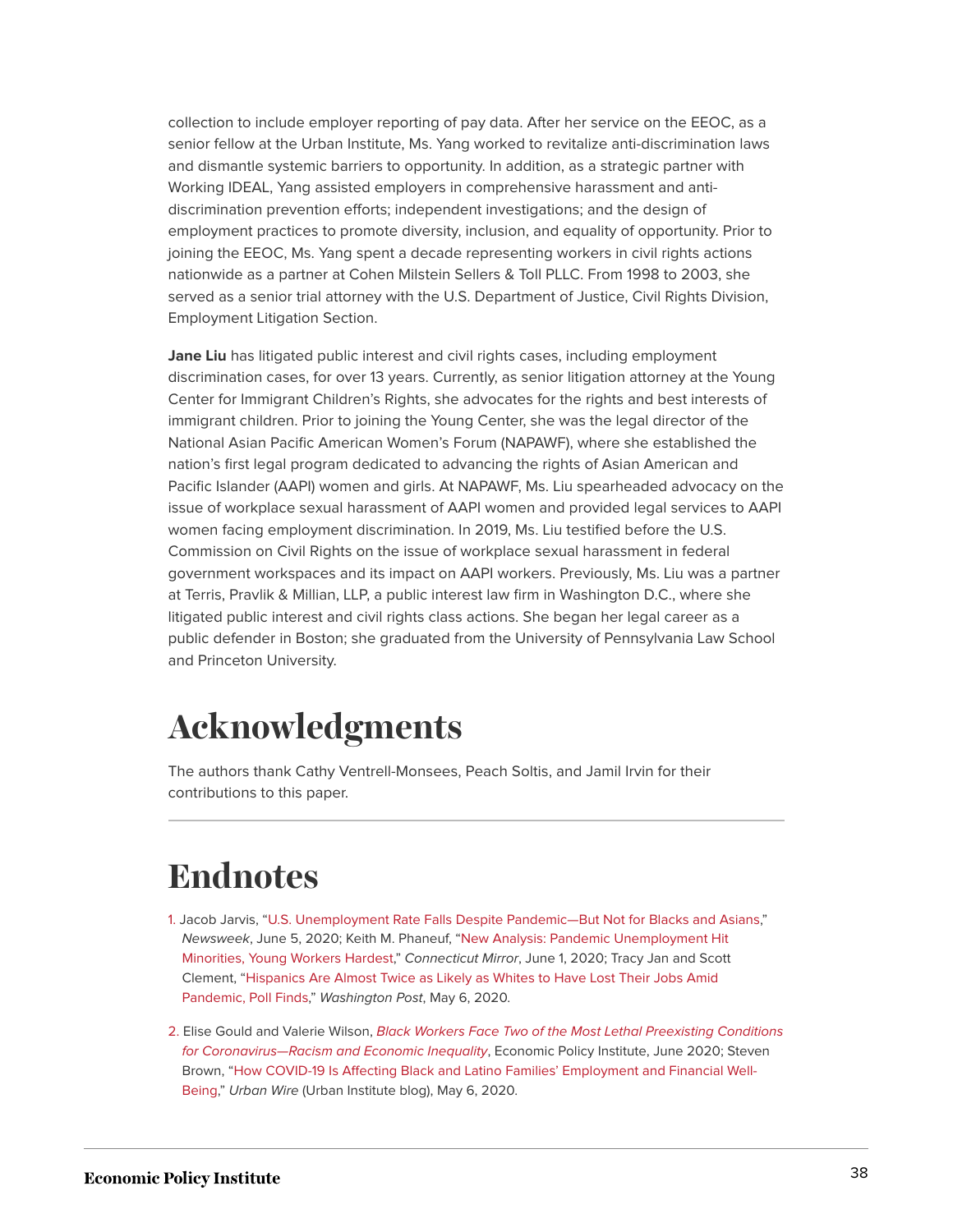- <span id="page-39-0"></span>[3.](#page-6-3) Erin Donaghue, ["2,120 Hate Incidents Against Asian Americans Reported During Coronavirus](https://www.cbsnews.com/news/anti-asian-american-hate-incidents-up-racism/) [Pandemic,"](https://www.cbsnews.com/news/anti-asian-american-hate-incidents-up-racism/) CBS News, July 2, 2020; Neil G. Ruiz, Juliana Menasce Horowitz, and Christine Tamir, "[Many Black and Asian Americans Say They Have Experienced Discrimination Amid the COVID-19](https://www.pewsocialtrends.org/2020/07/01/many-black-and-asian-americans-say-they-have-experienced-discrimination-amid-the-covid-19-outbreak/) [Outbreak](https://www.pewsocialtrends.org/2020/07/01/many-black-and-asian-americans-say-they-have-experienced-discrimination-amid-the-covid-19-outbreak/)," Pew Research Center, July 1, 2020.
- <span id="page-39-1"></span>[4.](#page-6-4) Jonelle Marte, "[Gap in U.S. Black and White Unemployment Rates Is Widest in Five Years](https://www.reuters.com/article/us-usa-economy-unemployment-race-idUSKBN2431X7)," Reuters, July 2, 2020.
- <span id="page-39-2"></span>[5.](#page-6-5) Erin Mulvaney, ["Pandemic Exposes Ongoing Job Challenges for Disabled Workers,](https://news.bloomberglaw.com/daily-labor-report/pandemic-exposes-ongoing-job-challenges-for-disabled-workers)" Bloomberg Law, July 22, 2020.
- <span id="page-39-3"></span>[6.](#page-6-6) Alisha Haridasani Gupta, ["Why Some Women Call This Recession a 'Shecession](https://www.nytimes.com/2020/05/09/us/unemployment-coronavirus-women.html),'" New York Times, May 9, 2020; Alicia Sasser Modestino, ["Coronavirus Child-Care Crisis Will Set Women Back](https://www.washingtonpost.com/us-policy/2020/07/29/childcare-remote-learning-women-employment/) [a Generation](https://www.washingtonpost.com/us-policy/2020/07/29/childcare-remote-learning-women-employment/)," Washington Post, July 29, 2020.
- <span id="page-39-4"></span>[7.](#page-6-7) See, e.g., Malea Martin, ["Rancho Laguna Farms Workers Allegedly Faced Retaliation for Striking,](http://www.santamariasun.com/news/19710/rancho-laguna-farms-workers-allegedly-faced-retaliation-for-striking/)" Santa Maria Sun, June 3, 2020; Suzy Khimm, ["The Forgotten Front Line: Nursing Home Workers](https://www.nbcnews.com/news/us-news/forgotten-front-line-nursing-home-workers-say-they-face-retaliation-n1209606) [Say They Face Retaliation for Reporting COVID-19 Risks,](https://www.nbcnews.com/news/us-news/forgotten-front-line-nursing-home-workers-say-they-face-retaliation-n1209606)" NBC News, May 19, 2020.
- <span id="page-39-5"></span>[8.](#page-6-8) National Employment Law Project, [Silenced About COVID-19 in the Workplace](https://s27147.pcdn.co/wp-content/uploads/Silenced-About-COVID-19-Workplace-Fear-Retaliation-June-2020.pdf), June 2020.
- <span id="page-39-6"></span>[9.](#page-7-0) Carly McCann, Donald Tomaskovic-Devey, and M.V. Lee Badgett, *[Employer's Responses to Sexual](https://www.umass.edu/employmentequity/sites/default/files/Center%20for%20Employment%20Equity%20Employer%E2%80%99s%20Responses%20to%20Sexual%20Harassment%20Charges.pdf)* [Harassment](https://www.umass.edu/employmentequity/sites/default/files/Center%20for%20Employment%20Equity%20Employer%E2%80%99s%20Responses%20to%20Sexual%20Harassment%20Charges.pdf), University of Massachusetts–Amherst Center for Employment Equity, December 2018.
- <span id="page-39-7"></span>[10.](#page-8-1) Marianne Bertrand and Sendhil Mullainathan, ["Are Emily and Greg More Employable Than](https://doi.org/10.1257/0002828042002561) [Lakisha and Jamal? A Field Experiment on Labor Market Discrimination](https://doi.org/10.1257/0002828042002561)," American Economic Review 94, no. 4 (September 2004): 991-1013 (fictitious resumes with white-sounding names received 50% more callbacks than those with Black-sounding names); see also Sonia Kang, Katy DeCellesa, and András Tilcsika, "Whitened Resumes: Race and Self-Presentation in the Labor Market," Administrative Science Quarterly 61, no. 3 (September 2016): 469-502; Katherine Milkman, Modupe Akinola, and Dolly Chugh, "[What Happens Before? A Field Experiment Exploring](https://www.apa.org/pubs/journals/releases/apl-0000022.pdf) [How Pay and Representation Differentially Shape Bias on the Pathway into Organizations,](https://www.apa.org/pubs/journals/releases/apl-0000022.pdf)" Journal of Applied Psychology 100, no. 6 (2015): 1678-1712.
- <span id="page-39-8"></span>[11.](#page-8-2) McKinsey & Company and LeanIn. Org, [Women in the Workplace 2019](https://wiw-report.s3.amazonaws.com/Women_in_the_Workplace_2019.pdf), 2019.
- <span id="page-39-9"></span>[12.](#page-8-3) Pooja Jain-Link and Julia Taylor Kennedy, ["Being Black in Corporate America](https://www.talentinnovation.org/_private/assets/BeingBlack-KeyFindings-CTI.pdf)," Center for Talent Innovation, 2019.
- <span id="page-39-10"></span>[13.](#page-8-4) Chai R. Feldblum and Victoria A. Lipnic, [Report of Co-Chairs of Select Task Force on the Study of](https://www.eeoc.gov/select-task-force-study-harassment-workplace) [Harassment in the Workplace](https://www.eeoc.gov/select-task-force-study-harassment-workplace), U.S. Equal Employment Opportunity Commission, June 2016; Margaret Shih, Maia J. Young, and Amy Bucher, "[Working to Reduce the Effects of Discrimination:](https://doi.org/10.1037/a0032250) [Identity Management Strategies in Organizations,](https://doi.org/10.1037/a0032250)" American Psychologist 68, no. 3 (April 2013): 145–157.
- <span id="page-39-11"></span>[14.](#page-8-5) Dnika J. Travis and Jennifer Thorpe-Moscon, "[Day-to-Day Experiences of Emotional Tax Among](https://www.catalyst.org/wp-content/uploads/2019/02/emotionaltax.pdf) [Women and Men of Color in the Workplace](https://www.catalyst.org/wp-content/uploads/2019/02/emotionaltax.pdf)," Catalyst, 2018.
- <span id="page-39-12"></span>[15.](#page-8-6) Ruqaiijah Yearby, "[The Impact of Structural Racism in Employment and Wages on Minority](https://www.americanbar.org/groups/crsj/publications/human_rights_magazine_home/the-state-of-healthcare-in-the-united-states/minority-womens-health/) [Women's Health](https://www.americanbar.org/groups/crsj/publications/human_rights_magazine_home/the-state-of-healthcare-in-the-united-states/minority-womens-health/)," American Bar Association Human Rights Magazine, August 1, 2018.
- <span id="page-39-13"></span>[16.](#page-8-7) Shelly Steward, ["Imagining a Workplace Safety Net Rooted in Equity"](https://www.aspeninstitute.org/blog-posts/imagining-a-workplace-safety-net-rooted-in-equity) (blog post), Aspen Institute website, June 12, 2020.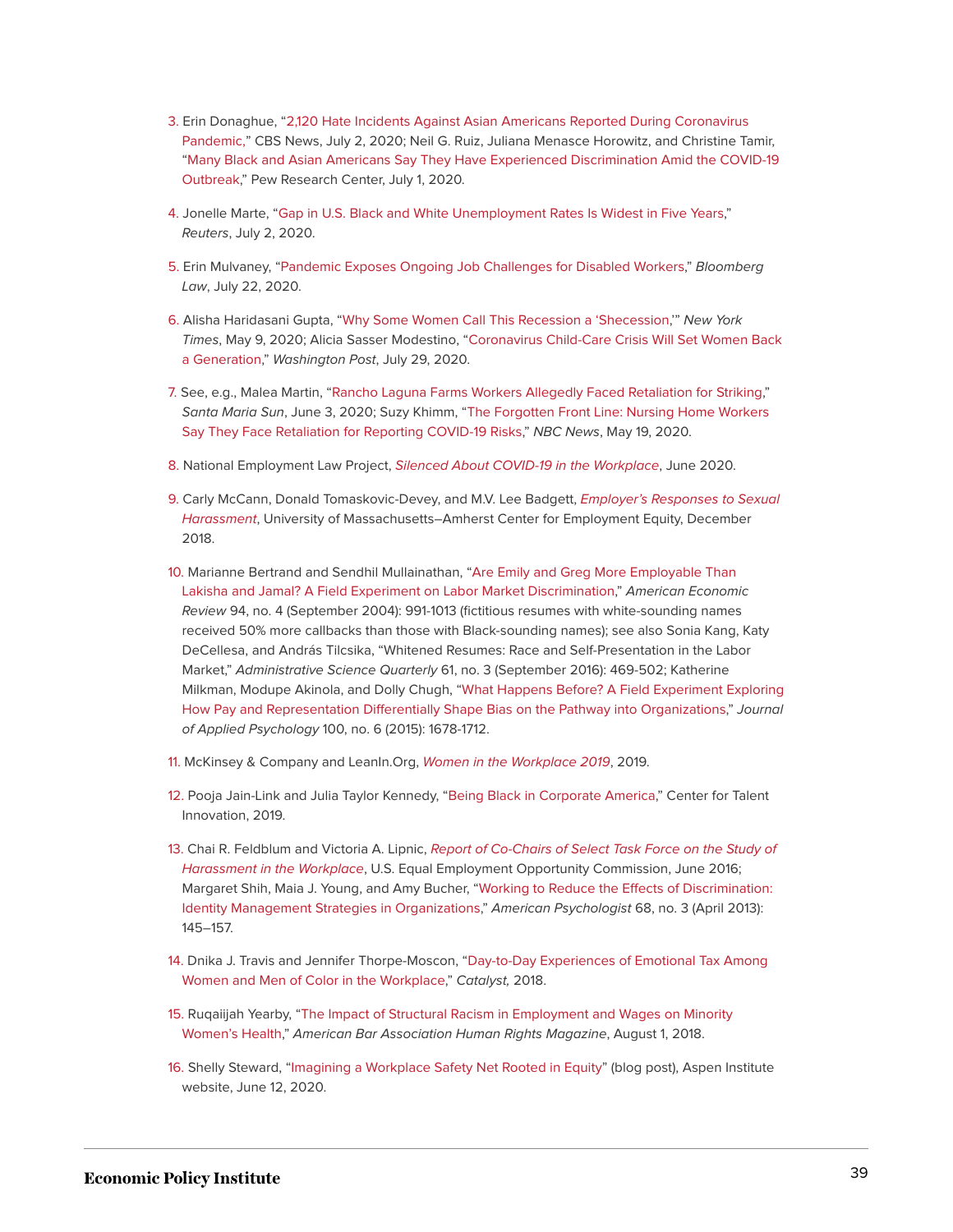- <span id="page-40-0"></span>[17.](#page-9-0) Kim A. Weeden, ["State of the Union: Occupational Segregation,](https://inequality.stanford.edu/sites/default/files/Pathways_SOTU_2019_OccupSegregation.pdf)" Pathways, 2019.
- <span id="page-40-1"></span>[18.](#page-9-1) Frank Dobbin and Alexandra Kalev, "Making Discrimination and Harassment Complaint Systems Better," in [What Works: Evidence-Based Ideas to Increase Diversity, Equity, and Inclusion in the](https://www.umass.edu/employmentequity/sites/default/files/What_Works.pdf) [Workplace](https://www.umass.edu/employmentequity/sites/default/files/What_Works.pdf), 2020.
- <span id="page-40-2"></span>[19.](#page-10-1) Lincoln Quillian, Devah Pager, Ole Hexel, and Arnfinn H. Midtbøen, "[Meta-Analysis of Field](https://doi.org/10.1073/pnas.1706255114) [Experiments Shows No Change in Racial Discrimination in Hiring Over Time](https://doi.org/10.1073/pnas.1706255114)," Proceedings of the National Academy of Sciences 114, no. 41 (October 10, 2017): 10870-875.
- <span id="page-40-3"></span>[20.](#page-10-2) Rupa Banerjee, Jeffrey G. Reitz, and Phil Oreopoulos, "[Do Large Employers Treat Racial](https://doi.org/10.3138/cpp.2017-033) [Minorities More Fairly? An Analysis of Canadian Field Experiment Data,](https://doi.org/10.3138/cpp.2017-033)" Canadian Public Policy 44, no. 1 (2018): 1-12.
- <span id="page-40-4"></span>[21.](#page-10-3) Sonia Kang, Katy DeCellesa, and András Tilcsika, "[Whitened Resumes: Race and Self-](https://doi.org/10.1177%2F0001839216639577)[Presentation in the Labor Market](https://doi.org/10.1177%2F0001839216639577)," Administrative Science Quarterly 61, no. 3 (September 2016): 469-502. See also Mason Ameri et al., ["The Disability Employment Puzzle: A Field Experiment on](https://doi.org/10.1177/0019793917717474) [Employer Hiring Behavior](https://doi.org/10.1177/0019793917717474)," ILR Review 71, no. 2 (March 1, 2018), 329-64 (resumes that disclosed a disability that would not impact job productivity 26% less likely to receive an employer response than those that did not mention a disability).
- <span id="page-40-5"></span>[22.](#page-10-4) National Public Radio, Robert Wood Johnson Foundation, and Harvard T.H. Chan School of Public Health, *[Discrimination in America: Final Summary](https://www.rwjf.org/content/dam/farm/reports/surveys_and_polls/2018/rwjf443620)*, January 2018.
- <span id="page-40-6"></span>[23.](#page-10-5) Tristin K. Green, ["Work Culture and Discrimination](https://www.jstor.org/stable/pdf/3481474.pdf)," California Law Review 93, no. 4 (2005): 623-84.
- <span id="page-40-7"></span>[24.](#page-10-6) Melissa Hart, ["Subjective Decisionmaking and Unconscious Discrimination](https://lawweb.colorado.edu/profiles/pubpdfs/hart/HartAlabama.pdf)," Alabama Law Review 56, no. 3 (2005): 741-91. See also Watson w. Fort Worth Bank & Trust, 487 U.S. 977, 990 (1988) (discussing "the problem of subconscious stereotypes and prejudices" when employment decisions left to discretion of supervisors; "facially neutral practice, adopted without discriminatory intent, may have effects that are indistinguishable from intentionally discriminatory practices").
- <span id="page-40-8"></span>[25.](#page-10-7) Wharton School, "[Is Cultural Fit a Qualification for Hiring or a Disguise for Bias?"](https://knowledge.wharton.upenn.edu/article/cultural-fit-a-qualification-for-hiring-or-a-disguise-for-bias/) Knowledge@Wharton website, 2015.
- <span id="page-40-9"></span>[26.](#page-10-8) Jamillah B. Williams, "[Accountability as a Debiasing Strategy: Testing the Effect of Racial Diversity](https://ilr.law.uiowa.edu/print/volume-103-issue-4/accountability-as-a-debiasing-strategy-testing-the-effect-of-racial-diversity-in-employment-committees/) [Committees](https://ilr.law.uiowa.edu/print/volume-103-issue-4/accountability-as-a-debiasing-strategy-testing-the-effect-of-racial-diversity-in-employment-committees/)," Iowa Law Review 103, no. 4 (2018): 1593-638.
- <span id="page-40-10"></span>[27.](#page-11-0) Restaurant Opportunities Center United et al., [The Great Service Divide: Occupational](https://chapters.rocunited.org/wp-content/uploads/2014/10/REPORT_The-Great-Service-Divide2.pdf) [Segregation & Inequality in the US Restaurant Industry](https://chapters.rocunited.org/wp-content/uploads/2014/10/REPORT_The-Great-Service-Divide2.pdf), October 22, 2014.
- <span id="page-40-11"></span>[28.](#page-11-1) Restaurant Opportunities Center United et al. 2014.
- <span id="page-40-12"></span>[29.](#page-11-2) PayScale, [The Impact of Job Referrals: Effects on Pay, Engagement, Diversity](https://www.payscale.com/data/job-referrals), 2017.
- <span id="page-40-13"></span>[30.](#page-11-3) Devah Pager and Bruce Western, "[Identifying Discrimination at Work: The Use of Field](https://doi.org/10.1111/j.1540-4560.2012.01746.x) [Experiments,](https://doi.org/10.1111/j.1540-4560.2012.01746.x)" Journal of Social Issues 68, no. 2 (June 2012): 221–37.
- <span id="page-40-14"></span>[31.](#page-11-4) Drew Harwell, "[A Face-Scanning Algorithm Increasingly Decides Whether You Deserve the Job](https://www.washingtonpost.com/technology/2019/10/22/ai-hiring-face-scanning-algorithm-increasingly-decides-whether-you-deserve-job/)," Washington Post, November 6, 2019; HireVue, ["How Delta Disrupts Talent Acquisition With](https://www.hirevue.com/resources/how-delta-disrupts-talent-acquisition-with-ai) [Assessments"](https://www.hirevue.com/resources/how-delta-disrupts-talent-acquisition-with-ai) (web page), accessed August 3, 2020.
- <span id="page-40-15"></span>[32.](#page-11-5) Jeffrey Dastin, [Amazon Scraps Secret AI Recruiting Tool That Show Bias Against Women,](https://www.reuters.com/article/us-amazon-com-jobs-automation-insight/amazon-scraps-secret-ai-recruiting-tool-that-showed-bias-against-women-idUSKCN1MK08G.) Reuters, October 9 2018.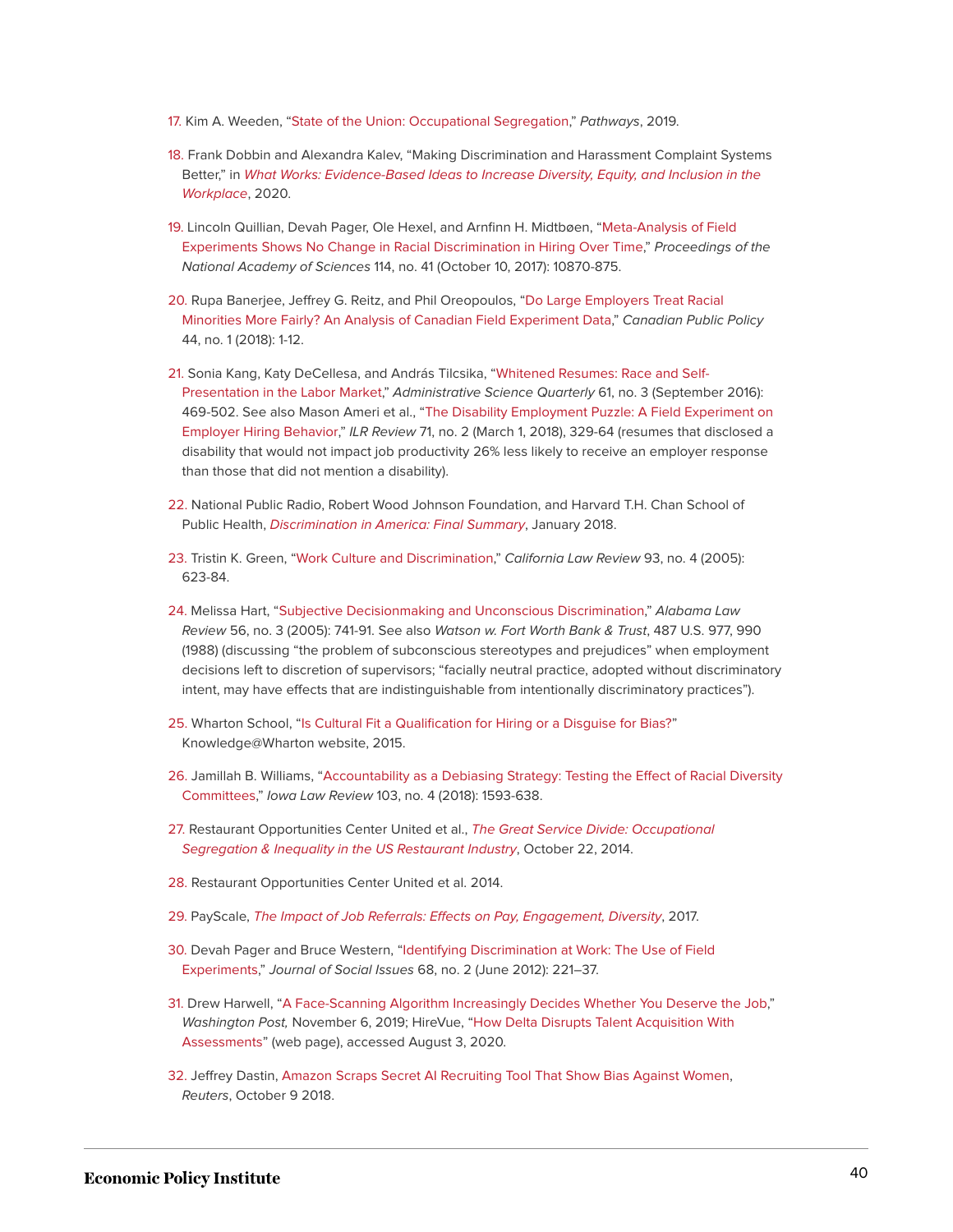- <span id="page-41-0"></span>[33.](#page-11-6) American Civil Liberties Union, ["Summary of Settlements Between Civil Rights Advocates and](https://www.aclu.org/other/summary-settlements-between-civil-rights-advocates-and-facebook) [Facebook](https://www.aclu.org/other/summary-settlements-between-civil-rights-advocates-and-facebook)" (web page), accessed July 7, 2020.
- <span id="page-41-1"></span>[34.](#page-12-0) Manish Raghavan and Solon Barocas, [Challenges for Mitigating Bias in Algorithmic Hiring](https://www.brookings.edu/research/challenges-for-mitigating-bias-in-algorithmic-hiring/), Brookings Institution, December 6, 2019.
- <span id="page-41-2"></span>[35.](#page-12-1) Jocelyn Frye and Kaitlin Holmes, ["Wage Discrimination: Behind the Numbers,](https://www.americanprogress.org/issues/women/news/2017/07/05/435190/wage-discrimination-behind-numbers/)" Center for American Progress, July 5, 2017.
- <span id="page-41-3"></span>[36.](#page-12-2) National Public Radio, Robert Wood Johnson Foundation, and Harvard T.H. Chan School of Public Health, [Discrimination in America: Final Summary](https://www.rwjf.org/content/dam/farm/reports/surveys_and_polls/2018/rwjf443620), January 2018.
- <span id="page-41-4"></span>[37.](#page-12-3) David J. Maume Jr., "[Wage Discrimination over the Life Course: A Comparison of Explanations](https://doi.org/10.1525/sp.2004.51.4.505)," Social Problems 51, no. 4, (Nov. 2004): 505–27.
- <span id="page-41-5"></span>[38.](#page-12-4) Jeff Hayes, ["Private Sector Workers Lack Pay Transparency: Pay Secrecy May Reduce Women's](https://iwpr.org/wp-content/uploads/2017/12/Q068-Pay-Secrecy.pdf) [Bargaining Power and Contribute to Gender Wage Gap,](https://iwpr.org/wp-content/uploads/2017/12/Q068-Pay-Secrecy.pdf)" Institute for Women's Policy Research, December 20, 2017.
- <span id="page-41-6"></span>[39.](#page-12-5) The NLRA does not cover all employees. For instance, it does not protect supervisors, managers, agricultural workers, and employees of rail and air carriers.
- <span id="page-41-7"></span>[40.](#page-13-0) Hired, [The Weight of Expectations: The 2020 State of Wage Inequality in the Workplace](https://hired.com/h/wage-inequality-report#intro), 2020; Yoni Blumberg, ["Race Doesn't Impact How Job-Seekers Negotiate Salaries—But It Does Affect](https://www.cnbc.com/2018/11/13/study-black-employees-get-lower-offers-during-salary-negotiations.html) [How Much Money They Get,](https://www.cnbc.com/2018/11/13/study-black-employees-get-lower-offers-during-salary-negotiations.html)" CNBC, November 13, 2018.
- <span id="page-41-8"></span>[41.](#page-13-1) Hired 2020.
- <span id="page-41-9"></span>[42.](#page-13-2) Jenny R. Yang, "[Paycheck Fairness Act \(H.R. 7\): Equal Pay for Equal Work](https://edlabor.house.gov/imo/media/doc/Yang%20Jenny%20R%20-%20Paycheck%20Fairness%20Act%20Testimony%202-13-19.pdf)," testimony before the U.S. House Committee on Education and the Workforce, Civil Rights and Human Services Subcommittee and Subcommittee on Workforce Protections, Washington, D.C., February 13, 2019; see also H. R. Bowles, L. Babcock, and L. Lai, "[Social Incentives for Gender Differences in the](https://doi.org/10.1016/j.obhdp.2006.09.001) [Propensity to Initiate Negotiations: Sometimes It Does Hurt to Ask](https://doi.org/10.1016/j.obhdp.2006.09.001)," Organizational Behavior and Human Decision Processes 103, no. 1 (2007): 84-103; Morela Hernandez et al., ["Bargaining While](https://doi.apa.org/doiLanding?doi=10.1037%2Fapl0000363) [Black: The Role of Race in Salary Negotiations](https://doi.apa.org/doiLanding?doi=10.1037%2Fapl0000363)," Journal of Applied Psychology 104, no. 4 (2019): 581–92.
- <span id="page-41-10"></span>[43.](#page-13-3) Jena McGregor, ["An Obama-Era Rule to Collect Worker Pay Data Is Headed for the Chopping](https://www.washingtonpost.com/business/2019/09/13/an-obama-era-rule-collect-worker-pay-data-is-headed-chopping-block/) [Block,](https://www.washingtonpost.com/business/2019/09/13/an-obama-era-rule-collect-worker-pay-data-is-headed-chopping-block/)" Washington Post, September 13, 2019.
- <span id="page-41-11"></span>[44.](#page-13-4) Notice of Information Collection—Request for New Control Number for a Currently Approved Collection: Employer Information Report (EEO–1) Component 1; Revision of Existing Approval for EEO–1 Component 2, 84 Fed. Reg. 177, 48,138 (Sept. 12, 2019).
- <span id="page-41-12"></span>[45.](#page-13-5) Abhishek Parajuli, "[The Punishment Gap: How Workplace Mistakes Hurt Women and Minorities](https://www.weforum.org/agenda/2019/06/the-punishment-gap-how-workplace-mistakes-hurt-women-and-minorities-most/) [Most](https://www.weforum.org/agenda/2019/06/the-punishment-gap-how-workplace-mistakes-hurt-women-and-minorities-most/)" (blog post), World Economic Forum website, June 18, 2019.
- <span id="page-41-13"></span>[46.](#page-13-6) Mark L. Egan, Gregor Matvos, and Amit Seru, ["When Harry Fired Sally: The Double Standard in](https://www.hbs.edu/faculty/Publication%20Files/19-047_be957781-c55c-4be0-994d-a29875374f32.pdf) [Punishing Misconduct](https://www.hbs.edu/faculty/Publication%20Files/19-047_be957781-c55c-4be0-994d-a29875374f32.pdf)," Harvard Business School Working Paper No. 19-047, August 2018.
- <span id="page-41-14"></span>[47.](#page-13-7) Gillian B. White, ["Black Workers Really Do Need to Be Twice as Good](https://www.theatlantic.com/business/archive/2015/10/why-black-workers-really-do-need-to-be-twice-as-good/409276/)," Atlantic, October 7, 2015; Ashleigh Shelby Rosette and Robert W. Livingston, "[Failure Is Not an Option for Black Women:](https://doi.org/10.1016/j.jesp.2012.05.002) [Effects of Organizational Performance on Leaders with Single Versus Dual-Subordinate Identities](https://doi.org/10.1016/j.jesp.2012.05.002)," Journal of Experimental Social Psychology 48, no. 5 (2012): 1162-7.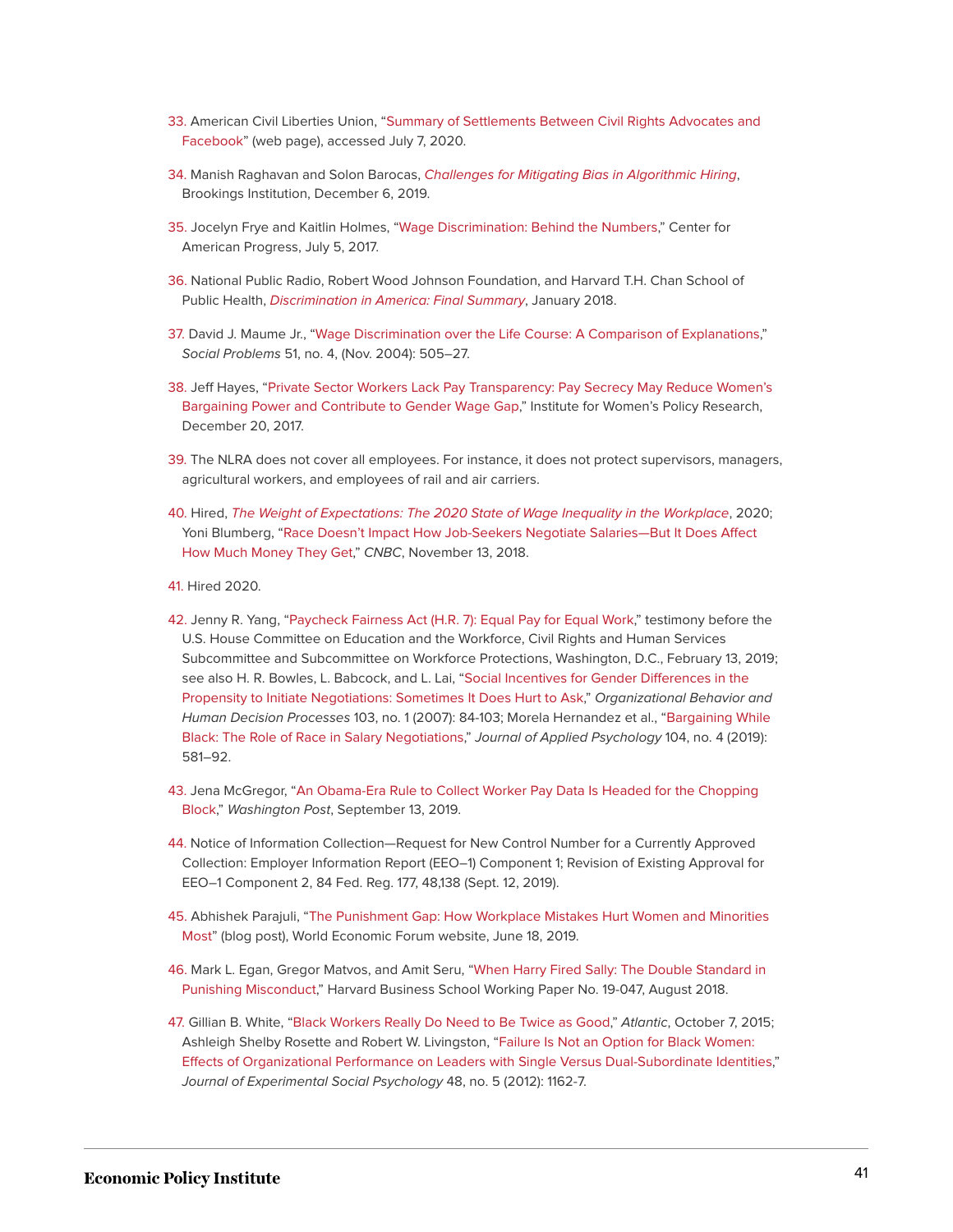- <span id="page-42-0"></span>[48.](#page-13-8) Alicia Grandey, ["Black Employees in the Service Industry Pay an Emotional Tax at Work,](https://theconversation.com/black-employees-in-the-service-industry-pay-an-emotional-tax-at-work-94002)" The Conversation, April 30, 2018.
- <span id="page-42-1"></span>[49.](#page-14-0) Anikó Hannák et al., ["Bias in Online Freelance Marketplaces: Evidence from Taskrabbit and](https://doi.org/10.1145/2998181.2998327) [Fiverr](https://doi.org/10.1145/2998181.2998327)," Proceedings of the 2017 Association for Computing Machinery Conference on Computer Supported Cooperative Work and Social Computing, Portland, Ore., February 2017.
- <span id="page-42-2"></span>[50.](#page-14-1) U.S. Equal Employment Opportunity Commission, ["Charge Statistics \(Charges Filed with EEOC\)](https://www.eeoc.gov/enforcement/charge-statistics-charges-filed-eeoc-fy-1997-through-fy-2019) [FY 1997 Through FY 2019](https://www.eeoc.gov/enforcement/charge-statistics-charges-filed-eeoc-fy-1997-through-fy-2019)" (web page), accessed July 7, 2020.
- <span id="page-42-3"></span>[51.](#page-14-2) Carly McCann, Donald Tomaskovic-Devey, and M.V. Lee Badgett, [Employer's Responses to](https://www.umass.edu/employmentequity/sites/default/files/Center%20for%20Employment%20Equity%20Employer%E2%80%99s%20Responses%20to%20Sexual%20Harassment%20Charges.pdf) [Sexual Harassment](https://www.umass.edu/employmentequity/sites/default/files/Center%20for%20Employment%20Equity%20Employer%E2%80%99s%20Responses%20to%20Sexual%20Harassment%20Charges.pdf), University of Massachusetts–Amherst Center for Employment Equity, December 2018.
- <span id="page-42-4"></span>[52.](#page-14-3) McCann, Tomaskovic-Devey, and Badgett 2018.
- <span id="page-42-5"></span>[53.](#page-14-4) Chai R. Feldblum and Victoria A. Lipnic, [Report of Co-Chairs of Select Task Force on the Study of](https://www.eeoc.gov/select-task-force-study-harassment-workplace) [Harassment in the Workplace](https://www.eeoc.gov/select-task-force-study-harassment-workplace), U.S. Equal Employment Opportunity Commission, June 2016.
- <span id="page-42-6"></span>[54.](#page-14-5) Cheryl R. Kaiser and Carol T. Miller, "[Derogating the Victim: The Interpersonal Consequences of](https://doi.org/10.1177%2F13684302030063001) [Blaming Events on Discrimination](https://doi.org/10.1177%2F13684302030063001)," Group Processes & Intergroup Relations 6, no. 3 (2003): 227–37.
- <span id="page-42-7"></span>[55.](#page-14-6) L. Camille Hibert, "[Why Don't 'Reasonable Women' Complain About Sexual Harassment?"](https://www.repository.law.indiana.edu/cgi/viewcontent.cgi?article=1365&context=ilj) Indiana Law Journal 82, no. 3 (2007): 711-42.
- <span id="page-42-8"></span>[56.](#page-14-7) Hibert 2007 (targets of sexual harassment are frequently blamed for sexual harassment, with men being more likely than women to attribute blame to a female victim of harassment).
- <span id="page-42-9"></span>[57.](#page-15-0) Parkins v. Civil Constructors of Ill., Inc., 163 F.3d 1027 (7th Cir. 1998); Drake v. Minnesota Mining & Mfg. Co., 134 F. 3d 878 (7th Cir. 1998). But see Knox v. Indiana, 93 F.3d 1327 (7th Cir. 1996) (allegations that the plaintiff's co-workers retaliated against her by making insults and demeaning statements about her and letting it be known that they intended to make her life "hell" and "to get her" sufficed as adverse employment actions).
- <span id="page-42-10"></span>[58.](#page-15-1) Carly McCann, Donald Tomaskovic-Devey, and M.V. Lee Badgett, [Employer's Responses to](https://www.umass.edu/employmentequity/sites/default/files/Center%20for%20Employment%20Equity%20Employer%E2%80%99s%20Responses%20to%20Sexual%20Harassment%20Charges.pdf) [Sexual Harassment](https://www.umass.edu/employmentequity/sites/default/files/Center%20for%20Employment%20Equity%20Employer%E2%80%99s%20Responses%20to%20Sexual%20Harassment%20Charges.pdf), University of Massachusetts–Amherst Center for Employment Equity, December 2018.
- <span id="page-42-11"></span>[59.](#page-15-2) Chai R. Feldblum and Victoria A. Lipnic, [Report of Co-Chairs of Select Task Force on the Study of](https://www.eeoc.gov/select-task-force-study-harassment-workplace) [Harassment in the Workplace](https://www.eeoc.gov/select-task-force-study-harassment-workplace), U.S. Equal Employment Opportunity Commission, June 2016; Alieza Durana et al., [Sexual Harassment: A Severe and Pervasive Problem,](https://www.newamerica.org/better-life-lab/reports/sexual-harassment-severe-and-pervasive-problem/breaking-into-the-blue-collar-boys-club-male-dominated-low-and-middle-wage-sectors) New America, September 2018; Women's Initiative, ["Women Disproportionately Report Sexual Harassment in Male-](https://www.americanprogress.org/issues/women/news/2018/08/06/454376/gender-matters/)[Dominated Industries](https://www.americanprogress.org/issues/women/news/2018/08/06/454376/gender-matters/)," Center for American Progress website, August 2018.
- <span id="page-42-12"></span>[60.](#page-15-3) National Women's Law Center, [What Works at Work: Promising Practices to Prevent and](https://nwlc-ciw49tixgw5lbab.stackpathdns.com/wp-content/uploads/2020/05/Convening-report_English-Final.pdf) [Respond to Sexual Harassment in Low-Paid Jobs](https://nwlc-ciw49tixgw5lbab.stackpathdns.com/wp-content/uploads/2020/05/Convening-report_English-Final.pdf), May 5, 2020; Feldblum and Lipnic, 2016.
- <span id="page-42-13"></span>[61.](#page-15-4) Marianne Cooper, "[The 3 Things That Make Organizations More Prone to Sexual Harassment,](https://www.theatlantic.com/business/archive/2017/11/organizations-sexual-harassment/546707/)" Atlantic, November 27, 2017.
- <span id="page-42-14"></span>[62.](#page-15-5) Chai R. Feldblum and Victoria A. Lipnic, [Report of Co-Chairs of Select Task Force on the Study of](https://www.eeoc.gov/select-task-force-study-harassment-workplace) [Harassment in the Workplace](https://www.eeoc.gov/select-task-force-study-harassment-workplace), U.S. Equal Employment Opportunity Commission, June 2016.

<span id="page-42-15"></span>[63.](#page-16-0) Feldblum and Lipnic 2016.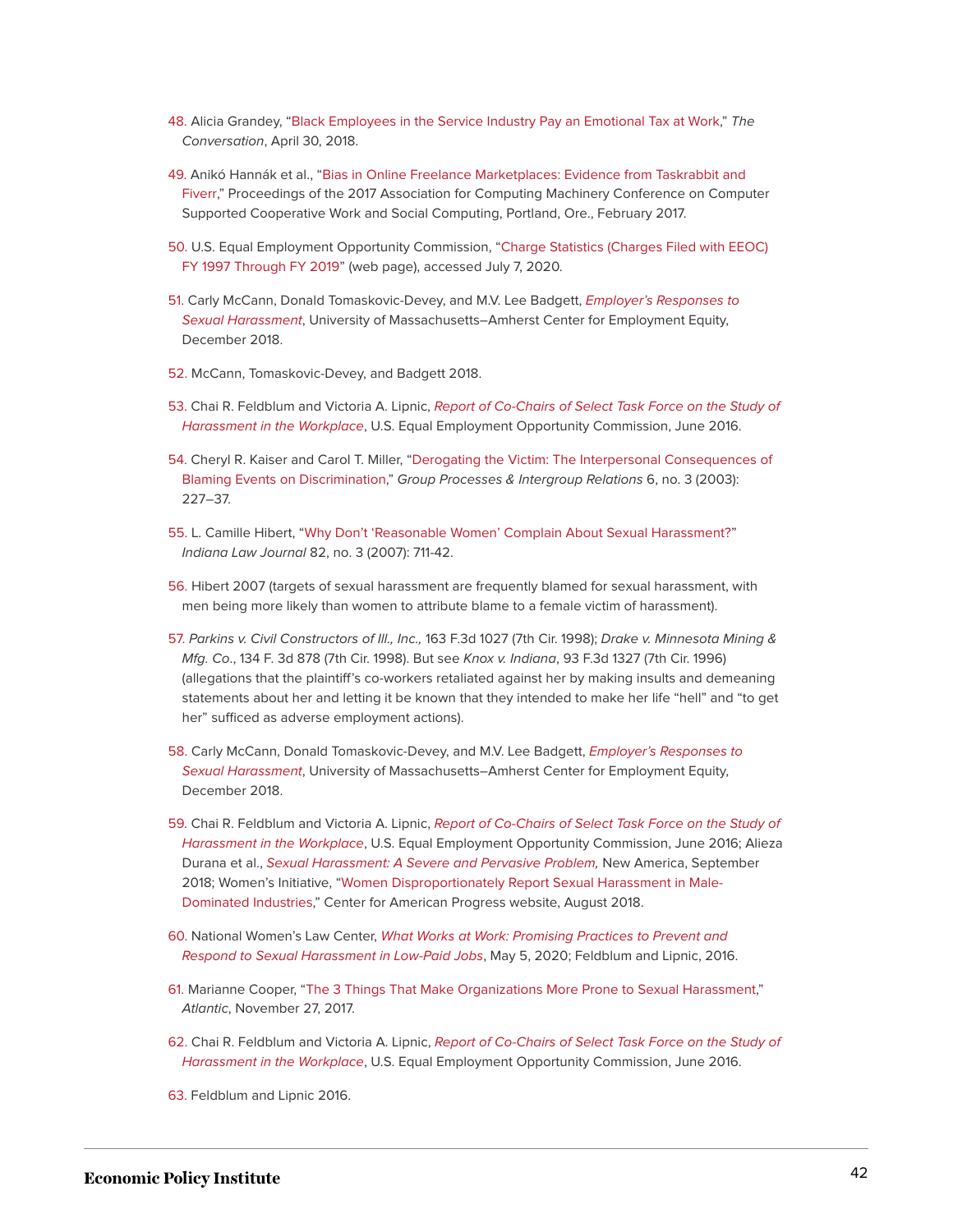- <span id="page-43-0"></span>[64.](#page-16-1) Laurie Ruettimann, "[Why HR Is Powerless to Effectively Handle Sexual Harassment Claims](https://www.vox.com/first-person/2019/10/3/20887020/me-too-sexual-harassment-movement-boss-reporting-hr)," Vox, October 3, 2019.
- <span id="page-43-1"></span>[65.](#page-16-2) Frank Dobbin and Alexandra Kalev, "Making Discrimination and Harassment Complaint Systems Better," in [What Works: Evidence-Based Ideas to Increase Diversity, Equity, and Inclusion in the](https://www.umass.edu/employmentequity/sites/default/files/What_Works.pdf) [Workplace](https://www.umass.edu/employmentequity/sites/default/files/What_Works.pdf), 2020.
- <span id="page-43-2"></span>[66.](#page-16-3) Frank Dobbin and Alexandra Kalev, ["Why Sexual Harassment Programs Backfire and What to Do](https://hbr.org/2020/05/confronting-sexual-harassment) [About It,](https://hbr.org/2020/05/confronting-sexual-harassment)" Harvard Business Review, May-June 2020.
- <span id="page-43-3"></span>[67.](#page-16-4) Frank Dobbin and Alexandra Kalev, "Making Discrimination and Harassment Complaint Systems Better," in [What Works: Evidence-Based Ideas to Increase Diversity, Equity, and Inclusion in the](https://www.umass.edu/employmentequity/sites/default/files/What_Works.pdf) [Workplace](https://www.umass.edu/employmentequity/sites/default/files/What_Works.pdf), 2020.
- <span id="page-43-4"></span>[68.](#page-16-5) Caitlin Flanagan, ["The Problem with HR](https://amp.theatlantic.com/amp/article/590644/)," Atlantic, July 2019.
- <span id="page-43-5"></span>[69.](#page-16-6) Flanagan 2019.
- <span id="page-43-6"></span>[70.](#page-16-7) Joan C. Williams and James D. White, "[Update Your DE&I Playbook](https://hbr.org/2020/07/update-your-dei-playbook)," Harvard Business Review, July 15, 2020; Chai R. Feldblum and Victoria A. Lipnic, [Report of Co-Chairs of Select Task Force on](https://www.eeoc.gov/select-task-force-study-harassment-workplace) [the Study of Harassment in the Workplace](https://www.eeoc.gov/select-task-force-study-harassment-workplace), U.S. Equal Employment Opportunity Commission, June 2016.
- <span id="page-43-7"></span>[71.](#page-16-8) Feldblum and Lipnic 2016.
- <span id="page-43-8"></span>[72.](#page-16-9) Lauren B. Edelman, ["How HR and Judges Made It Almost Impossible for Victims of Sexual](https://hbr.org/2018/08/how-hr-and-judges-made-it-almost-impossible-for-victims-of-sexual-harassment-to-win-in-court) [Harassment to Win in Court](https://hbr.org/2018/08/how-hr-and-judges-made-it-almost-impossible-for-victims-of-sexual-harassment-to-win-in-court)," Harvard Business Review, August 20, 2018.
- <span id="page-43-9"></span>[73.](#page-16-10) Faragher v. Boca Raton, 524 U.S. 775, 807 (1998); Burlington Industries, Inc. v. Ellerth, 524 U.S. 742, 765 (1998).
- <span id="page-43-10"></span>[74.](#page-17-0) Anne Lawton, "[Operating in an Empirical Vacuum: The](https://journals.library.columbia.edu/index.php/cjgl/article/view/2496) Ellerth and Faragher Affirmative Defense," Columbia Journal of Gender & Law 13, no. 2 (2004): 197-273.
- <span id="page-43-11"></span>[75.](#page-17-1) Lauren B. Edelman and Jessica Cabrera, "Sex-Based Harassment and Symbolic Compliance," [Annual Review of Law and Social Science](https://www.annualreviews.org/doi/pdf/10.1146/annurev-lawsocsci-031820-122129) 16 (October 2020): 361-83.
- <span id="page-43-12"></span>[76.](#page-17-2) Minarsky v. Susquehanna County, 895 F.3d 303 (3d Cir. 2018).
- <span id="page-43-13"></span>[77.](#page-17-3) Minarsky v. Susquehanna County, 895 F.3d 303, 313 n. 12 (3d Cir. 2018).
- <span id="page-43-14"></span>[78.](#page-18-0) Elizabeth Hirsh and Donald Tomaskovic-Devey, "Metrics, Accountability, and Transparency: A Simple Recipe to Increase Diversity and Reduce Bias," in [What Works: Evidence-Based Ideas to](https://www.umass.edu/employmentequity/sites/default/files/What_Works.pdf) [Increase Diversity, Equity, and Inclusion in the Workplace](https://www.umass.edu/employmentequity/sites/default/files/What_Works.pdf), 2020.
- <span id="page-43-15"></span>[79.](#page-18-1) Hirsh and Tomaskovic-Devey 2020.
- <span id="page-43-16"></span>[80.](#page-18-2) Restaurant Opportunities Center United et al., [Building the High Road to Racial Equity:](https://chapters.rocunited.org/wp-content/uploads/2019/06/TheHighRoad_RacialEquity_Report.pdf) [Addressing Implicit Bias in the San Francisco Bay Area Restaurant Industry](https://chapters.rocunited.org/wp-content/uploads/2019/06/TheHighRoad_RacialEquity_Report.pdf), May 2019.
- <span id="page-43-17"></span>[81.](#page-18-3) Jenny R. Yang, "[Ensuring a Future that Advances Equity in Algorithmic Employment Decisions,](https://edlabor.house.gov/imo/media/doc/YangTestimony02052020.pdf)" testimony before the U.S. House Committee on Education and Labor, Civil Rights and Human Services Subcommittee, Washington, D.C., February 5, 2020.
- <span id="page-43-18"></span>[82.](#page-18-4) Jenny R. Yang, ["New Civil Rights Principles Mark First Step to Make AI Hiring More Equitable](https://www.urban.org/urban-wire/new-civil-rights-principles-mark-first-step-make-ai-hiring-more-equitable)," Urban Wire (Urban Institute blog), July 23, 2020.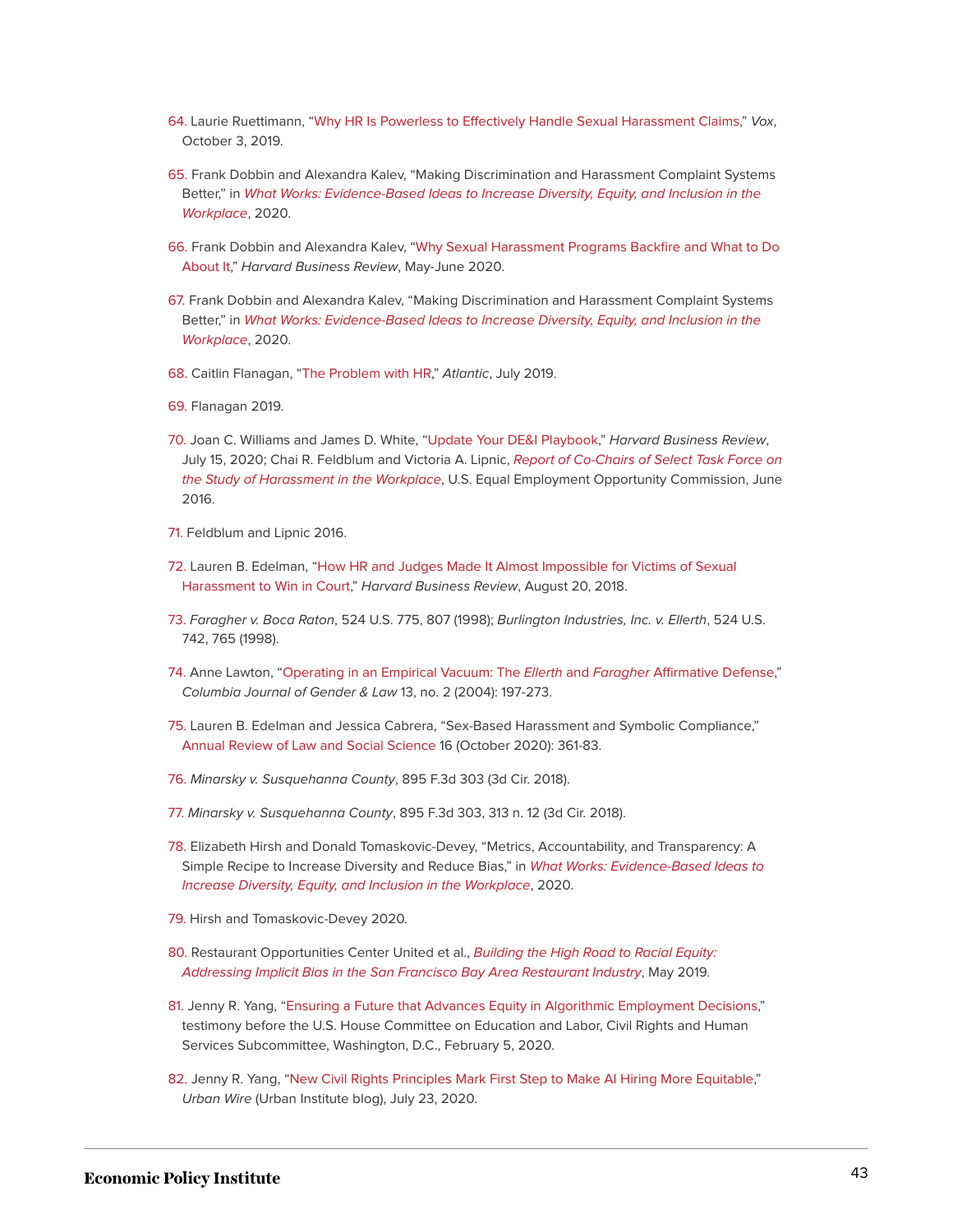- {{83.}} Chai R. Feldblum and Victoria A. Lipnic, [Report of Co-Chairs of Select Task Force on the Study](https://www.eeoc.gov/select-task-force-study-harassment-workplace) [of Harassment in the Workplace](https://www.eeoc.gov/select-task-force-study-harassment-workplace), U.S. Equal Employment Opportunity Commission, June 2016.
- <span id="page-44-0"></span>[84.](#page-19-0) Elizabeth Hirsh and Donald Tomaskovic-Devey, "Metrics, Accountability, and Transparency: A Simple Recipe to Increase Diversity and Reduce Bias," in [What Works: Evidence-Based Ideas to](https://www.umass.edu/employmentequity/sites/default/files/What_Works.pdf) [Increase Diversity, Equity, and Inclusion in the Workplace](https://www.umass.edu/employmentequity/sites/default/files/What_Works.pdf), 2020.
- <span id="page-44-1"></span>[85.](#page-19-1) Jenny R. Yang and Batia Katz, "[Promising Practices for Addressing Harassment in the STEM](https://www.urban.org/research/publication/promising-practices-addressing-harassment-stem-workplace) [Workplace: How to Lead in Today's Environment](https://www.urban.org/research/publication/promising-practices-addressing-harassment-stem-workplace)," April 15, 2020.
- <span id="page-44-2"></span>[86.](#page-19-2) Jenny R. Yang and Batia Katz, [Promising Practices for Addressing Harassment in the STEM](https://nwlc-ciw49tixgw5lbab.stackpathdns.com/wp-content/uploads/2020/04/FINAL-REPORT_Promising-Practices-for-Addressing-Harassment-in-the-STEM-Workplace_30Oct2019-STEM-Forum.pdf) [Workplace](https://nwlc-ciw49tixgw5lbab.stackpathdns.com/wp-content/uploads/2020/04/FINAL-REPORT_Promising-Practices-for-Addressing-Harassment-in-the-STEM-Workplace_30Oct2019-STEM-Forum.pdf), Urban Institute, March 2020; Frank Dobbin and Alexandra Kalev, "Making Discrimination and Harassment Complaint Systems Better," in [What Works: Evidence-Based Ideas](https://www.umass.edu/employmentequity/sites/default/files/What_Works.pdf) [to Increase Diversity, Equity, and Inclusion in the Workplace](https://www.umass.edu/employmentequity/sites/default/files/What_Works.pdf), 2020.
- <span id="page-44-3"></span>[87.](#page-19-3) Dobbin and Kalev 2020.
- <span id="page-44-4"></span>[88.](#page-19-4) ["What We Do](https://www.tequitable.com/)," tEQuitable (website), accessed August 3, 2020. See also Jenny R. Yang and Batia Katz, [Promising Practices for Addressing Harassment in the STEM Workplace](https://nwlc-ciw49tixgw5lbab.stackpathdns.com/wp-content/uploads/2020/04/FINAL-REPORT_Promising-Practices-for-Addressing-Harassment-in-the-STEM-Workplace_30Oct2019-STEM-Forum.pdf), Urban Institute, March 2020.
- <span id="page-44-5"></span>[89.](#page-20-0) Race Forward, [Confronting Racial Bias at Work: Challenges and Solutions for 21st Century](https://www.raceforward.org/system/files/pdf/reports/RacialBiasAtWork.pdf) [Employment Discrimination](https://www.raceforward.org/system/files/pdf/reports/RacialBiasAtWork.pdf), Nov. 2016 (in survey of worker advocates, 40% of respondents considered "difficulty securing a lawyer" to be major barrier for workers of color in filing formal Title VII charge against their employers).
- <span id="page-44-6"></span>[90.](#page-20-1) Maryam Jameel, ["More and More Workplace Discrimination Cases Are Closed Before They're](https://publicintegrity.org/inequality-poverty-opportunity/workers-rights/workplace-inequities/injustice-at-work/more-and-more-workplace-discrimination-cases-being-closed-before-theyre-even-investigated/) [Even Investigated](https://publicintegrity.org/inequality-poverty-opportunity/workers-rights/workplace-inequities/injustice-at-work/more-and-more-workplace-discrimination-cases-being-closed-before-theyre-even-investigated/)," Center for Public Integrity and Vox, June 14, 2019.
- <span id="page-44-7"></span>[91.](#page-20-2) Jameel 2019.
- <span id="page-44-8"></span>[92.](#page-20-3) Paige Smith and Jaclyn Diaz, "[White House's EEOC Staff Cut Plan Highlights Dwindling](https://news.bloomberglaw.com/daily-labor-report/white-houses-eeoc-staff-cut-plan-highlights-dwindling-workforce) [Workforce,](https://news.bloomberglaw.com/daily-labor-report/white-houses-eeoc-staff-cut-plan-highlights-dwindling-workforce)" Bloomberg Law, February 27, 2020.
- <span id="page-44-9"></span>[93.](#page-20-4) U.S. Equal Employment Opportunity Commission, "[Commissioner Charges and Directed](https://www.eeoc.gov/commissioner-charges-and-directed-investigations) [Investigations](https://www.eeoc.gov/commissioner-charges-and-directed-investigations)" (web page), accessed July 7, 2020.
- <span id="page-44-10"></span>[94.](#page-20-5) U.S. Equal Employment Opportunity Commission, [Advancing Opportunity: A Review of the](https://www.eeoc.gov/advancing-opportunitya-review-systemic-program-us-equal-employment-opportunity-commission) [Systemic Program of the U.S. Equal Employment Opportunity Commission](https://www.eeoc.gov/advancing-opportunitya-review-systemic-program-us-equal-employment-opportunity-commission), July 7, 2016.
- <span id="page-44-11"></span>[95.](#page-20-6) U.S. Equal Employment Opportunity Commission 2016.
- <span id="page-44-12"></span>[96.](#page-20-7) Cindy Brown Barnes, ["Equal Employment Opportunity: Progress Made on GAO](https://www.gao.gov/assets/710/701536.pdf) [Recommendations to Improve Nondiscrimination Oversight, but Challenges Remain,](https://www.gao.gov/assets/710/701536.pdf)" testimony before the Subcommittee on Civil Rights and Human Services, Committee on Education and Labor, House of Representatives, Washington, D.C., September 19, 2019.
- <span id="page-44-13"></span>[97.](#page-20-7) U.S. Department of Labor, Wage and Hour Division, [How Do I Know if I Am Working on a Federal](https://www.dol.gov/sites/dolgov/files/WHD/legacy/files/HowDoIKnow.pdf) [Contract Under Which I Am Entitled to Accrue and Use Paid Sick Leave?](https://www.dol.gov/sites/dolgov/files/WHD/legacy/files/HowDoIKnow.pdf) (fact sheet), September 2016.
- <span id="page-44-14"></span>[98.](#page-21-0) Office of Federal Contract Compliance Programs, ["History of Executive Order 11246,](https://www.dol.gov/agencies/ofccp/about/executive-order-11246-history)" (web page), accessed October 16, 2020.
- <span id="page-44-15"></span>[99.](#page-21-1) Office of Federal Contract Compliance Programs, "[Executive Order 11246 – Equal Employment](https://www.dol.gov/agencies/ofccp/executive-order-11246/ca-11246) [Opportunity"](https://www.dol.gov/agencies/ofccp/executive-order-11246/ca-11246) (web page), accessed October 16, 2020.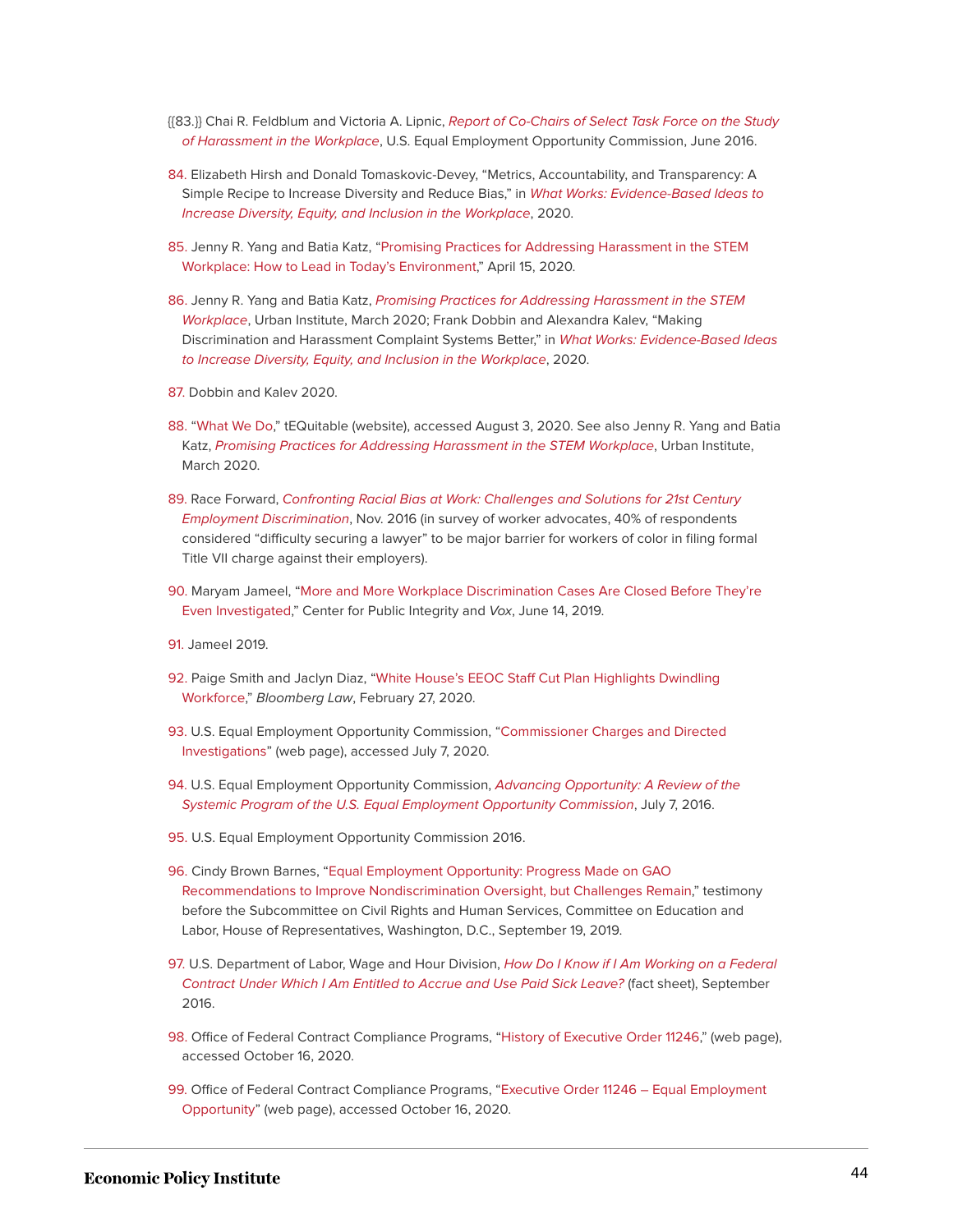- <span id="page-45-0"></span>[100.](#page-21-2) U.S. Commission on Civil Rights, [Are Rights a Reality? Evaluating Federal Civil Rights](https://www.usccr.gov/pubs/2019/11-21-Are-Rights-a-Reality.pdf) [Enforcement](https://www.usccr.gov/pubs/2019/11-21-Are-Rights-a-Reality.pdf), November 2019.
- <span id="page-45-1"></span>[101.](#page-21-3) See, generally, Los Angeles Black Worker Center et al., [Ensuring Equality for All Californians in](https://www.nelp.org/publication/the-case-for-local-enforcement-of-anti-discrimination-laws-in-ca/) [the Workplace: The Case for Local Enforcement of Anti-Discrimination Laws](https://www.nelp.org/publication/the-case-for-local-enforcement-of-anti-discrimination-laws-in-ca/), October 5, 2017.
- <span id="page-45-2"></span>[102.](#page-21-4) See, e.g., New York State Division of Human Rights, "[New Workplace Discrimination and](https://dhr.ny.gov/workplaceharassment) [Harassment Protections](https://dhr.ny.gov/workplaceharassment)" (web page), accessed July 10, 2020 (in 2019, New York State Human Rights Law updated to, inter alia, protect domestic workers from harassment on any protected basis, clarify that harassment does not need to be severe or pervasive for employer to be found liable, and clarify that harassment complainant does not need to identify similarly situated person that was treated more favorably to establish liability); Beth Avery, ["Ban the Box: U.S. Cities,](https://s27147.pcdn.co/wp-content/uploads/Ban-the-Box-Fair-Chance-State-and-Local-Guide-July-2019.pdf) [Counties, and States Adopt Fair-Chance Policies to Advance Employment Opportunities for](https://s27147.pcdn.co/wp-content/uploads/Ban-the-Box-Fair-Chance-State-and-Local-Guide-July-2019.pdf) [People with Past Convictions,](https://s27147.pcdn.co/wp-content/uploads/Ban-the-Box-Fair-Chance-State-and-Local-Guide-July-2019.pdf)" National Employment Law Project, July 1, 2019 (35 states and over 150 cities and counties have adopted "ban the box" and "fair chance" laws or policies that remove the criminal conviction history question from job applications and delay background checks until later in the hiring process); D.C. Code § 2-1401.11 (prohibiting employment discrimination on the basis of "personal appearance" and "political affiliation").
- <span id="page-45-3"></span>[103.](#page-21-5) Kate Bronfenbrenner and Dorian Warren, "[Race, Gender, and the Rebirth of Trade Unionism](https://digitalcommons.ilr.cornell.edu/cgi/viewcontent.cgi?article=1839&context=articles)," New Labor Forum 16, no. 3/4 (Fall 2007): 142-8; Luster Howard, Maricruz Manzanarez, and Seth Newton Patel, "[How We're Setting Our Contract Bargaining Tables to Advance Racial Justice,](https://www.labornotes.org/2017/03/setting-our-bargaining-tables-advance-racial-justice)" Labor Notes, March 25, 2017; AFL-CIO, [Overcoming Barriers to People of Color in Union](https://digitalcommons.ilr.cornell.edu/cgi/viewcontent.cgi?article=1008&context=laborunions) [Leadership](https://digitalcommons.ilr.cornell.edu/cgi/viewcontent.cgi?article=1008&context=laborunions), October 2005.
- <span id="page-45-4"></span>[104.](#page-21-6) Jake Rosenfeld and Meredith Kleykamp, ["Organized Labor and Racial Wage Inequality in the](https://doi.org/10.1086/663673) [United States,](https://doi.org/10.1086/663673)" American Journal of Sociology 117, no. 5 (March 2012): 1460-502; Emily White, "['Not](https://academicworks.cuny.edu/clr/vol10/iss1/11/) [Our Problem': Construction Trade Unions and Hostile Environment Discrimination](https://academicworks.cuny.edu/clr/vol10/iss1/11/)," City University of New York Law Review 10, no. 1 (2006): 245-76 (2006); U.S. Equal Employment Opportunity Commission, ["City of Jacksonville Agrees to Pay \\$4.9 Million to Settle Class Race Discrimination](https://www.eeoc.gov/newsroom/city-jacksonville-agrees-pay-49-million-settle-class-race-discrimination-lawsuit) [Lawsuit](https://www.eeoc.gov/newsroom/city-jacksonville-agrees-pay-49-million-settle-class-race-discrimination-lawsuit)" (press release), February 14, 2019; EEOC v. Local 28 of the Sheet Metal Workers' Int'l Ass'n v. EEOC, 478 U.S. 421 (1986).
- <span id="page-45-5"></span>[105.](#page-21-7) Jake Rosenfeld and Meredith Kleykamp, ["Organized Labor and Racial Wage Inequality in the](https://doi.org/10.1086/663673) [United States,](https://doi.org/10.1086/663673)" American Journal of Sociology 117, no. 5 (March 2012): 1460-502.
- <span id="page-45-6"></span>[106.](#page-21-8) Natalie Spievack, "[Can Labor Unions Help Close the Black-White Wage Gap?](https://www.urban.org/urban-wire/can-labor-unions-help-close-black-white-wage-gap)," Urban Wire (Urban Institute blog), February 1, 2019; see also Josh Bivens et al., [How Today's Unions Help](https://files.epi.org/pdf/133275.pdf) [Working People](https://files.epi.org/pdf/133275.pdf), Economic Policy Institute, August 2017.
- <span id="page-45-7"></span>[107.](#page-21-9) Cherrie Bucknor, [Black Workers, Unions, and Inequality](https://www.cepr.net/images/stories/reports/black-workers-unions-2016-08.pdf?v=2), Center for Economic and Policy Research, August 2016.
- <span id="page-45-8"></span>[108.](#page-21-10) Bucknor 2016.
- <span id="page-45-9"></span>[109.](#page-21-11) Jake Rosenfeld and Meredith Kleykamp, ["Organized Labor and Racial Wage Inequality in the](https://doi.org/10.1086/663673) [United States,](https://doi.org/10.1086/663673)" American Journal of Sociology 117, no. 5 (March 2012): 1460-502.
- <span id="page-45-10"></span>[110.](#page-21-12) Niv Elis, ["Union Membership Falls to Record Low of 10.3 Percent,](https://thehill.com/policy/finance/479400-union-membership-falls-to-record-low-of-103-percent)" The Hill, January 22, 2020 (percentage of salaried workers in unions declined from 20.3% in 1983 to 10.3% in 2019).
- <span id="page-45-11"></span>[111.](#page-21-13) Josh Bivens and Heidi Shierholz, [What Labor Market Changes Have Generated Inequality and](https://www.epi.org/publication/what-labor-market-changes-have-generated-inequality-and-wage-suppression-employer-power-is-significant-but-largely-constant-whereas-workers-power-has-been-eroded-by-policy-actions/) [Wage Suppression?](https://www.epi.org/publication/what-labor-market-changes-have-generated-inequality-and-wage-suppression-employer-power-is-significant-but-largely-constant-whereas-workers-power-has-been-eroded-by-policy-actions/) Economic Policy Institute, December 12, 2018; Washington Center for Equitable Growth, "[How Strong Unions Can Restore Workers' Bargaining Power"](https://equitablegrowth.org/factsheet-how-strong-unions-can-restore-workers-bargaining-power/) (fact sheet), May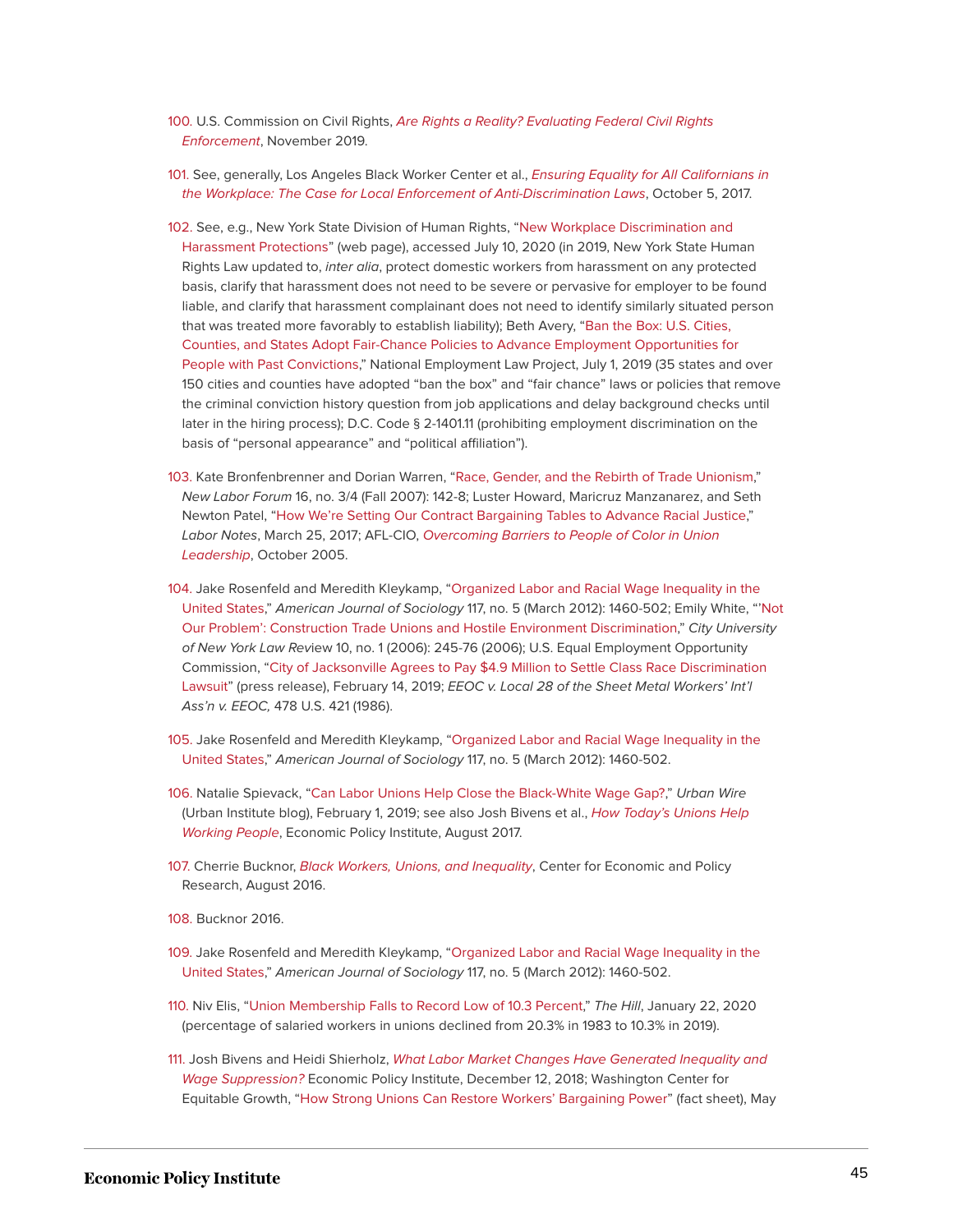1, 2020.

- <span id="page-46-0"></span>[112.](#page-22-0) Natalie Spievack, ["Can Labor Unions Help Close the Black-White Wage Gap?"](https://www.urban.org/urban-wire/can-labor-unions-help-close-black-white-wage-gap) Urban Wire (Urban Institute blog), February 1, 2019.
- <span id="page-46-1"></span>[113.](#page-22-1) Jake Rosenfeld and Meredith Kleykamp, "[Organized Labor and Racial Wage Inequality in the](https://doi.org/10.1086/663673) [United States,](https://doi.org/10.1086/663673)" American Journal of Sociology 117, no. 5 (March 2012): 1460-502.
- <span id="page-46-2"></span>[114.](#page-22-2) See, e.g., Daniels v. Pipefitters' Ass'n Local Union, 945 F.2d 906 (7th Cir. 1991) (affirming finding that union had operated hiring hall in racially discriminatory manner).
- <span id="page-46-3"></span>[115.](#page-22-3) Ariane Hegewisch, "[Forging Gender Equity in the Sheet Metal Workers Local 28: The Importance](https://iwpr.org/iwpr-general/forging-gender-equity-in-the-sheet-metal-workers-local-28-the-importance-of-leadership-goals-and-regular-review/) [of Leadership, Goals and Regular Review,](https://iwpr.org/iwpr-general/forging-gender-equity-in-the-sheet-metal-workers-local-28-the-importance-of-leadership-goals-and-regular-review/)" Institute for Women's Policy Research, January 1, 2018.
- <span id="page-46-4"></span>[116.](#page-22-4) Lawrence Mishel, [Diversity in the New York City Union and Nonunion Construction Sectors](https://files.epi.org/pdf/119517.pdf), Economic Policy Institute, March 2017 ("Minorities accounted for 61.8 percent of all New York City residents' union apprenticeships in 2014, far higher than the 36.3 percent share in 1994. Black apprentice participation roughly doubled, rising from 18.3 percent in 1994 to 35.1 percent 20 years later in 2014"; "Black workers are far more represented in the union construction workforce (where they account for 21.2 percent of employment) than in the nonunion construction workforce (where they account for 15.8 percent) and minorities overall now make up 55.1 percent of NYC blue-collar union construction workers").
- <span id="page-46-5"></span>[117.](#page-22-5) Josh Bivens et al., [How Today's Unions Help Working People](https://www.epi.org/publication/how-todays-unions-help-working-people-giving-workers-the-power-to-improve-their-jobs-and-unrig-the-economy/), Economic Policy Institute, August 24, 2017.
- <span id="page-46-6"></span>[118.](#page-22-6) See Julia Jacobs, "[Hotels See Panic Buttons as a #MeToo Solution for Workers. Guest Bans? Not](https://www.nytimes.com/2018/11/11/us/panic-buttons-hotel-me-too.html) [So Fast](https://www.nytimes.com/2018/11/11/us/panic-buttons-hotel-me-too.html)," New York Times, November 11, 2018.
- <span id="page-46-7"></span>[119.](#page-22-7) See Julia Jacobs 2018; Diana Boesch, Jocelyn Frye, and Kaitlin Holmes, [Driving Change in](https://www.americanprogress.org/issues/women/reports/2019/01/15/465100/driving-change-states-combat-sexual-harassment/) [States to Combat Sexual Harassment](https://www.americanprogress.org/issues/women/reports/2019/01/15/465100/driving-change-states-combat-sexual-harassment/), Center for American Progress, January 15, 2019. See also Bernice Yeung, ["How a Group of Janitors Started a Movement to Stop Sexual Abuse,](https://www.kqed.org/news/11642102/how-a-group-of-janitors-started-a-movement-to-stop-sexual-abuse)" KQED, January 16, 2018 (SEIU West, union that represents janitors in California, bargained for new contract provisions to protect workers from sexual harassment, which included requiring cleaning companies to improve how they conduct sexual harassment investigations, and requiring employers to provide information about a confidential hotline so that workers could seek help if they've been harassed).
- <span id="page-46-8"></span>[120.](#page-22-8) Colorado Symphony Association, 366 N.L.R.B. No. 60 (2018); see also Westinghouse Electric Corp. 239 NLRB 106 (1978)
- <span id="page-46-9"></span>[121.](#page-22-9) Colorado Symphony Association, 366 N.L.R.B. No. 60 (2018).
- <span id="page-46-10"></span>[122.](#page-22-10) Workers centers are "community-based and community-led mediating institutions that provide support to low-wage workers." See Janice Fine, [Worker Centers: Organizing Communities at the](https://www.epi.org/publication/bp159/) [Edge of the Dream](https://www.epi.org/publication/bp159/), Economic Policy Institute, December 13, 2005.
- <span id="page-46-11"></span>[123.](#page-22-11) Janice Fine, "[New Approaches to Enforcing Labor Standards: How Co-Enforcement Partnerships](https://chicagounbound.uchicago.edu/uclf/vol2017/iss1/7) [Between Government and Civil Society Are Showing the Way Forward,](https://chicagounbound.uchicago.edu/uclf/vol2017/iss1/7)" University of Chicago Legal Forum 2017, no. 7 (2018): 143-76; Seema Patel and Catherine L. Fisk, ["California Co-](https://harvardlpr.com/wp-content/uploads/sites/20/2017/11/Patel-Fisk-CoEnforcement.pdf)[Enforcement Initiatives That Facilitate Worker Organizing](https://harvardlpr.com/wp-content/uploads/sites/20/2017/11/Patel-Fisk-CoEnforcement.pdf)," Harvard Law & Policy Review (2018).
- <span id="page-46-12"></span>[124.](#page-23-1) U.S. Equal Employment Opportunity Commission, "[Who Can File a Complaint"](https://www.eeoc.gov/youth/who-can-file-complaint) (web page) and "[Confidentiality](https://www.eeoc.gov/confidentiality)" (web page), accessed July 27, 2020.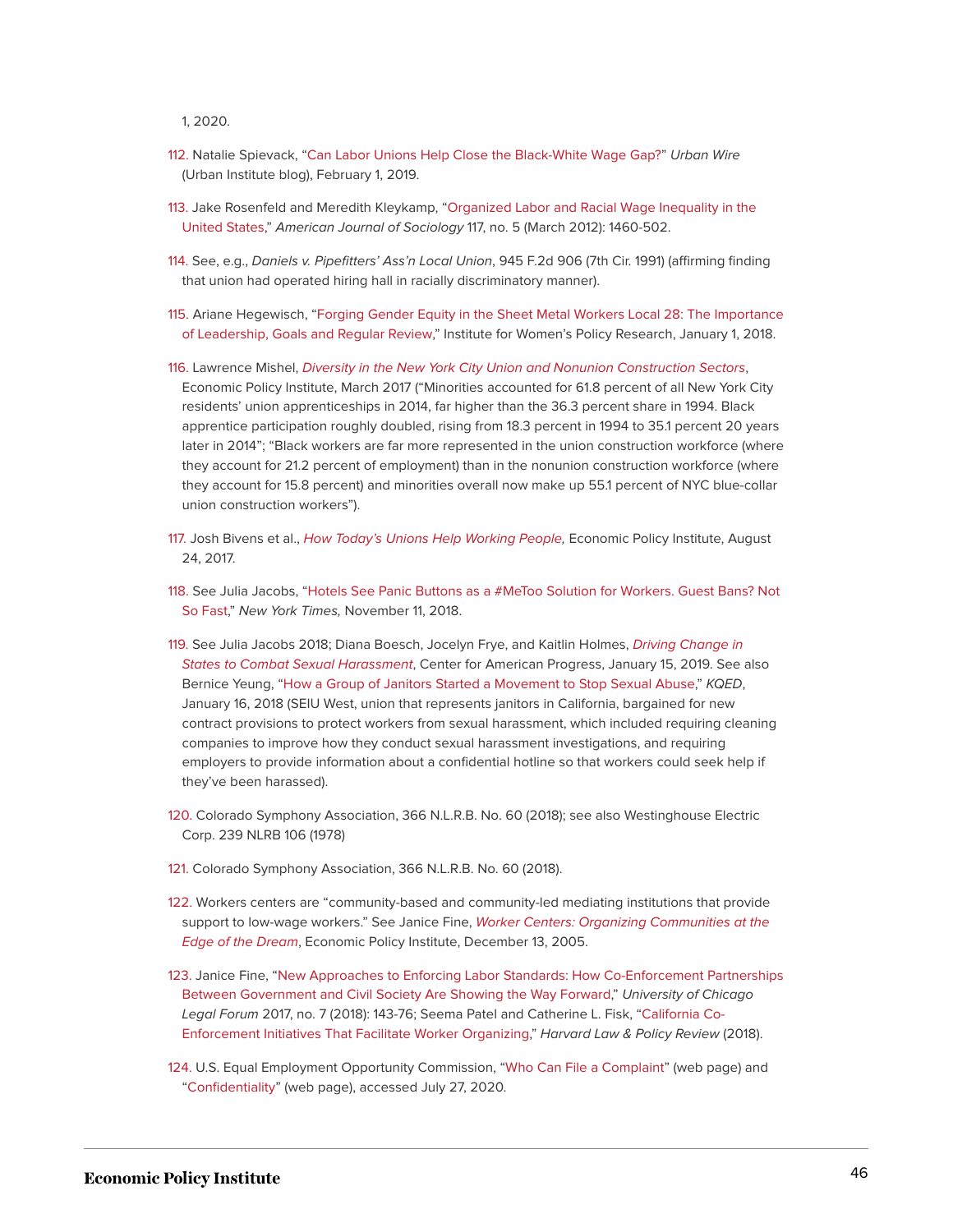- <span id="page-47-0"></span>[125.](#page-23-2) Janice Fine, [Co-Production: Bringing Together the Unique Capabilities of Government and](http://theliftfund.org/wp-content/uploads/2015/09/LIFTReportCoproductionOct_ExecSumm-rf_4.pdf) [Society for Stronger Labor Standards Enforcement](http://theliftfund.org/wp-content/uploads/2015/09/LIFTReportCoproductionOct_ExecSumm-rf_4.pdf), LIFT Fund, September 2015.
- <span id="page-47-1"></span>[126.](#page-23-3) Chai R. Feldblum and Victoria A. Lipnic, [Report of Co-Chairs of Select Task Force on the Study](https://www.eeoc.gov/select-task-force-study-harassment-workplace) [of Harassment in the Workplace](https://www.eeoc.gov/select-task-force-study-harassment-workplace), U.S. Equal Employment Opportunity Commission, June 2016; National Women's Law Center, [What Works at Work: Promising Practices to Prevent and Respond](https://nwlc-ciw49tixgw5lbab.stackpathdns.com/wp-content/uploads/2020/05/Convening-report_English-Final.pdf) [to Sexual Harassment in Low-Paid Jobs](https://nwlc-ciw49tixgw5lbab.stackpathdns.com/wp-content/uploads/2020/05/Convening-report_English-Final.pdf), May 5, 2020.
- <span id="page-47-2"></span>[127.](#page-23-4) National Women's Law Center 2020.
- <span id="page-47-3"></span>[128.](#page-23-5) Fair Foods Standard Council, [Fair Food 2018 Update](https://www.fairfoodprogram.org/wp-content/uploads/2019/10/Fair-Food-Program-2018-SOTP-Update-Final.pdf), October 3, 2019.
- <span id="page-47-4"></span>[129.](#page-23-6) Fair Foods Standard Council 2019.
- <span id="page-47-5"></span>[130.](#page-23-7) Alexia Fernández Campbell, ["Housekeepers and Nannies Have No Protection from Sexual](https://www.vox.com/2018/4/26/17275708/housekeepers-nannies-sexual-harassment-laws) [Harassment Under Federal Law](https://www.vox.com/2018/4/26/17275708/housekeepers-nannies-sexual-harassment-laws)," Vox, April 26, 2018.
- <span id="page-47-6"></span>[131.](#page-23-8) Anna B. Roberson, ["The Migrant Farmworkers' Case for Eliminating Small-Firm Exemptions in](https://texaslawreview.org/the-migrant-farmworkers-case-for-eliminating-small-firm-exemptions-in-antidiscrimination-law) [Antidiscrimination Law](https://texaslawreview.org/the-migrant-farmworkers-case-for-eliminating-small-firm-exemptions-in-antidiscrimination-law)," Texas Law Review 98, no. 1 (2019): 185-214.
- <span id="page-47-7"></span>[132.](#page-23-9) Julia Wolfe et al., [Domestic Workers Chartbook](https://files.epi.org/pdf/194214.pdf), Economic Policy Institute, May 14, 2020.
- <span id="page-47-8"></span>[133.](#page-24-0) Wolfe et al. 2020.
- <span id="page-47-9"></span>[134.](#page-24-1) Anna B. Roberson, ["The Migrant Farmworkers' Case for Eliminating Small-Firm Exemptions in](https://texaslawreview.org/the-migrant-farmworkers-case-for-eliminating-small-firm-exemptions-in-antidiscrimination-law) [Antidiscrimination Law](https://texaslawreview.org/the-migrant-farmworkers-case-for-eliminating-small-firm-exemptions-in-antidiscrimination-law)," Texas Law Review 98, no. 1 (2019): 185-214.
- <span id="page-47-10"></span>[135.](#page-24-2) Roberson 2019.
- <span id="page-47-11"></span>[136.](#page-24-3) The Reconstruction-era statute, Section 1981 of the Civil Rights Act of 1866, prohibits discrimination in contracting based on race and ethnicity, but it does not protect against other forms of discrimination, such as sex, and it only allows claims of intentional discrimination.
- <span id="page-47-12"></span>[137.](#page-24-4) Jenny R. Yang and Steven Brown, ["Will the Pandemic Encourage Policymakers to Implement](https://www.urban.org/urban-wire/will-pandemic-encourage-policymakers-implement-stronger-workplace-protections-independent-contractors) [Stronger Workplace Protections for Independent Contractors?"](https://www.urban.org/urban-wire/will-pandemic-encourage-policymakers-implement-stronger-workplace-protections-independent-contractors) Urban Wire (Urban Institute blog), April 3, 2020.
- <span id="page-47-13"></span>[138.](#page-24-5) Katherine Lim, Alicia Miller, Max Risch, and Eleanor Wilking, [Independent Contractors in the U.S.:](https://www.irs.gov/pub/irs-soi/19rpindcontractorinus.pdf) [New Trends from 15 years of Administrative Tax Data](https://www.irs.gov/pub/irs-soi/19rpindcontractorinus.pdf), Internal Revenue Service, 2019.
- <span id="page-47-14"></span>[139.](#page-24-6) National Employment Law Project, [Independent Contractor Misclassification Imposes Huge](https://s27147.pcdn.co/wp-content/uploads/Independent-Contractor-Misclassification-Imposes-Huge-Costs-Workers-Federal-State-Treasuries-Update-October-2020.pdf) [Costs on Workers and Federal and State Treasuries](https://s27147.pcdn.co/wp-content/uploads/Independent-Contractor-Misclassification-Imposes-Huge-Costs-Workers-Federal-State-Treasuries-Update-October-2020.pdf), Oct. 2020.
- <span id="page-47-15"></span>[140.](#page-24-7) Katherine Lim, Alicia Miller, Max Risch, and Eleanor Wilking, [Independent Contractors in the U.S.:](https://www.irs.gov/pub/irs-soi/19rpindcontractorinus.pdf) [New Trends from 15 years of Administrative Tax Data](https://www.irs.gov/pub/irs-soi/19rpindcontractorinus.pdf), Internal Revenue Service, 2019.
- <span id="page-47-16"></span>[141.](#page-24-8) L.L. Green, ["Outsourcing Discrimination,](https://harvardcrcl.org/wp-content/uploads/sites/10/2020/10/55-Harv.-C.R.-C.L.-L.-Rev.-915.pdf)" Harvard Civil Rights-Civil Liberties Law Review 55 (2020): 915-50.
- <span id="page-47-17"></span>[142.](#page-24-9) EEOC v. East Coast Labor Solutions, No. 4:16-CV-01848-ACA (N.D. Ala consent decree entered February 19, 2019) (four related staffing agencies under common ownership agreed to pay \$475,000 in lawsuit alleging harassment and discrimination against Latinx workers and failure to accommodate disabilities); EEOC v. Source One Staffing, Inc., No. 15-cv-1958 (N.D. Ill. consent decree entered May 6, 2015) (alleging failure to refer applicants for "temp to hire" jobs based on sex, unlawful pre-employment medical inquiries; resolved for \$800,000 for more than 7,300 individuals); EEOC v. Renhill Staffing, No. 08-cv-82 (N.D. Ind. consent decree entered Apr. 15,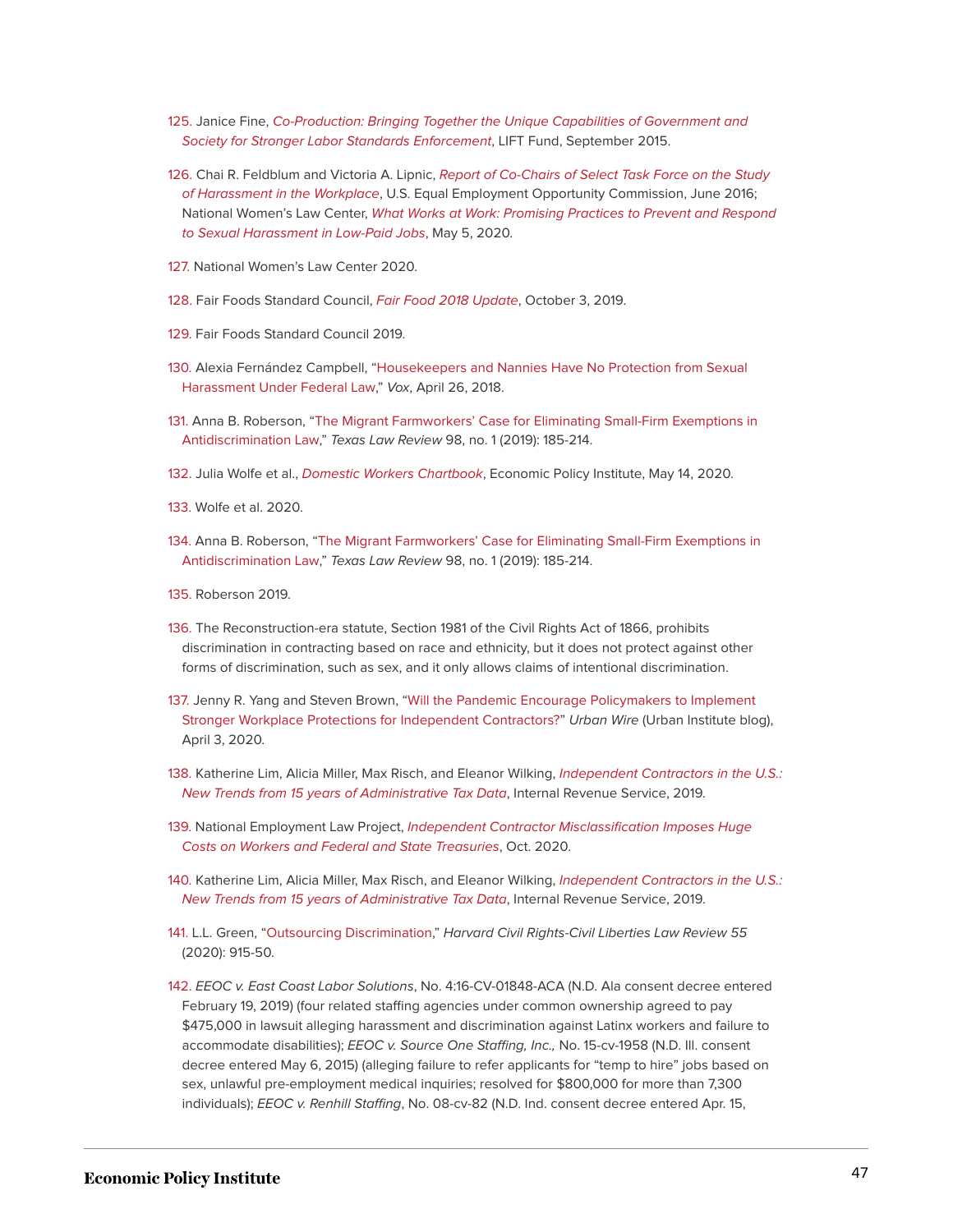2008) (alleging failure to refer to temporary jobs based on race and age; resolved for \$575,000 for 764 individuals); EEOC v. Paramount Staffing, No. 06-cv-2624 (W.D. Tenn. Aug. 19, 2010) (alleging failure to refer black applicants and preferential referrals of Hispanic applicants for temporary jobs; resolved for \$585,000 for 800 individuals); EEOC v. Real Time Staffing Corp., No. 13-cv-2761 (W.D. Tenn. consent decree entered Dec. 5, 2014) (alleging failure to refer Black applicants and preferential referrals of Hispanic applicants for temporary jobs; resolved for \$580,000 for 60 individuals).

- <span id="page-48-0"></span>[143.](#page-25-0) See David Weil, The Fissured Workplace: Why Work Became So Bad for So Many and What Can Be Done to Improve It (Cambridge, Mass.: Harvard University Press, 2014).
- <span id="page-48-1"></span>[144.](#page-25-1) Urban Institute, Aspen Institute, and A Better Balance, Reimagining Workplace Protections: A Policy Agenda to Meet the Needs of Independent and Temporary Workers, December 2020 (forthcoming).
- <span id="page-48-2"></span>[145.](#page-25-2) See National Conference of State Legislatures, ["State Employment-Related Discrimination](https://www.ncsl.org/documents/employ/Discrimination-Chart-2015.pdf) [Statutes](https://www.ncsl.org/documents/employ/Discrimination-Chart-2015.pdf)" (web page), July 2015.
- <span id="page-48-3"></span>[146.](#page-25-3) See National Domestic Workers Alliance, "[States and Cities Where We've Won Victories for](https://www.domesticworkers.org/#bor-states) [Domestic Workers"](https://www.domesticworkers.org/#bor-states) (web page), accessed July 10, 2020; Anna Orson, ["Law Protecting Philadelphia](https://www.inquirer.com/news/philadelphia/philadelphia-domestic-worker-bill-of-rights-takes-effect-coronavirus-20200501.html) [Domestic Workers Takes Effect as They're Losing Jobs in Droves](https://www.inquirer.com/news/philadelphia/philadelphia-domestic-worker-bill-of-rights-takes-effect-coronavirus-20200501.html)," Philadelphia Inquirer, May 1, 2020.
- <span id="page-48-4"></span>[147.](#page-25-4) Maryland Fair Employment Practices Act, MD State Govt § 20-601(c) (2019); New York State Human Rights Law, N.Y. Exec. L. § 296-d (2019); Minnesota Human Rights Act, Minn. Stat. Ann. §§ 181.145, 363A.03 (Subd. 14) (West); Rhode Island Civil Rights Act, RS ST § 42-112-1. Three other states, California, New Jersey, and Washington, provide some protections for independent contractors, and Pennsylvania provides protections for certain licensed contractors. See California Government Code, Cal. Gov't Code § 12940(j)(4); New Jersey Law Against Discrimination, § 12(l); Washington Law Against Discrimination, RCW 49.60.030; Pennsylvania Human Relations Act, 43 Pa. Stat. Ann. § 954(x).
- <span id="page-48-5"></span>[148.](#page-25-5) California has passed legislation to place the burden on the hiring entity to demonstrate all three prongs of the "ABC" test are met for individuals to be properly classified as independent contractors; see Sophie Nieto-Munoz, "[Murphy Signs Gig Economy Worker Bills to Revamp N.J.](https://www.nj.com/business/2020/01/njs-self-employed-gig-workers-protected-under-new-laws-signed-by-murphy.html) [Labor Laws,](https://www.nj.com/business/2020/01/njs-self-employed-gig-workers-protected-under-new-laws-signed-by-murphy.html)" NJ.com, January 20, 2020. See also AB-5, ["Worker Status: Employees and](https://leginfo.legislature.ca.gov/faces/billNavClient.xhtml?bill_id=201920200AB5) [Independent Contractors,](https://leginfo.legislature.ca.gov/faces/billNavClient.xhtml?bill_id=201920200AB5)" California State Assembly (2019-2020).
- <span id="page-48-6"></span>[149.](#page-26-0) Alexander J.S. Colvin, "[The Growing Use of Mandatory Arbitration](https://www.epi.org/publication/the-growing-use-of-mandatory-arbitration-access-to-the-courts-is-now-barred-for-more-than-60-million-american-workers/)," Economic Policy Institute, April 6, 2018.
- <span id="page-48-7"></span>[150.](#page-26-1) Cynthia Estlund, ["The Black Hole of Mandatory Arbitration](https://scholarship.law.unc.edu/cgi/viewcontent.cgi?referer=https://scholar.google.com/scholar?hl=en&as_sdt=0%2C9&q=The+Black+Hole+of+Mandatory+Arbitration&btnG=&httpsredir=1&article=5972&context=nclr)," North Carolina Law Review 96, no. 3 (2018): 679-709.
- <span id="page-48-8"></span>[151.](#page-26-2) Alexander J.S. Colvin, "[The Growing Use of Mandatory Arbitration,](https://www.epi.org/publication/the-growing-use-of-mandatory-arbitration-access-to-the-courts-is-now-barred-for-more-than-60-million-american-workers/)" Economic Policy Institute, April 6, 2018.
- <span id="page-48-9"></span>[152.](#page-26-3) Jean R. Sternlight, "[Disarming Employees: How American Employers Are Using Mandatory](https://ssrn.com/abstract=2508068) [Arbitration to Deprive Workers of Legal Protection,](https://ssrn.com/abstract=2508068)" Brooklyn Law Review 80, no. 4 (2015): 1309-56.
- <span id="page-48-10"></span>[153.](#page-26-4) EEOC v. Waffle House, Inc., 534 U.S. 279 (2002).
- <span id="page-48-11"></span>[154.](#page-26-5) For example, in EEOC v. The Doherty Group, the employer, an operator of Applebee's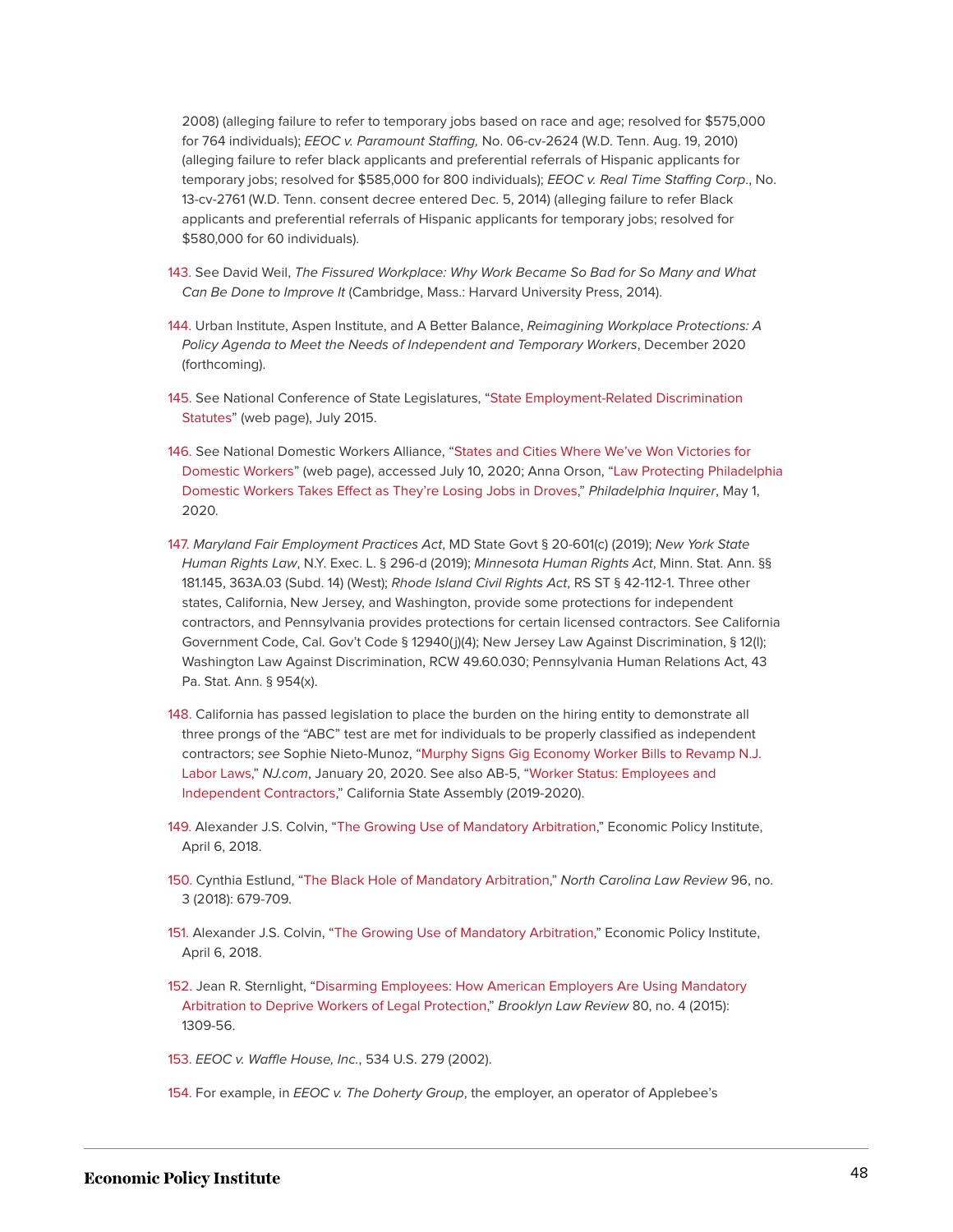franchises, required all employees to sign an arbitration agreement that required all employmentrelated claims to be submitted to and determined exclusively by binding arbitration. As a result, employees believed that they were precluded from filing charges with federal enforcement agencies. Brief for Plaintiff-Appellant at 5, EEOC v. The Doherty Group, No. 18-11982-AA (11th Cir. Aug. 27, 2018).

- <span id="page-49-0"></span>[155.](#page-27-0) Alexander J.S. Colvin, ["The Growing Use of Mandatory Arbitration,](https://www.epi.org/publication/the-growing-use-of-mandatory-arbitration-access-to-the-courts-is-now-barred-for-more-than-60-million-american-workers/)" Economic Policy Institute, April 6, 2018.
- <span id="page-49-1"></span>[156.](#page-27-1) Circuit City Stores, Inc. v. Adams, 532 U.S. 105, 124 (2001).
- <span id="page-49-2"></span>[157.](#page-27-2) Gilmer v. Interstate/Johnson Lane Corp., 500 U.S. 20 (1991). See also Alexander J.S. Colvin, "[The](https://www.epi.org/publication/the-growing-use-of-mandatory-arbitration-access-to-the-courts-is-now-barred-for-more-than-60-million-american-workers/) [Growing Use of Mandatory Arbitration](https://www.epi.org/publication/the-growing-use-of-mandatory-arbitration-access-to-the-courts-is-now-barred-for-more-than-60-million-american-workers/)," Economic Policy Institute, April 6, 2018.
- <span id="page-49-3"></span>[158.](#page-27-3) Circuit City Stores, Inc. v. Adams, 532 U.S. 105 (2001).
- <span id="page-49-4"></span>[159.](#page-27-4) Luke v. Baptist Medical Center-Princeton, 99 Fed. Appx. 887 (11th Cir. 2004).
- <span id="page-49-5"></span>[160.](#page-27-5) Alexander J.S. Colvin, ["The Growing Use of Mandatory Arbitration,](https://www.epi.org/publication/the-growing-use-of-mandatory-arbitration-access-to-the-courts-is-now-barred-for-more-than-60-million-american-workers/)" Economic Policy Institute, April 6, 2018.
- <span id="page-49-6"></span>[161.](#page-27-6) Elizabeth Bartholet, "[Courting Big Business: The Supreme Court's Recent Decisions on](https://www.judiciary.senate.gov/imo/media/doc/Bartholet%20Testimony%20072308a.pdf) [Corporate Misconduct and Laws Regulating Corporations,](https://www.judiciary.senate.gov/imo/media/doc/Bartholet%20Testimony%20072308a.pdf)" testimony before the U.S. Senate Committee on the Judiciary, Washington, D.C., July 23, 2008.
- <span id="page-49-7"></span>[162.](#page-28-0) Lattimer-Stevens Co. v. United Steelworkers of Am. Dis. 27, 913 F.2d 1166, 1169 (6th Cir. 1990). See also Major League Baseball Players Ass'n v. Garvey, 532 U.S. 504, 509 (2002) (courts cannot review an arbitrator's decision on the merits even if the fact-finding was "silly"); DiRussa v. Dean Witter Reynolds, Inc., 121 F.3d 818, 823 (2d Cir. 1997) (severely restricted judicial review of arbitrator's decision requires "conscious disregard" of the law).
- <span id="page-49-8"></span>[163.](#page-28-1) AT&T Mobility LLC v. Concepcion, 563 U.S. 333 (2011).
- <span id="page-49-9"></span>[164.](#page-28-2) Epic Systems Corp. v. Lewis, 138 S. Ct. 1612 (2018).
- <span id="page-49-10"></span>[165.](#page-28-3) Nantiya Ruan, ["What's Left to Remedy Wage Theft: How Arbitration Mandates That Bar Class](https://dx.doi.org/10.2139/ssrn.2159963) [Actions Impact Low-Wage Workers,](https://dx.doi.org/10.2139/ssrn.2159963)" Michigan State Law Review 2012, no. 4 (2012): 1103-47.
- <span id="page-49-11"></span>[166.](#page-28-4) Ruan 2012.
- <span id="page-49-12"></span>[167.](#page-28-5) Orly Lobel, "[NDAs Are Out of Control. Here's What Needs to Change,](https://hbr.org/2018/01/ndas-are-out-of-control-heres-what-needs-to-change)" Harvard Business Review, January 30, 2018.
- <span id="page-49-13"></span>[168.](#page-29-0) Emily Birnbaum, "[A Wall of Silence Holding Back Racial Progress in Tech: NDAs,](https://www.protocol.com/nda-racism-equality-diversity-tech)" Protocol, July 1, 2020.
- <span id="page-49-14"></span>[169.](#page-29-1) Matthew Garrahan, "[Harvey Weinstein: How Lawyers Kept the Lid on Sexual Harassment](https://www.ft.com/content/1dc8a8ae-b7e0-11e7-8c12-5661783e5589) [Claims](https://www.ft.com/content/1dc8a8ae-b7e0-11e7-8c12-5661783e5589)," Financial Times, October 23, 2017.
- <span id="page-49-15"></span>[170.](#page-29-2) Vasundhara Prasad, "[If Anyone Is Listening, #MeToo: Breaking the Culture of Silence Around](https://lawdigitalcommons.bc.edu/cgi/viewcontent.cgi?article=3704&context=bclr) [Sexual Abuse Through Regulating Non-Disclosure Agreements and Secret Settlements,](https://lawdigitalcommons.bc.edu/cgi/viewcontent.cgi?article=3704&context=bclr)" Boston College Law Review 59, no. 7 (2018): 2507-49.
- <span id="page-49-16"></span>[171.](#page-29-3) Matt Marx and Ryan Nunn, "[The Chilling Effect of Non-Compete Agreements](https://www.hamiltonproject.org/blog/the_chilling_effect_of_non_compete_agreements)" (blog post), Hamilton Project, May 20, 2018.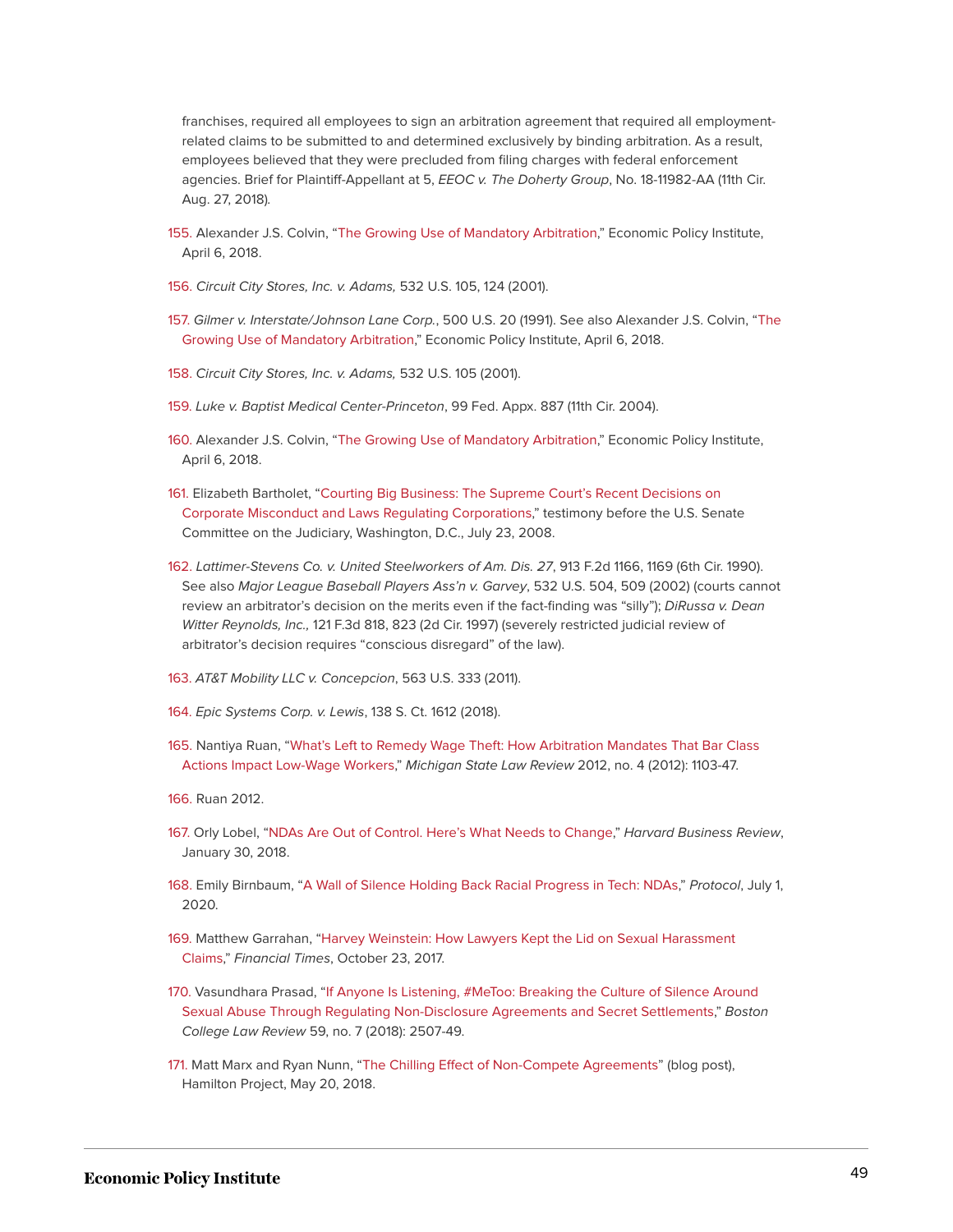- <span id="page-50-0"></span>[172.](#page-29-4) Marx and Nunn 2018. See also Matt Marx, "[The Firm Strikes Back: Non-Compete Agreements](https://doi.org/10.1177/0003122411414822) [and the Mobility of Technical Professionals,](https://doi.org/10.1177/0003122411414822)" American Sociological Review 76, no. 5 (2011): 695-712.
- <span id="page-50-1"></span>[173.](#page-29-5) Alan B. Krueger and Eric Posner, [A Proposal for Protecting Low-Income Workers from](https://www.hamiltonproject.org/assets/files/protecting_low_income_workers_from_monopsony_collusion_krueger_posner_pp.pdf) [Monopsony and Collusion](https://www.hamiltonproject.org/assets/files/protecting_low_income_workers_from_monopsony_collusion_krueger_posner_pp.pdf), Hamilton Project, February 2018.
- <span id="page-50-2"></span>[174.](#page-30-0) Alexander J.S. Colvin and Heidi Shierholz, [Noncompete Agreements: Ubiquitous, Harmful to](https://www.epi.org/publication/noncompete-agreements/) [Wages and to Competition, and Part of a Growing Trend of Employers Requiring Workers to Sign](https://www.epi.org/publication/noncompete-agreements/) [Away Their Rights](https://www.epi.org/publication/noncompete-agreements/), Economic Policy Institute, December 10, 2019.
- <span id="page-50-3"></span>[175.](#page-30-1) Daniel Wiessner, ["Jimmy John's Settles Illinois Lawsuit Over Non-Compete Agreements,](https://www.reuters.com/article/us-jimmyjohns-settlement/jimmy-johns-settles-illinois-lawsuit-over-non-compete-agreements-idUSKBN13W2JA)" Reuters, December 7, 2016.
- <span id="page-50-4"></span>[176.](#page-30-2) Medix Staffing Solutions, Inc. v. Dumrauf, No. 17C6648, 2018 WL 1859039 (N.D. Ill. April 17, 2018). See also Jamie Maggard and John Vering, "[Overreaching Covenants Not to Compete Under](https://www.americanbar.org/groups/litigation/committees/business-torts-unfair-competition/practice/2018/overreaching-covenants-not-to-compete/) [Attack from All Sides"](https://www.americanbar.org/groups/litigation/committees/business-torts-unfair-competition/practice/2018/overreaching-covenants-not-to-compete/) (blog post), American Bar Association website, December 26, 2018.
- <span id="page-50-5"></span>[177.](#page-30-3) H.R. 1423, 116th Congress (2019-2020).
- <span id="page-50-6"></span>[178.](#page-30-4) Jeffrey Johnson, ["Non-Disclosure Agreements and Arbitration Clauses in the #MeToo Era,](https://www.jdsupra.com/legalnews/non-disclosure-agreements-and-30226/)" JD Supra, August 29, 2019.
- <span id="page-50-7"></span>[179.](#page-30-5) Roy Maurer, ["Vermont Bans No-Rehire Clauses](https://www.shrm.org/resourcesandtools/hr-topics/talent-acquisition/pages/vermont-bans-no-rehire-clauses.aspx)," SHRM, August 7, 2018.
- <span id="page-50-8"></span>[180.](#page-30-6) See Brian S. Clarke, ["A Better Route Through the Swamp: Causal Coherence in Disparate](https://papers.ssrn.com/sol3/papers.cfm?abstract_id=2211778) [Treatment Doctrine,](https://papers.ssrn.com/sol3/papers.cfm?abstract_id=2211778)" Rutgers Law Review 65, no. 3 (2013): 723-86.
- <span id="page-50-9"></span>[181.](#page-31-0) Kevin M. Clermont and Stewart J. Schwab, "[Employment Discrimination Plaintiffs in Federal](https://ssrn.com/abstract=2706576) [Court: From Bad to Worse?](https://ssrn.com/abstract=2706576)" Harvard Law & Policy Review 3, no. 1 (2009): 103-32.
- <span id="page-50-10"></span>[182.](#page-31-1) Conley v. Gibson, 355 U.S. 41, 42-43 (1957).
- <span id="page-50-11"></span>[183.](#page-31-2) Fed. R. Civ. P. 8(a)(2).
- <span id="page-50-12"></span>[184.](#page-31-3) Bell Atlantic Corp v. Twombly, 550 U.S. 544, 570 (2007).
- <span id="page-50-13"></span>[185.](#page-31-4) Ashcroft v. lqbal, 556 U.S. 662, 684-686 (2009).
- <span id="page-50-14"></span>[186.](#page-31-5) Bell Atlantic Corp v. Twombly, 550 U.S. 544, 557-559 (2007); Ashcroft v. lqbal, 556 U.S. 662, 678 (2009).
- <span id="page-50-15"></span>[187.](#page-31-6) See, e.g., Littlejohn v. City of New York, 795 F.3d 297, 311 (2d Cir. 2015).
- <span id="page-50-16"></span>[188.](#page-31-7) Steven R. Semler, ["Hijacking of Title VII Employment Discrimination Plaintiffs on the Way to the](https://scholarlycommons.law.hofstra.edu/hlelj/vol32/iss1/3/) [Jury,](https://scholarlycommons.law.hofstra.edu/hlelj/vol32/iss1/3/)" Hofstra Labor & Employment Law Journal 32, no. 1 (2014): 49-89.
- <span id="page-50-17"></span>[189.](#page-31-8) Cynthia Remmers, "Summary Judgment Motions in Discrimination Cases: Bringing, Defending and Appealing," ABA Section of Labor and Employment Law Annual Meeting, August 6, 1997.
- <span id="page-50-18"></span>[190.](#page-32-0) McDonnell Douglas Corp. v. Green, 411 U.S. 792, 804-805 (1973).
- <span id="page-50-19"></span>[191.](#page-32-1) Steven R. Semler, ["Hijacking of Title VII Employment Discrimination Plaintiffs on the Way to the](https://scholarlycommons.law.hofstra.edu/hlelj/vol32/iss1/3/) [Jury,](https://scholarlycommons.law.hofstra.edu/hlelj/vol32/iss1/3/)" Hofstra Labor & Employment Law Journal 32, no. 1 (2014): 49-89.

<span id="page-50-20"></span>[192.](#page-32-2) Semler 2014.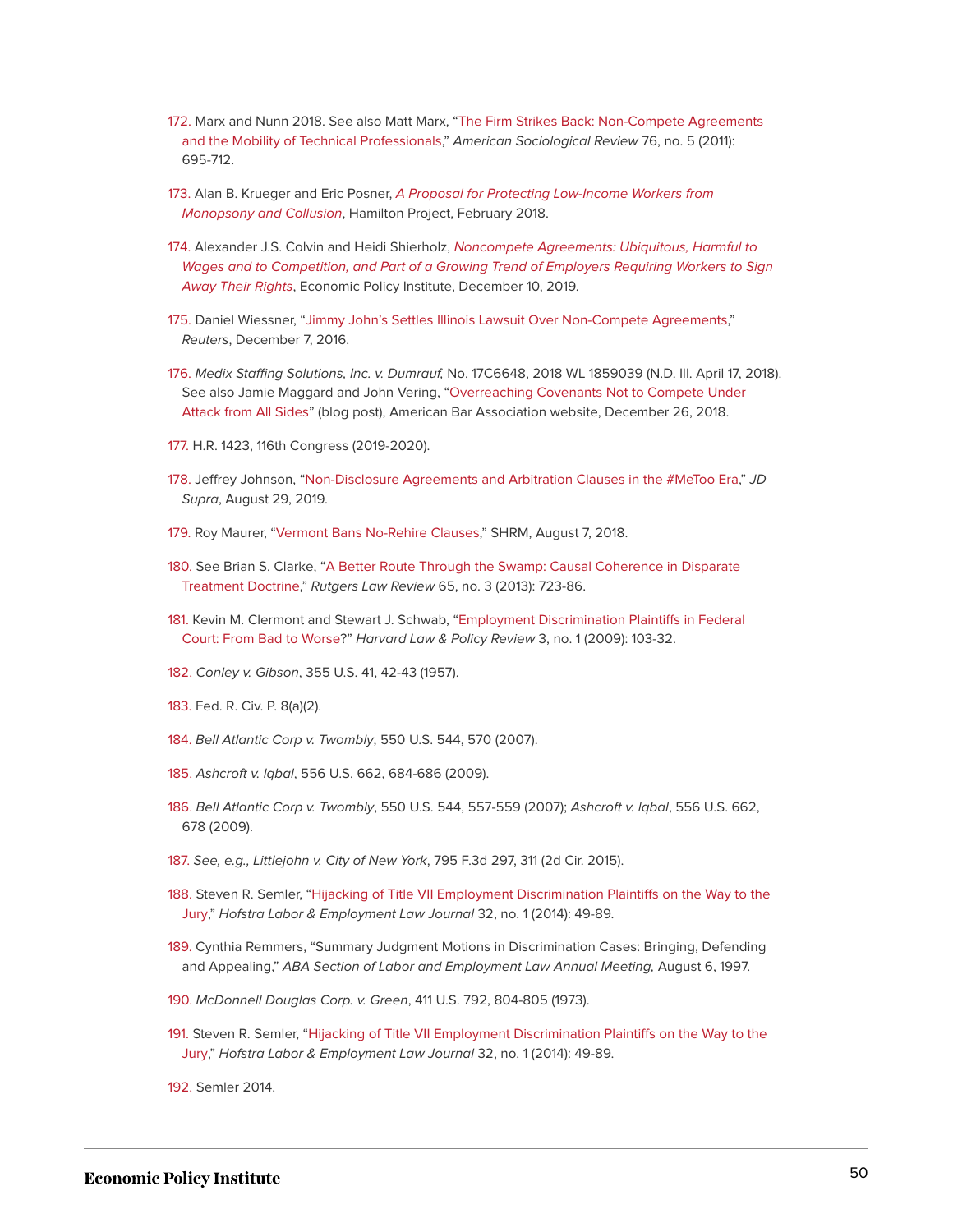<span id="page-51-0"></span>[193.](#page-32-3) Amelia M. Wirts, "[Discriminatory Intent and Implicit Bias: Title VII Liability for Unwitting](http://lawdigitalcommons.bc.edu/bclr/vol58/iss2/10) [Discrimination,](http://lawdigitalcommons.bc.edu/bclr/vol58/iss2/10)" Boston College Law Review 59, no. 2 (2017): 809-56; Sandra F. Sperino, "[Into the](https://scholarship.law.nd.edu/ndlr/vol95/iss3/3/) [Weeds: Modern Discrimination Law](https://scholarship.law.nd.edu/ndlr/vol95/iss3/3/)," Notre Dame Law Review 95, no. 3 (2020): 1077-22.

<span id="page-51-1"></span>[194.](#page-32-4) 42 U.S.C. 2000e-2(a).

- [195] See Linda Hamilton Krieger and Susan T. Fiske, ["Behavioral Realism in Employment](https://www.jstor.org/stable/20439058) [Discrimination Law: Implicit Bias and Disparate Treatment](https://www.jstor.org/stable/20439058)," California Law Review 94, no. 4 (2006): 997-1062 (social science research shows that discriminatory attitudes and behavior still exist today, and a large percentage of bias, prejudice, and discriminatory behavior is due to unconscious factors).
- <span id="page-51-2"></span>[196.](#page-32-5) See, e.g., Amelia M. Wirts, ["Discriminatory Intent and Implicit Bias: Title VII Liability for Unwitting](http://lawdigitalcommons.bc.edu/bclr/vol58/iss2/10) [Discrimination,](http://lawdigitalcommons.bc.edu/bclr/vol58/iss2/10)" Boston College Law Review 59, no. 2 (2017): 809-56; Sandra F. Sperino, "[Into the](https://scholarship.law.nd.edu/ndlr/vol95/iss3/3/) [Weeds: Modern Discrimination Law](https://scholarship.law.nd.edu/ndlr/vol95/iss3/3/)," Notre Dame Law Review 95, no. 3 (2020): 1077-22.
- <span id="page-51-3"></span>[197.](#page-33-0) Bostock v. Clayton Cty., Ga., 140 S. Ct. 1731 (2020).
- <span id="page-51-4"></span>[198.](#page-33-1) Bostock v. Clayton Cty., Ga., 140 S. Ct. 1731, 1739 (2020).
- <span id="page-51-5"></span>[199.](#page-33-2) Bostock v. Clayton Cty., Ga., 140 S. Ct. 1731, 1739 (2020). The Bostock Court's explanation of butfor causation contradicts lower court decisions that have construed the "but-for causation" standard as "elevat[ing] the burden of proof." See, e.g., Arthur v. Pet Dairy, 593 Fed. Appx. 211, 219 (4th Cir. 2015) ("Gross elevated the burden of proof").
- <span id="page-51-6"></span>[200.](#page-33-3) Bostock v. Clayton Cty., Ga., 140 S. Ct. 1731, 1741 (2020).
- <span id="page-51-7"></span>[201.](#page-33-4) Bostock's broad view of the but-for causation standard also applies to ADEA and ADA claims. The ADEA's "because of" language is identical to Title VII and was derived from Title VII. See Lorillard, Inc. v. Pons, 434 U.S. 575, 584, n. 12 (1978) ("the prohibitions of the ADEA were derived in haec verba from Title VII").
- <span id="page-51-8"></span>[202.](#page-33-5) Bostock v. Clayton Cty., Ga., 140 S. Ct. 1731, 1740 (2020), relying on [Burlington N. & S. F. R. Co. v.](https://www.westlaw.com/Link/Document/FullText?findType=Y&serNum=2009404759&pubNum=0000780&originatingDoc=I576207cbaed911eaa4a6da07b08de5cd&refType=RP&fi=co_pp_sp_780_59&originationContext=document&vr=3.0&rs=cblt1.0&transitionType=DocumentItem&contextData=(sc.Search)#co_pp_sp_780_59) White[, 548 U.S. 53, 59 \(2006\)](https://www.westlaw.com/Link/Document/FullText?findType=Y&serNum=2009404759&pubNum=0000780&originatingDoc=I576207cbaed911eaa4a6da07b08de5cd&refType=RP&fi=co_pp_sp_780_59&originationContext=document&vr=3.0&rs=cblt1.0&transitionType=DocumentItem&contextData=(sc.Search)#co_pp_sp_780_59) and [Watson v. Fort Worth Bank & Trust](https://www.westlaw.com/Link/Document/FullText?findType=Y&serNum=1988084198&pubNum=0000780&originatingDoc=I576207cbaed911eaa4a6da07b08de5cd&refType=RP&fi=co_pp_sp_780_986&originationContext=document&vr=3.0&rs=cblt1.0&transitionType=DocumentItem&contextData=(sc.Search)#co_pp_sp_780_986), 487 U.S. 977, 986 (1988).
- <span id="page-51-9"></span>[203.](#page-33-6) The Bostock Court repeatedly explains "intentional discrimination" as designed to achieve a purpose without regard to underlying animus or bias, or whether the employer's state of mind was benevolent or malevolent. For example, the court held an employer "liable for intentionally requiring an individual female employee to pay more into a pension plan than a male counterpart even if the scheme promotes equality at the group level." Bostock v. Clayton Cty., Ga., 140 S. Ct. 1731, 1744 (2020).
- <span id="page-51-10"></span>[204.](#page-33-7) Smith v. Fairview Ridges Hosp., 625 F.3d 1076 (2010), abrogated by Torgerson v. City of Rochester, 643 F.3d 1031 (2011).
- <span id="page-51-11"></span>[205.](#page-33-8) National Employment Lawyers Association, [Judicial Hostility to Workers' Rights: The Case For](https://exchange.nela.org/HigherLogic/System/DownloadDocumentFile.ashx?DocumentFileKey=952ae48d-9dc1-4377-935e-a38ce5241d8e&forceDialog=0) [Professional Diversity on the Federal Bench](https://exchange.nela.org/HigherLogic/System/DownloadDocumentFile.ashx?DocumentFileKey=952ae48d-9dc1-4377-935e-a38ce5241d8e&forceDialog=0), February 2012.
- <span id="page-51-12"></span>[206.](#page-34-0) Steven R. Semler, "[Hijacking of Title VII Employment Discrimination Plaintiffs on the Way to the](https://scholarlycommons.law.hofstra.edu/hlelj/vol32/iss1/3/) [Jury,](https://scholarlycommons.law.hofstra.edu/hlelj/vol32/iss1/3/)" Hofstra Labor & Employment Law Journal 32, no. 1 (2014): 49-89.
- <span id="page-51-13"></span>[207.](#page-34-1) Eaglin v. Texas Children's Hospital, No. 19-20222, slip op. at 2, 9 (5th Cir. Feb. 4, 2020) (per curiam).
- <span id="page-51-14"></span>[208.](#page-34-2) Mesnick v. General Elec. Co., 950 F.2d 816, 825 (1st Cir. 1991).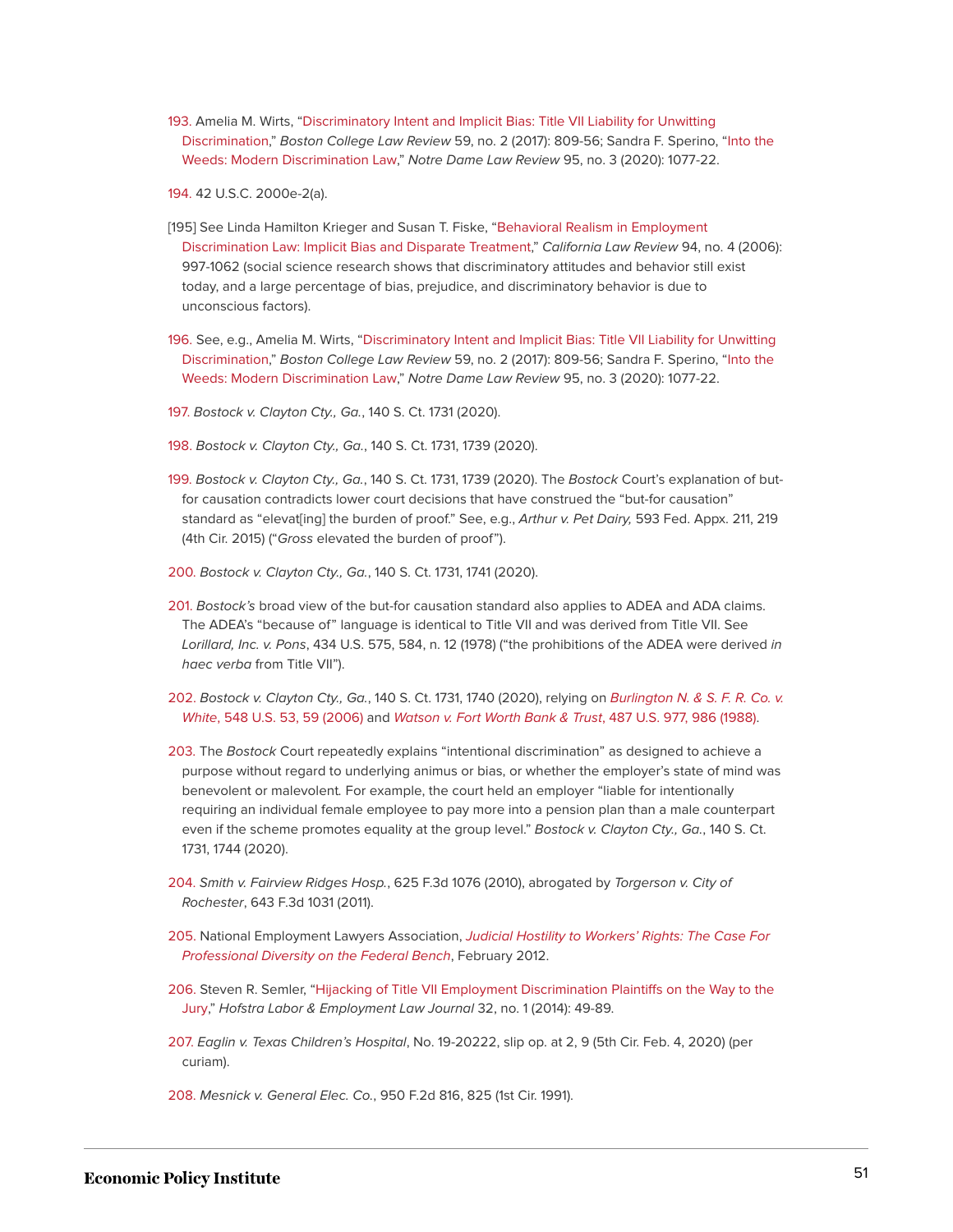- <span id="page-52-0"></span>[209.](#page-34-3) See Matsushita Elec. Indus. Co. v. Zenith Radio Corp., 475 U.S. 574, 587 (1986) ("In deciding a motion for summary judgment, the court must view the factual evidence in the light most favorable to the non-moving party").
- <span id="page-52-1"></span>[210.](#page-34-4) Wal-Mart Stores, Inc. v. Dukes, 564 U.S. 338 (2011).
- <span id="page-52-2"></span>[211.](#page-34-5) Author Jenny Yang served as co-counsel for plaintiffs in this case.
- <span id="page-52-3"></span>[212.](#page-34-6) The court also found that Wal-Mart was entitled to individualized determinations of each employee's eligibility for backpay and had the right to raise individual affirmative defenses to each class member's backpay claim. Wal-Mart Stores, Inc. v. Dukes, 564 U.S. 338 (2011).
- <span id="page-52-4"></span>[213.](#page-35-0) Ross Todd, ["Report: Plaintiffs in Employment Cases Won Class Certification at Record Rates in](https://www.law.com/2020/01/07/report-plaintiffs-in-employment-cases-won-class-certification-at-record-rates-in-2019/) [2019](https://www.law.com/2020/01/07/report-plaintiffs-in-employment-cases-won-class-certification-at-record-rates-in-2019/)," Law.com, January 7, 2020; Michael Selmi and Sylvia Tsakos, ["Employment Discrimination](https://ideaexchange.uakron.edu/akronlawreview/vol48/iss4/4) [Class Actions After](https://ideaexchange.uakron.edu/akronlawreview/vol48/iss4/4) Wal-Mart v. Dukes," Akron Law Review 48 (2015): 803-30.
- <span id="page-52-5"></span>[214.](#page-35-1) Suzette M. Malveaux, ["The Power and Promise of Procedure: Examining the Class Action](https://via.library.depaul.edu/law-review/vol62/iss3/3) Landscape After [Wal-Mart v. Dukes](https://via.library.depaul.edu/law-review/vol62/iss3/3)," DePaul Law Review 62 (2013): 659-73.
- <span id="page-52-6"></span>[215.](#page-35-2) See, e.g., Moussouris v. Microsoft Corp., No. 18-35791 (9th Cir. Dec. 24, 2019); Guzman v. Chipotle Mexican Grill, No. 17-cv-02606-HSG (N.D. Cal. Jan. 15, 2020).
- <span id="page-52-7"></span>[216.](#page-35-3) Michael Selmi and Sylvia Tsakos, ["Employment Discrimination Class Actions After](https://ideaexchange.uakron.edu/akronlawreview/vol48/iss4/4) Wal-Mart v. [Dukes](https://ideaexchange.uakron.edu/akronlawreview/vol48/iss4/4)," Akron Law Review 48 (2015): 803-30.
- <span id="page-52-8"></span>[217.](#page-35-4) Selmi and Tsakos 2015.
- <span id="page-52-9"></span>[218.](#page-35-5) Suzette M. Malveaux, ["Fighting to Keep Employment Discrimination Class Actions Alive: How](https://scholar.law.colorado.edu/articles/990) [Allison v. Citgo's Predomination Requirement Threatens to Undermine Title VII Enforcement](https://scholar.law.colorado.edu/articles/990)," Berkeley Journal of Employment & Labor Law 26, no. 2 (2005): 405-34.
- <span id="page-52-10"></span>[219.](#page-35-6) Malveaux 2005.
- <span id="page-52-11"></span>[220.](#page-35-7) Robinson v. Metro-North Commuter R.R. Co., 267 F.3d 147, 168 (2d Cir. 2001), cert. denied, 535 U.S. 951 (2002).
- <span id="page-52-12"></span>[221.](#page-35-8) See Sandra F. Sperino, ["Rethinking Discrimination Law](https://repository.law.umich.edu/mlr/vol110/iss1/2/)," Michigan Law Review 110, no. 1 (2011): 69-125.
- <span id="page-52-13"></span>[222.](#page-36-0) Kevin M. Clermont and Stewart J. Schwab, ["Employment Discrimination Plaintiffs in Federal](https://scholarship.law.cornell.edu/lsrp_papers/109/) [Court: From Bad to Worse?](https://scholarship.law.cornell.edu/lsrp_papers/109/)" Harvard Law & Policy Review 3, no. 1 (2009): 103-32.
- <span id="page-52-14"></span>[223.](#page-36-1) Clermont and Schwab 2009.
- <span id="page-52-15"></span>[224.](#page-36-2) Clermont and Schwab 2009.
- <span id="page-52-16"></span>[225.](#page-36-3) Michael Selmi, "[Why Are Employment Discrimination Cases So Hard to Win](https://digitalcommons.law.lsu.edu/lalrev/vol61/iss3/4)?" Louisiana Law Review 61, no. 3 (2001): 555-74.
- <span id="page-52-17"></span>[226.](#page-36-4) Kevin M. Clermont and Stewart J. Schwab, ["Employment Discrimination Plaintiffs in Federal](https://scholarship.law.cornell.edu/lsrp_papers/109/) [Court: From Bad to Worse?](https://scholarship.law.cornell.edu/lsrp_papers/109/)" Harvard Law & Policy Review 3, no. 1 (2009): 103-32.
- <span id="page-52-18"></span>[227.](#page-36-5) See, e.g., Cathy Ventrell-Monsees, ["It's Unlawful Age Discrimination—Not The 'Natural Order' of](https://doi.org/10.15779/Z382805000) [the Workplace!](https://doi.org/10.15779/Z382805000)" Berkeley Journal of Employment & Labor Law 40, no. 1 (2019): 91-133 (discussing judicial skepticism in age discrimination cases).